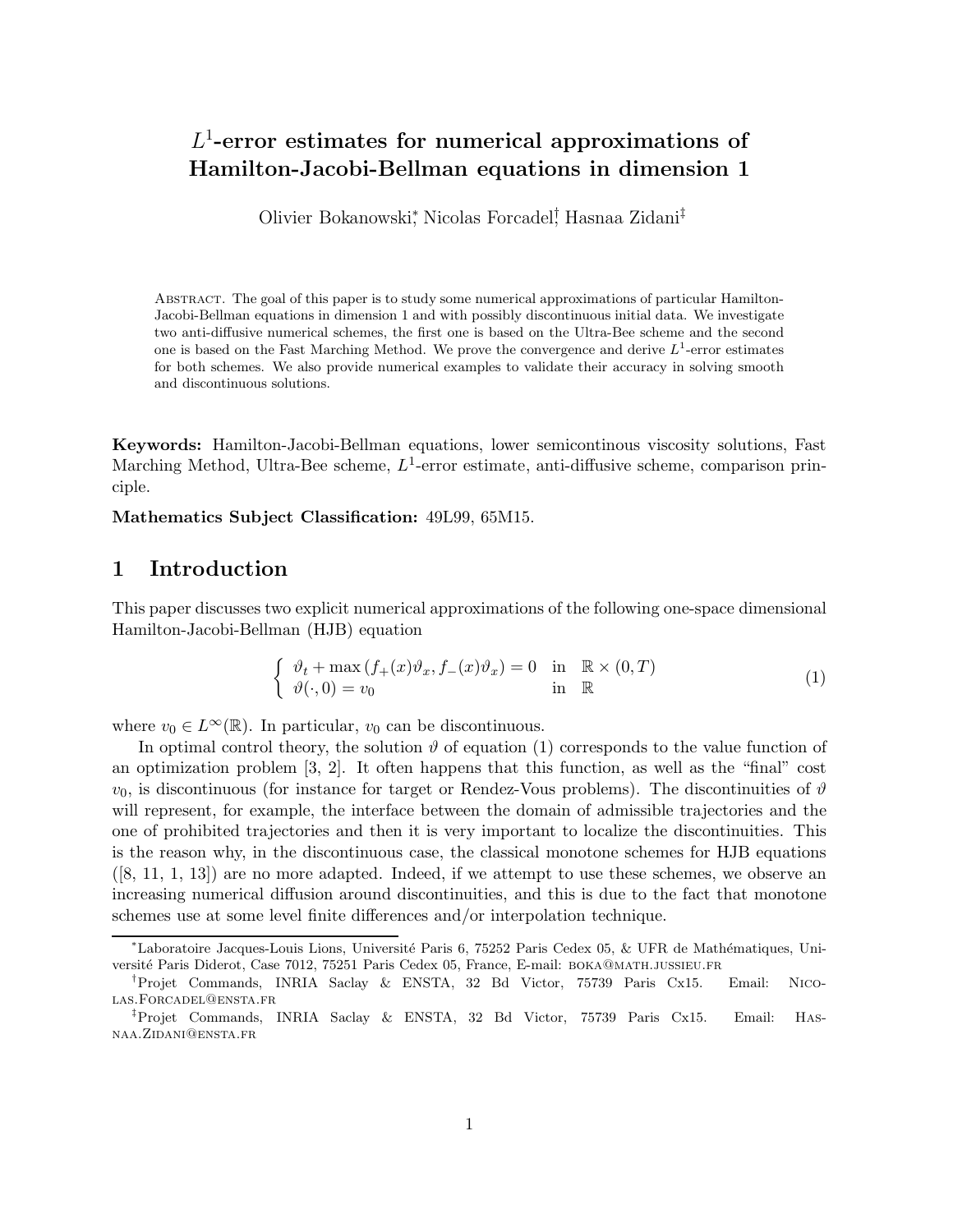In this work, we investigate two different schemes to solve (1) for discontinuous initial data. The first one is a Fast Marching Method type scheme. This method, introduced by Sethian [14], is a very efficient scheme to solve numerically the eikonal equation

$$
u_t = c(x)|\nabla u|, \quad x \in \mathbb{R}^d, \quad t \in (0, T),
$$

$$
u(0, x) = 1_K(x), \quad x \in \mathbb{R}^d,
$$

for given positive velocity  $c(x)$  and a given set K (and where we have denoted  $1_K(x) := 1$  if  $x \in K$ ,  $1_K(x) = 0$  otherwise). This scheme has been improved by Carlini et al in [7, 12] where the case of velocity changing sign is considered.

Recall that the FMM method was built [14, 12] to deal with eikonal equations with initial condition taking values in  $\{0, 1\}$ , this schemes allows to concentrate numerical effort only in a Narrow band around the interface separating the zone of 0-value from the zone of 1-value.

Here we consider the case where the initial condition  $v_0$  is any bounded lower semicontinuous (l.s.c) function. We first define a level-set approximation  $w_0$  of  $v_0$  in the following form: given  $p \ge 1$  and given  $(h_k)_{k=1,\dots,p} \subset \mathbb{R}^*_+, h = \max_{i=1,\dots,p} h_i$ , we set

$$
w_0(x) = \sum_{k=1}^p h_k w_{0,k}(x)
$$
, with  $w_{0,k}(x) := \begin{cases} 1 & \text{if } v_0(x) > \sum_{i=1}^k h_i \\ 0 & \text{otherwise.} \end{cases}$ 

Now for each level  $k = 1, \dots, p$ , the function  $w_{0,k}$  takes values only in  $\{0, 1\}$ . Therefore, we propose an algorithm based on the FMM which makes evolve each level-set function  $w_{0,k}$ , for  $k = 1, \dots, p$ . For this, we consider a grid with a uniform mesh step size  $\Delta x$ . Hence, we obtain for every k an approximation  $\vartheta_k^{\rho}$  $\mu_k^{\rho}$  (with  $\rho := (\Delta x, h)$ ) of the solution of (1) associated to the initial condition  $w_{0,k}$ . Thanks to a comparison principle, we prove that an approximation of the solution  $\vartheta$  of (1) is obtained by:

$$
\vartheta^\rho(t,x)=\sum_{k=1}^p h_k\,\,\vartheta^\rho_k(t,x).
$$

We derive an  $L^1$ -error estimate (in finite time t) in order of  $\Delta x + h$ .

Let us mention that Y. Brenier [6] has used a similar level decomposition in the case of conservation laws.

The second scheme is a modified version of the Ultra-Bee scheme for HJB equations proposed in [5] and which convergence has been proved in [4]. Let us mention that this scheme was first studied in [9, 10] for linear advection equations with constant velocity. In this case, it is proved that the scheme is exact whenever the initial function takes values in  $\{0,1\}$  and the discontinuities are separated by  $3\Delta x$  ( $\Delta x$  being the mesh step size). The scheme keeps nice anti-diffusive properties when we deal with advection or HJB equations with velocities changing sign and initial condition taking only values 0 and 1.

A generalization of the Ultra-Bee scheme is proposed in [4] for HJB equation with l.s.c bounded initial condition  $v_0$ . This generalization uses additional steps of *truncation and prediction* when two discontinuities get close (closer than  $3\Delta x$ ).

In this paper, we use the level-set decomposition of  $v_0$  (as explained above). We are led back to an HJB equation in the form of (1) with initial condition  $w_{0,k}$  which takes only values 0 and 1. The evolution of each level-set function can be accurately approximated by Ultra-Bee scheme, and the resulting approximation of the solution  $\vartheta$  of (1) is very satisfactory. The Ultra-Bee scheme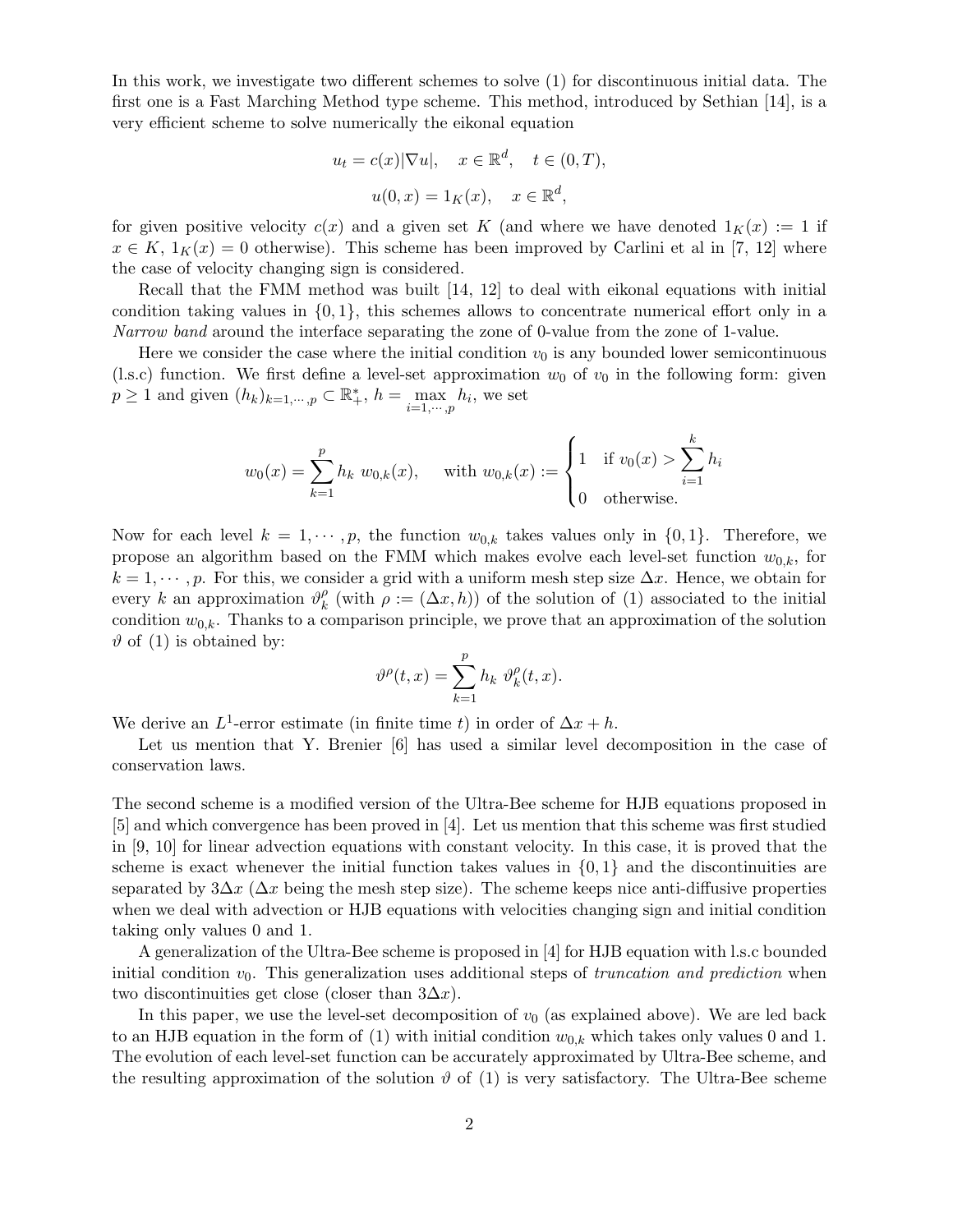combined with level-set decomposition has almost the same  $L^1$ -error bound than the Ultra-Bee scheme studied in [4], but numerically it seems that the method proposed in this paper gives more accurate results (see Section 5, for a numerical comparison).

The paper is organized as follows. In Section 2 we present our main results: a scheme based on the Fast Marching Method (FMM), an Ultra-Bee scheme (UB), and main convergence results for both schemes in an  $L^1$ -error approximation bound. Section 3 is devoted to some preliminary results. Next Section deals with the convergence proof for the FMM. Numerical simulations are finally presented in Section 5. Some technical proofs are postponed to the Appendix.

# 2 Main results

In this section, we present the convergence results for the FMM and Ultra-Bee schemes.

Throughout the paper, we shall use the following assumptions on the dynamics :

(H1)  $f_+$  and  $f_-$  are L-Lipschitz continuous.

(H2) 
$$
\exists \varepsilon > 0 \ \forall x \in \mathbb{R}, f_{-}(x) + \varepsilon \leq f_{+}(x)
$$
.

**Remark 2.1.** This last assumption will allow us to compare the velocities  $f_+$  and  $f_-\,$  on different nearby points. It can be replaced by

(H2') 
$$
f_-(x) \le f_+(x)
$$
,  $\forall x \in \mathbb{R}$ , and  $f_+$  and  $f_-$  are non-decreasing functions on  $\mathbb{R}$ .

or by

(H2") 
$$
f_-(x) \leq 0 \leq f_+(x), \forall x \in \mathbb{R}
$$
.

On the initial condition  $v_0$ , we assume that

(H3)  $v_0 \in L^{\infty}(\mathbb{R})$ ,  $v_0$  is lower semicontinuous, and has a finite number of extrema, in the following sense:

 $\sqrt{ }$  $\int$  $\overline{\mathcal{L}}$ There exist real numbers  $A_1, \ldots, A_{q+1}$  and  $B_1, \ldots, B_q$  with  $A_1 = -\infty \le B_1 < A_2 < \cdots < B_q \le A_{q+1} = +\infty,$ (with possibly  $B_1 = -\infty$  or  $B_q = +\infty$ ), such that  $v_0$  is non-decreasing on each  $[A_i, B_i], v_0$  is non-increasing on each  $]B_i, A_{i+1}],$ and  $v_0(B_i) = \min(v_0(B_i^-), v_0(B_i^+)).$ 

 $(A_i$  are local minima of  $v_0$ , and  $B_i$  are local maxima of  $v_0$ ). We also assume that  $v_0 \geq 0$  and is compactly supported:  $\exists \alpha, \beta \geq 0$ ,

$$
supp(v_0) \subset [\alpha, \beta]. \tag{2}
$$

We finally assume that  $v_0$  is locally Lipschitz continuous in a neighborhood of each point  $A_i$ :

(**H4**)  $\exists \delta_0 > 0$ , such that  $\delta_0 < \min_{i=2,...,q} \min(A_i - B_{i-1}, B_i - A_i)$  and

 $\forall i = 2, \dots q, v_0$  is Lipschitz continuous in  $[A_i - \delta_0, A_i + \delta_0]$ .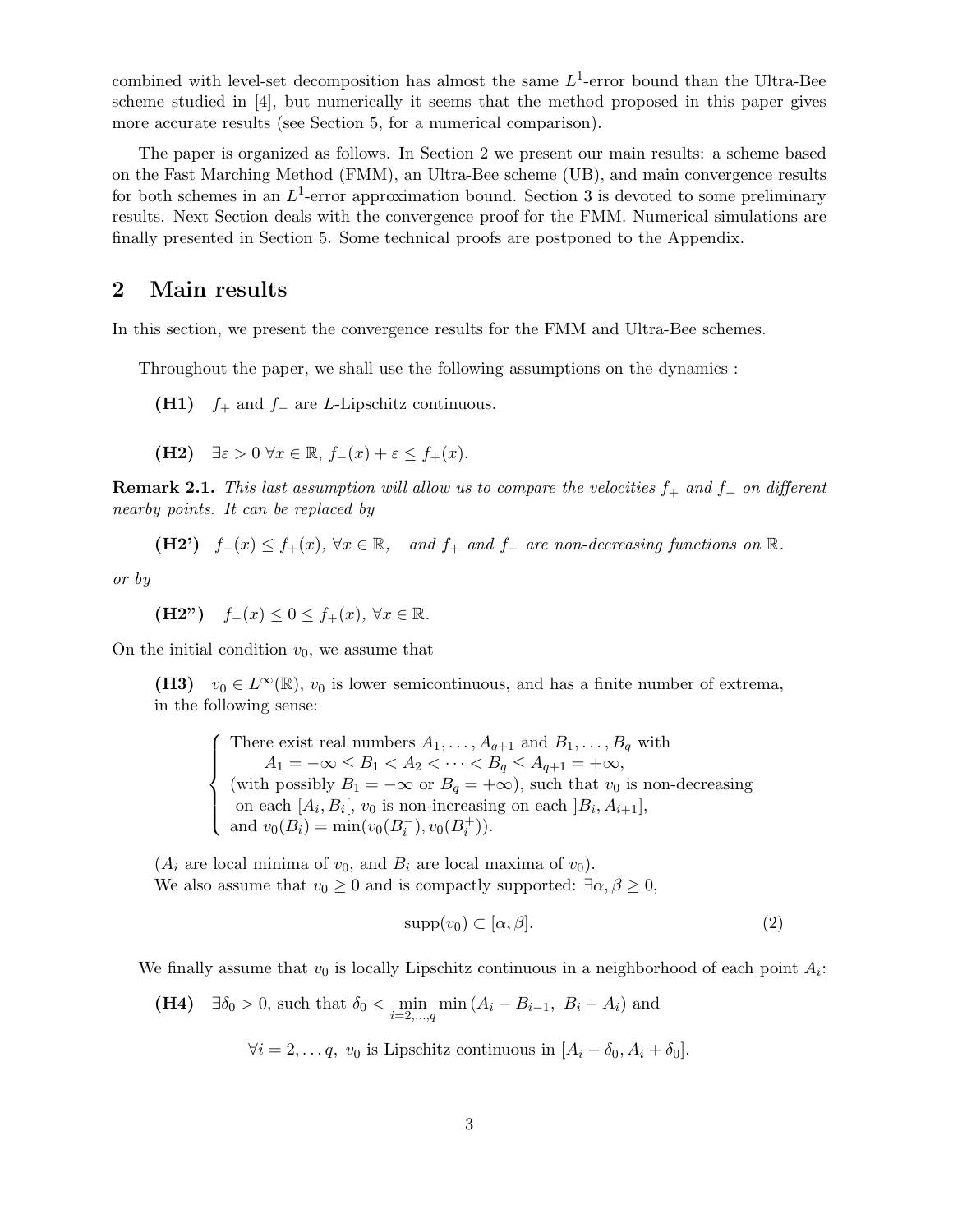Note that the case of  $v_0(x) = 1_{\mathbb{R}\setminus [a,b]}(x)$  with  $a < b$  satisfies (H3) and (H4): it suffices to take  $A_2 = \frac{a+b}{2}$  $\frac{+b}{2}$ ,  $B_1 = -\infty$ ,  $B_2 = +\infty$  and  $\delta_0 = \frac{b-a}{2}$  $\frac{-a}{2}$ .

Let us recall the definition of the total variation of a real-valued function.

**Definition 2.1.** Let w be a real-valued function. the total variation of w is defined by:

$$
TV(w) := \sup \left\{ \sum_{j=1,\ldots,k} |w(y_{j+1}) - w(y_j)|; \ k \in \mathbb{N}^*, and \ (y_j)_{1 \leq j \leq k+1} \ non-decreasing sequence \right\}.
$$

### 2.1 Level-set decomposition

Let us consider steps  $(h_k)_{k=1,\dots,p}$  such that  $h_k > 0$  and  $\sum_{k=1}^{p}$  $k=1$  $h_k > ||v_0||_{\infty}$ , and let

$$
\bar{h}_k := \sum_{i=1}^k h_i, \text{ for } k \ge 1, \text{ and } h := \sup_{1 \le k \le p} h_k.
$$
 (3)

Let  $\Delta x > 0$  be a step size of a spatial grid, and let  $x_j := j \Delta x$  denote a uniform mesh, with  $j \in \mathbb{Z}$ . Consider also

$$
x_{j+\frac{1}{2}} := (j+\frac{1}{2})\Delta x
$$
, and  $I_j := ]x_{j-\frac{1}{2}}, x_{j+\frac{1}{2}}[$ .

We define  $w_0$ , a level set decomposition of  $v_0$ , and the functions  $w_{0,k}$  of level k, by:

- if  $x \in I_i$  and  $\{A_2, \ldots, A_q, B_1, \ldots, B_q\} \cap I_i = \emptyset$ ,  $w_{0,k}(x) := 1_{\{\bar{h}_k \le v_0\}}(x_i) = \begin{cases} 1 & \text{if } \bar{h}_k \le v_0(x_i) \\ 0 & \text{otherwise} \end{cases}$  (4a)
- if  $x \in I_i$  and there exists  $X \in \{A_2, \ldots, A_q, B_1, \ldots, B_q\} \cap I_i$  (i.e., when the interval  $I_i$  contains some point  $X = A_j$  or  $X = B_j$ , we set

$$
w_{0,k}(x) := 1_{\left\{\bar{h}_k \le v_0\right\}}(X) = \begin{cases} 1 & \text{if } \bar{h}_k \le v_0(X) \\ 0 & \text{otherwise} \end{cases}
$$
 (4b)

(we also define  $w_{0,k}(x_{j+\frac{1}{2}}) := \min(w_{0,k}(x_j), \min(w_{0,k}(x_{j+1})))$  in order that  $w_{0,k}$  be a lower semicontinuous functions), and

$$
w_0(x) := \sum_{k=1,\dots,p} h_k w_{0,k}(x), \quad x \in \mathbb{R}.\tag{4c}
$$

For every  $k = 1, \ldots, p$ , we denote by  $w_k$  (resp. w) the viscosity solution of (1) with initial data  $w_{0,k}$  (resp.  $w_0$ ).

**Remark 2.2.** Definition (4) clearly implies that  $w_k(t, x) \in \{0, 1\}$ . Moreover, if  $1 \leq k_1 \leq k_2 \leq p$ , then from the comparison principle [3] and the fact that  $w_{0,k_1}(x) \geq w_{0,k_2}(x)$ ,  $\forall x \in \mathbb{R}$ , we obtain  $w_{k_1}(t,x) \ge w_{k_2}(t,x)$ ,  $\forall t \ge 0$  and  $x \in \mathbb{R}$ .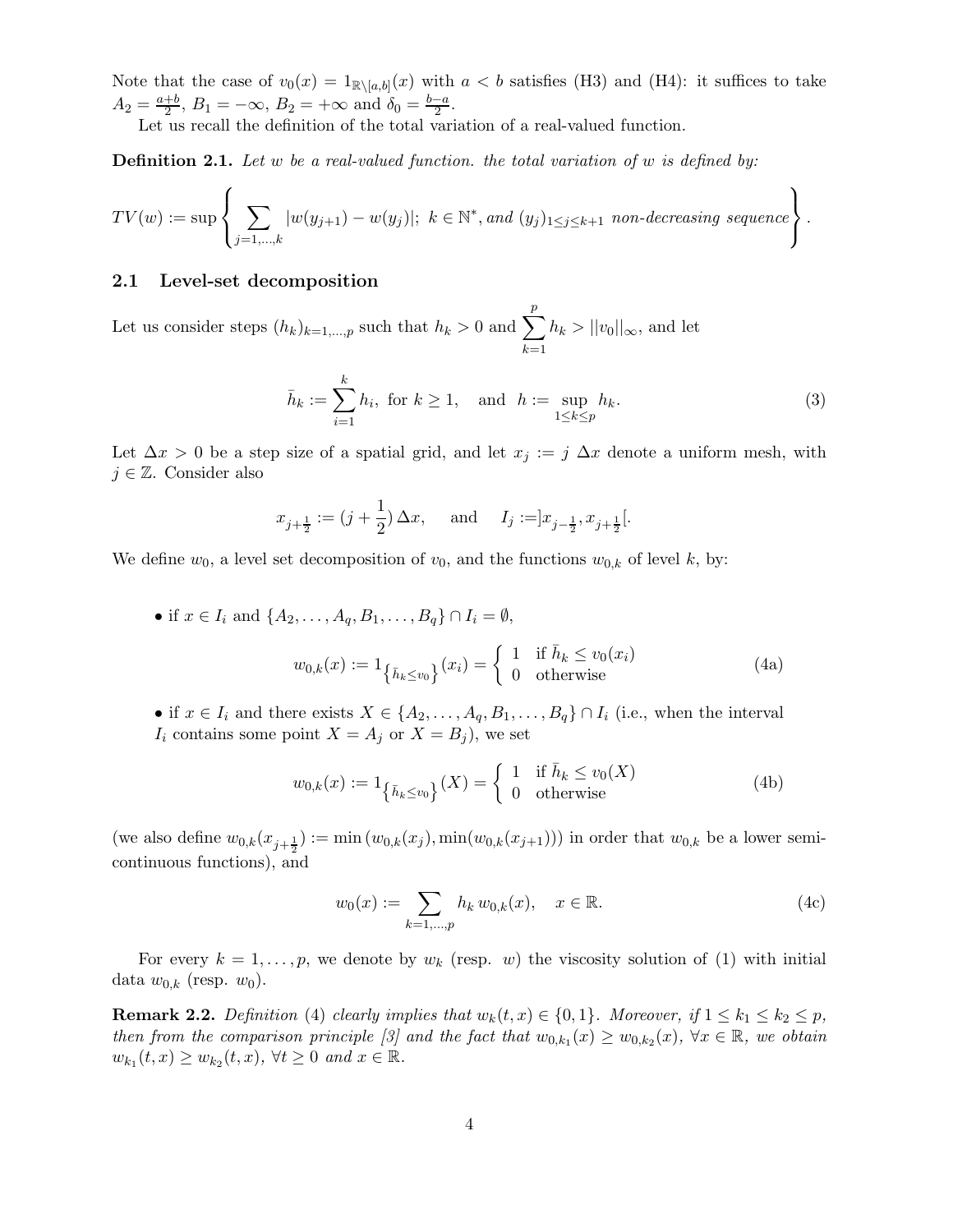Now, the idea is to propose two algorithms to compute numerically the approximation  $\vartheta_k^{\rho}$ k (where  $\rho = (\Delta x, h)$ ) of the solution  $w_k$  of (1) with initial data  $w_{0,k}$ . The first scheme is based on the Fast Marching Method (FMM) and the second one is the Ultra-Bee scheme (UB). As soon as we have computed the numerical solution  $\vartheta_k^{\rho}$  $\ell_{k}^{\rho}$ , a natural approximation of the solution  $\vartheta$  of (1) is simply given by  $\vartheta^{\rho} = \sum_{k=1}^{p} h_k \vartheta_k^{\rho}$  $\mathcal{L}_{k}^{\rho}$ , see Proposition 3.3. We now describe in details the two algorithms as well as the convergence result we obtain.

First, we give an error approximation estimate between  $v_0$  and  $w_0$ . The proof is left to the reader.

## Lemma 2.2. (Error at initial time)

We have the following estimate

$$
||w_0 - v_0||_{L^1(\mathbb{R})} \le (\beta - \alpha)h + TV(v_0)\Delta x, \quad \forall x \in \mathbb{R}.
$$
\n
$$
(5)
$$

Next, we compare the evolution of the viscosity solutions of (1) associated to initial data  $v_0$ and  $w_0$ . The proof of the following proposition is postponed to Appendix A.

**Proposition 2.3.** Assume (H1)-(H4) with  $\Delta x \leq \delta_0$ . Let  $w_k$  (resp. w) be the viscosity solution of (1) with initial data  $w_{0,k}$  (resp.  $w_0$ ). Then

(i) 
$$
w(t,x) = \sum_{k=1,...,p} h_k w_k(t,x), \quad \forall t > 0, \ x \in \mathbb{R},
$$
  
\n(ii)  $||w(t,.) - \vartheta(t,.)||_{L^1(\mathbb{R})} \le e^{Lt} (\beta - \alpha + M_0 t) h + e^{Lt} (TV(v_0) + M_0 M_1 t) \Delta x.$ 

where

$$
M_0 = M_0(v_0, f) := \sum_{i=2,\dots,q} (|f_+(A_i)| + |f_-(A_i)|) \quad \text{and} \quad M_1 := \max_{j,\exists i,\ A_i \in \bar{I}_j} ||v'_0||_{L^{\infty}(I_j)}
$$

are constant.

**Remark 2.3.** In this proposition actually only  $f_-(x) \leq f_+(x)$  is needed, not (H2).

**Remark 2.4.** The reason of the specific choice of  $w_{0,k}(x)$  for  $x \in I_i$  in the case of (4b) (that is, when  $I_i$  contains an extrema of  $v_0$ , is to ensure that the variations of  $w_{0,k}$  be the same as  $v_0$ . This is important in order to obtain the error result of Proposition 2.3.

#### 2.2 Fast Marching Method

The idea is to make evolve each level set  $w_{0,k}$  using an adaptation of the Generalized Fast Marching Method introduced in [7] (see also [12]).

#### 2.2.1 Notations and algorithm

Let  $\Delta x > 0$  be a mesh step size of a uniform grid. For  $k = 1, \dots, p$  and  $i \in \mathbb{Z}$ , we consider:

$$
\theta_i^{0,k} := 2w_{0,k}(x_i) - 1 = \begin{cases} 1 & \text{if } v_0(x_i) > \bar{h}_k \\ -1 & \text{if } v_0(x_i) \le \bar{h}_k \end{cases}
$$
(6)

(the introduction of  $\theta$  is just useful to formulate the algorithm in a simple way and in particular to have some symmetry properties of the algorithm).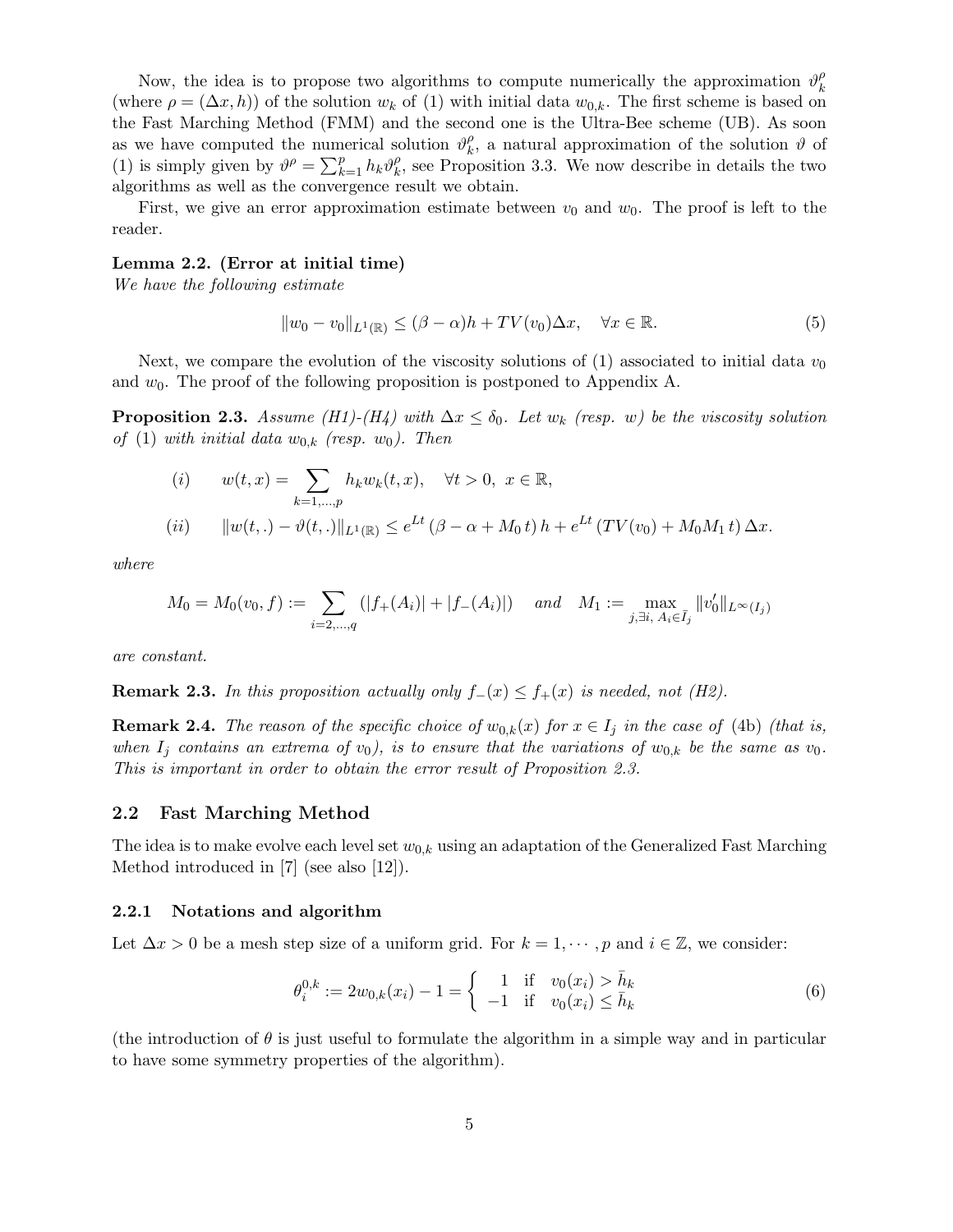As in [7], we also define approximated piece-wise constant velocity functions  $\hat{f}_+$  and  $\hat{f}_-$ , for  $x \in ]x_{j-\frac{1}{2}}, x_{j+\frac{1}{2}}[$  and for  $j \in \mathbb{Z}$ :

$$
\widehat{f}_{\alpha}(x) := \begin{cases} 0 & \text{if } \exists i \in \{j \pm 1\} \text{ s.t.} f_{\alpha}(x_i) f_{\alpha}(x_j) \le 0 \text{ and } |f_{\alpha}(x_j)| \le |f_{\alpha}(x_i)|, \\ f_{\alpha}(x_j) & \text{otherwise.} \end{cases} \tag{7}
$$

This "regularization" allows us to introduce a numerical band of zero to separate the region where the velocity is positive from the one where the velocity is negative. This separation is needed to avoid the duplication of the front (see [7]).

Let us remark that, from (1), when  $\theta_i^{0,k} = -1 = -\theta_{i+1}^{0,k}$ , then the discontinuity evolves with the velocity  $f_+$  (to the right if  $f_+ > 0$  and to the left if  $f_+ < 0$ ), while when  $\theta_i^{0,k} = 1 = -\theta_{i+1}^{0,k}$ , the discontinuity evolves with the velocity  $f_$  (see Figure 1).

We now define, for each control  $\alpha \in \{-, +\}$ , the stencil of grid points useful to compute the value at point  $x_i$ , for  $i \in \mathbb{Z}$ 

$$
\mathcal{U}_{\alpha}^{n,k}(i) := \begin{cases} i+1 & \text{if } \theta_i^{n,k} = -\theta_{i+1}^{n,k} = -\alpha 1 \text{ and } \hat{f}_{\alpha}(x_i) < 0 \\ i-1 & \text{if } \theta_{i-1}^{n,k} = -\theta_i^{n,k} = -\alpha 1 \text{ and } \hat{f}_{\alpha}(x_i) > 0 \\ \emptyset & \text{otherwise} \end{cases}
$$

and

$$
\mathcal{U}_{\alpha}^{n,k} = \bigcup_{i} \mathcal{U}_{\alpha}^{n,k}(i).
$$

The set  $\mathcal{U}^{n,k}$  will play the role of the *frozen* points of the classical Fast Marching Method. We point out that the set  $\mathcal{U}_{\alpha}^{n,k}(i)$  is either empty or a singleton. We also define a set of Narrow Bands by:



Figure 1: Representation of the useful points and of the Narrow Band for the control  $\alpha = +$ . Left:  $f_+(x_i) > 0$  and the discontinuity moves to the right. Right:  $f_+(x_i) < 0$  and the discontinuity moves to the left.

We describe now our FMM for Hamilton-Jacobi-Bellman equation (1). This is an adaptation of the one proposed in Carlini *et al.*  $[7, 12]$ . In order to track correctly the evolution we need to introduce a discrete function  $\tau_{i,\alpha}^{n,k} \in \mathbb{R}^+$ , defined only for the points  $i \in \mathcal{U}_\alpha^{n,k}$ , to represent the approximated physical time for the front propagation at the nodes  $i$  for the level set  $k$ , the control  $\alpha$  and at the *n*-th iteration of the algorithm (FMM).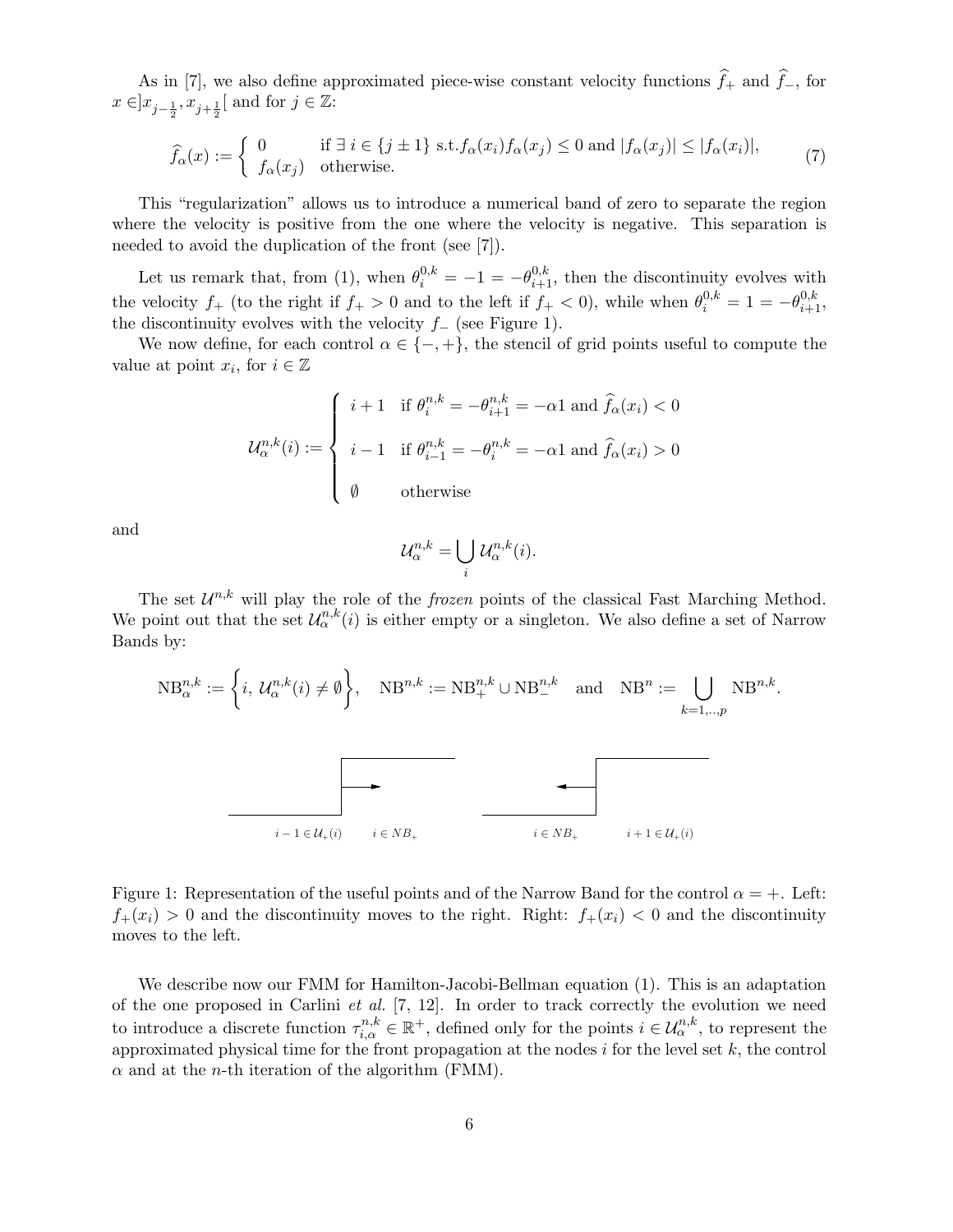The idea of the algorithm is then very simple. For each point  $i$  of the Narrow Band  $NB$ , we compute a tentative value  $\tilde{\tau}_i$  of the arrival time of the front, using the time of the useful points. We then find the minimum of the  $\tilde{\tau}_i$  and we accept the nodes that realize the minimum (i.e. we change the value of the  $\theta$ ) and we iterate the process. Let us now give our algorithm in details.

**Initialization:** for  $n = 0$ , initialize the field  $\theta^{0,k}$  as in  $(6)$ , and set

$$
\tau_{i,\alpha}^{0,k} := \begin{cases} 0 & \text{if } i \in \mathcal{U}_{\alpha}^{0,k}, \\ +\infty & \text{otherwise}, \end{cases} \quad \text{for } k = 1, \cdots, p \text{ and } \alpha = \pm.
$$

**Loop:** for  $n \geq 1$ ,

1. Compute  $\tilde{\tau}^{n-1,k}$  on NB<sup>n-1,k</sup> as follows: for  $\alpha = \pm$ , define

$$
\tilde{\tau}_{i,\alpha}^{n-1,k} := \begin{cases}\n\tau_{i,\alpha}^{n-1,k} + \frac{\Delta x}{|\hat{f}_{\alpha}(x_i)|} & \text{if } i \in \text{NB}_{\alpha}^{n-1,k}, \\
+\infty & \text{otherwise,} \n\end{cases}
$$

where  $\bar{\imath} \in \mathcal{U}_{\alpha}^{n-1,k}(i)$ , and set

$$
\tilde{\tau}_i^{n-1,k} := \min_{\alpha \in \{+, -\}} \tilde{\tau}_{i,\alpha}^{n-1,k}.
$$

- 2. Set  $t_n := \min \left\{ \tilde{\tau}_i^{n-1,k} \right\}$  $\{i}^{n-1,k}, i \in \text{NB}^{n-1,k}, k \in \{1, ..., p\}\bigg\}.$
- 3. Define the new accepted point

$$
NA^{n,k} = \{ i \in NB^{n-1,k}, \ \tilde{\tau}_i^{n-1,k} = t_n \}.
$$

4. Update the values of  $\theta^{n,k}$ :

$$
\theta_i^{n,k} = \begin{cases}\n-\theta_i^{n-1,k} & \text{if } i \in \mathbf{NA}^{n,k} \\
\theta_i^{n-1,k} & \text{otherwise}\n\end{cases}
$$

5. Reinitialize  $\tau_{i,\alpha}^{n,k}$  on  $\mathcal{U}_{\alpha}^{n,k}$ :

$$
\tau_{i,\alpha}^{n,k} = \begin{cases} \min(t_n, \tau_{i,\alpha}^{n-1,k}) & \text{if } i \in \mathcal{U}_{\alpha}^{n,k} \\ +\infty & \text{otherwise} \end{cases}
$$

6. If  $t_n \geq T$  then stop. Else, set  $n := n + 1$ .

**Remark 2.5.** Let us remark that in our algorithm, the minimum time  $t_n$  is taken on all the level sets. This allows us in particular to have a comparison principle between the level sets (see Corollary 2.5).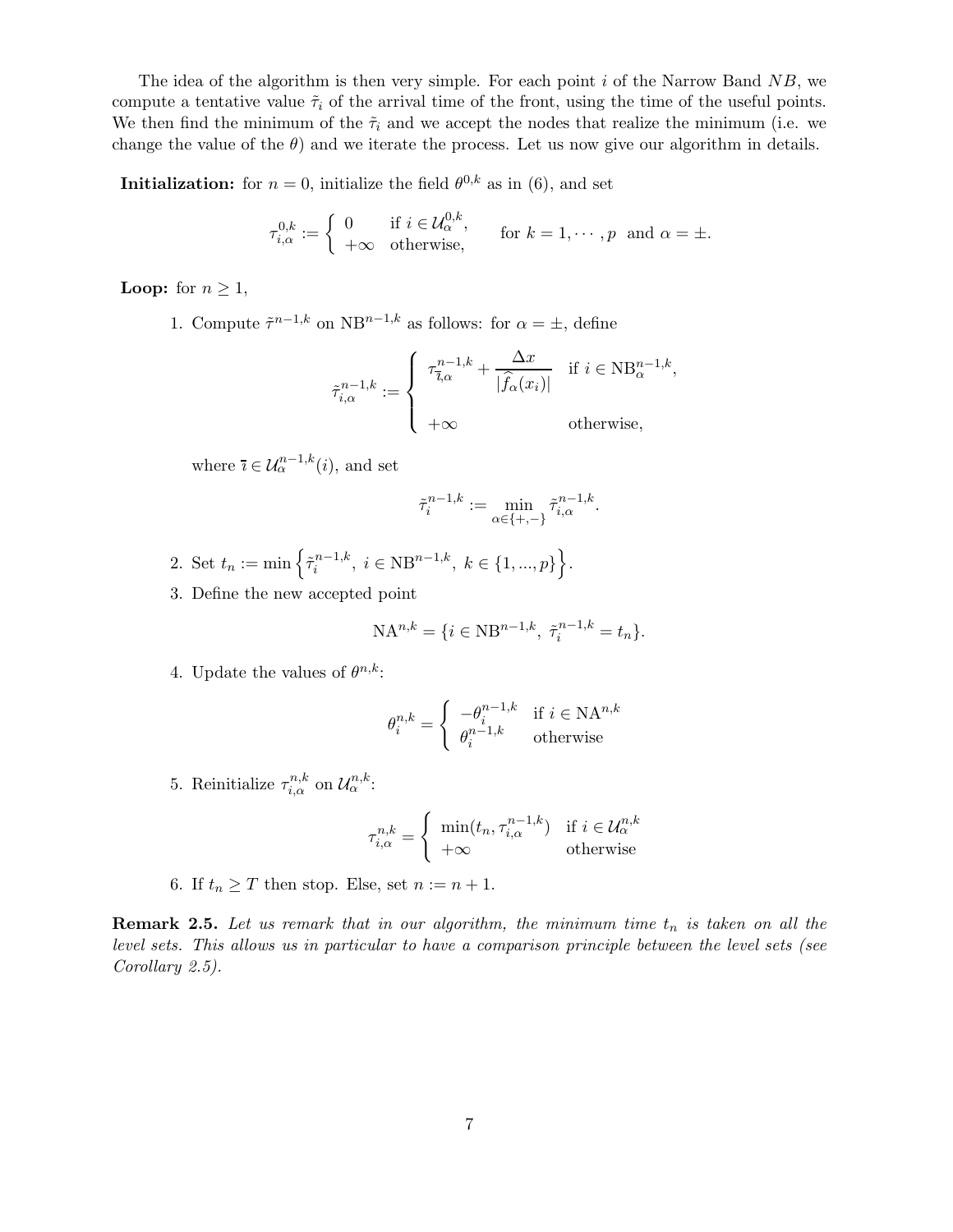#### 2.2.2 Main results for the FMM scheme

We extend the function  $\theta^{n,k}$  in the following way

$$
\theta^{\rho,k}(t,x) := \theta_i^{n,k} \quad \text{if } x \in [x_{i-\frac{1}{2}}, x_{i+\frac{1}{2}} + \Delta x) \text{ and } t \in [t_n, t_{n+1})
$$
\n
$$
(8)
$$

where  $\rho$  denotes  $(\Delta x, h)$ . Hence, we define a function  $\vartheta^{\rho}$  by:

$$
\vartheta^{\rho}(t,x) := \sum_{k=1}^{p} \left( \frac{\theta^{\rho,k}(t,x) + 1}{2} \right) h_k.
$$
\n(9)

First we shall check that  $\vartheta^{\rho}$  well defines a numerical approximation of the solution  $\vartheta$  of (1). This claim is a consequence of a comparison principle for the numerical level-set functions  $(\theta^{\rho,k})$ .

# Theorem 2.4. (Discrete comparison principle)

Let  $1 < k_1 < k_2 \leq p$ . For all  $n \in \mathbb{N}$  and all  $i \in \mathbb{Z}$ , we have either

$$
\theta_i^{n,k_1} > \theta_i^{n,k_2}
$$

or

$$
\theta_i^{n,k_1} = \theta_i^{n,k_2} =: \sigma_i = \pm 1
$$

and if  $i \in \mathcal{U}_{\alpha}^{n,k_1} \cap \mathcal{U}_{\alpha}^{n,k_2}$ , then

$$
\begin{cases} \tau_{i,\alpha}^{n,k_1} \leq \tau_{i,\alpha}^{n,k_2} & \text{if } \sigma_i = +1 \\ \tau_{i,\alpha}^{n,k_1} \geq \tau_{i,\alpha}^{n,k_2} & \text{if } \sigma_i = -1 \end{cases}
$$

The proof of this theorem is technical and is given in Appendix C. A first straightforward consequence of this discrete comparison principle can be formulated as follows:

Corollary 2.5. (Comparison principle for the level-set functions) Let  $1 \leq k_1 < k_2 \leq p$ . Then

$$
\theta^{\rho,k_2} \leq \theta^{\rho,k_1}.
$$

Now, we can give the statement of the main result of this section. (The proof will be done in Section 4.)

#### Theorem 2.6. (Convergence of the FMM scheme)

Assume (H1)-(H4), and let  $\rho = (\Delta x, h)$  with  $\Delta x < \min(\frac{\varepsilon}{L}, \delta_0)$  and h as in (3). The numerical solution  $\vartheta^{\rho}$  given by the FMM scheme, defined as in (9), converges to the viscosity solution  $\vartheta$  of (1), and for  $t \geq 0$ , the following error estimate holds:

$$
\|\vartheta^{\rho}(t,.) - \vartheta(t,.)\|_{L^{1}(\mathbb{R})} \le e^{Lt} \left( \left(\frac{5}{2} + 3Lt\right) TV(v_0) + M_0M_1t \right) \Delta x + e^{Lt}(\beta - \alpha + 2M_0t)h, \tag{10}
$$

where  $M_0$  and  $M_1$  are the same constant as in Proposition 2.3.

**Remark 2.6.** Furthermore if h is chosen to be of the order of  $\Delta x$  (for instance using  $h_k \equiv h :=$  $(\Delta x, \forall k)$ , we deduce a global estimate of order  $\Delta x$  in  $L^1$ -error.

**Remark 2.7.** In the level set decomposition, we can choose  $(h_i)_i$  such that  $v_0(A_i) = w_0(A_i)$  for  $i = 2, \ldots, q$ . In this case, assumption (H4) is not needed (see the proof of Proposition 2.3 in the appendix).

**Remark 2.8.** When the velocities  $f_+$  and  $f_-$  depend on time, it is possible to adapt the algorithm as in [12] and to obtain the comparison principle and the convergence result (in the same way as [7, 12]). Nevertheless, we are not able, in this case, to prove the  $L^1$  error estimate.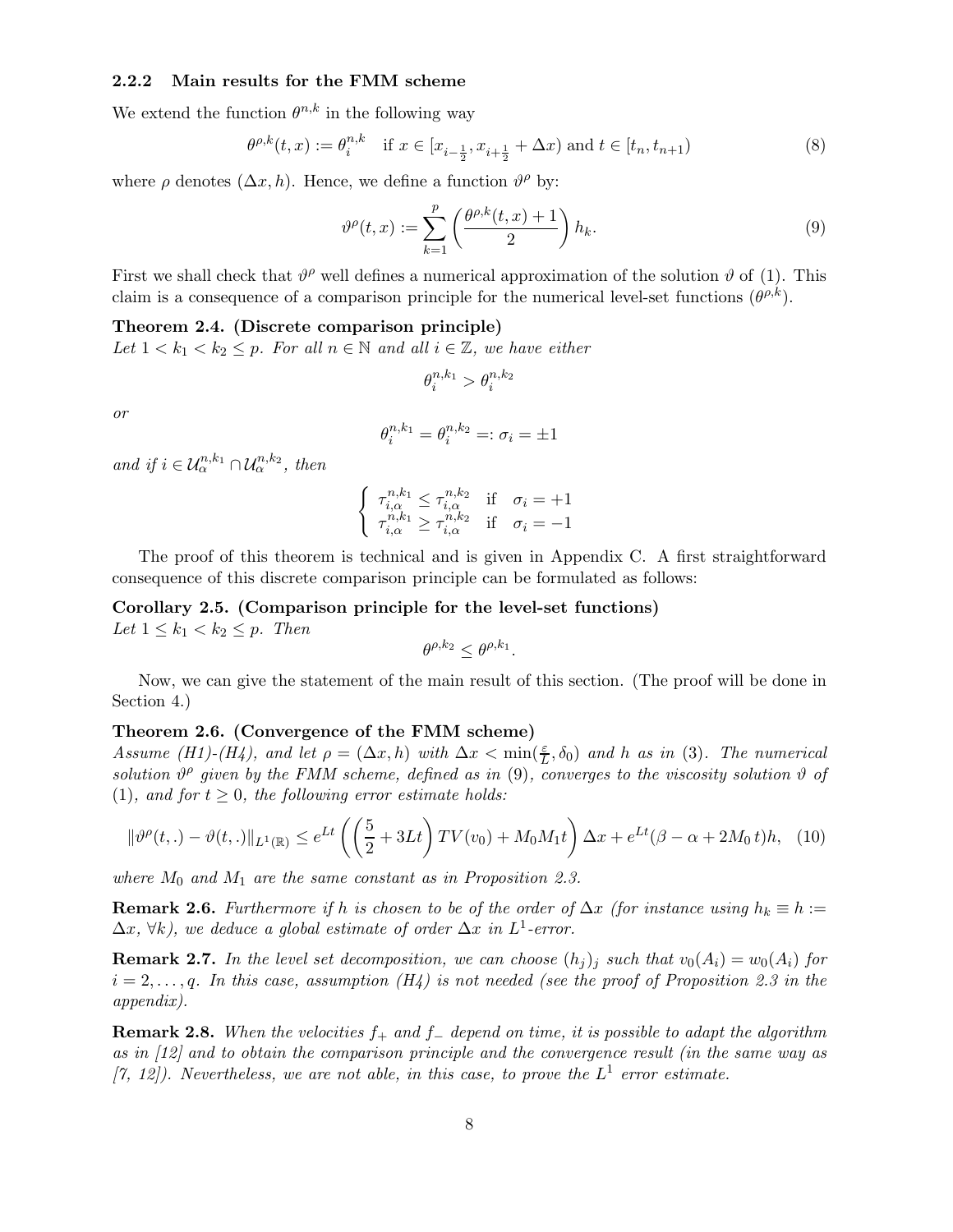### 2.3 Ultra-Bee scheme

#### 2.3.1 Algorithm (UB)

Let  $\Delta t > 0$  be a constant time step, and  $t_n := n\Delta t$  for  $n \geq 0$ . Let us notice that in the FMM approach, each iteration takes into account the evolution of all levels-set functions  $w_k$ . On the contrary, the Ultra-Bee scheme should be performed starting from each  $w_{0,k}$  independently of the others.

This scheme aims to compute, for every  $k = 1, \dots, p$ , a numerical approximation of the averages  $\overline{w}_{i}^{n,k}$  $j^{n,k} := \frac{1}{\Delta x} \int_{I_j} w_k(t_n, x) dx$ , for  $j \in \mathbb{Z}$ . Since the function  $w_k(t_n, \cdot)$  takes only values in  $\{0,1\}$ , their averages  $\overline{w}_{j}^{n,k}$  $j^{n,\kappa}$  contain the information of the discontinuities localization. The Ultra-Bee scheme gives an accurate approximation of  $(\overline{w}_i^{n,k})$  $j^{(n,\kappa)}_j$  as long as the discontinuities are separated by more than  $2\Delta x$ . Otherwise, when two discontinuities are sufficiently close, a truncation step is made in order to avoid numerical diffusion around these discontinuities. The scheme takes the following form.

$$
\frac{V_j^{n+1,1} - V_j^n}{\Delta t} + \max_{\alpha = \pm} \left( f_\alpha(x_j) \frac{V_{j+\frac{1}{2},\alpha}^{n,L} - V_{j-\frac{1}{2},\alpha}^{n,R}}{\Delta x} \right) = 0,
$$
\n(11a)

$$
V_j^{n+1} = \left[ \text{Trunc}(V^{n+1,1}) \right]_j,\tag{11b}
$$

with the initialization:

$$
V_j^0 := \frac{1}{\Delta x} \int_{I_j} w_{0,k}(x) dx.
$$
 (12)

Here  $V^{n,L}_{i+1}$  $V_{j+\frac{1}{2},\alpha}^{n,L}$  and  $V_{j+\frac{1}{2}}^{n,R}$  $j_{j+\frac{1}{2},\alpha}^{n,n}$  are numerical *fluxes* that will be defined below, while Trunc denotes a truncation operator that will also be made precise below.

We first set, for  $j \in \mathbb{Z}$  and  $\alpha = \pm$ ,

$$
\nu_{j,\alpha} := \frac{\Delta t}{\Delta x} f_{\alpha}(x_j),
$$

the "local CFL" number. We assume that

$$
|\nu_{j,\alpha}| \le 1, \quad \forall j \in \mathbb{Z}, \text{ and for } \alpha = \pm.
$$
 (13)

We also consider

if 
$$
\nu_{j,\alpha} > 0
$$
, 
$$
\begin{cases} b_{j,\alpha}^+ := \max(V_j^n, V_{j-1}^n) + \frac{1}{\nu_{j,\alpha}}(V_j^n - \max(V_j^n, V_{j-1}^n)), \\ B_{j,\alpha}^+ := \min(V_j^n, V_{j-1}^n) + \frac{1}{\nu_{j,\alpha}}(V_j^n - \min(V_j^n, V_{j-1}^n)), \end{cases}
$$
(14a)

$$
B_{j,\alpha}^{+} := \min(V_j^n, V_{j-1}^n) + \frac{1}{\nu_{j,\alpha}}(V_j^n - \min(V_j^n, V_{j-1}^n)),
$$
  

$$
\left( b_{j,\alpha}^{-} := \max(V_j^n, V_{j+1}^n) + \frac{1}{|\nu_{j,\alpha}|}(V_j^n - \max(V_j^n, V_{j+1}^n)),\right)
$$

if 
$$
\nu_{j,\alpha} < 0
$$
, 
$$
\begin{cases} b_{j,\alpha}^- := \max(V_j^n, V_{j+1}^n) + \frac{1}{|\nu_{j,\alpha}|}(V_j^n - \max(V_j^n, V_{j+1}^n)), \\ B_{j,\alpha}^- := \min(V_j^n, V_{j+1}^n) + \frac{1}{|\nu_{j,\alpha}|}(V_j^n - \min(V_j^n, V_{j+1}^n)). \end{cases}
$$
(14b)

Under condition (13), these numbers satisfy  $b_{j,\alpha}^+ \leq B_{j,\alpha}^+$ ,  $b_{j,\alpha}^- \leq B_{j,\alpha}^-$ , and correspond to flux limiters that ensure stability properties.

Now, we define the Ultra-Bee scheme as follows (see [5, 4]).

**Ultra-Bee Algorithm:** For each level-set function  $w_{0,k}$ ,  $k = 1, \dots, p$ , we consider the following evolution algorithm.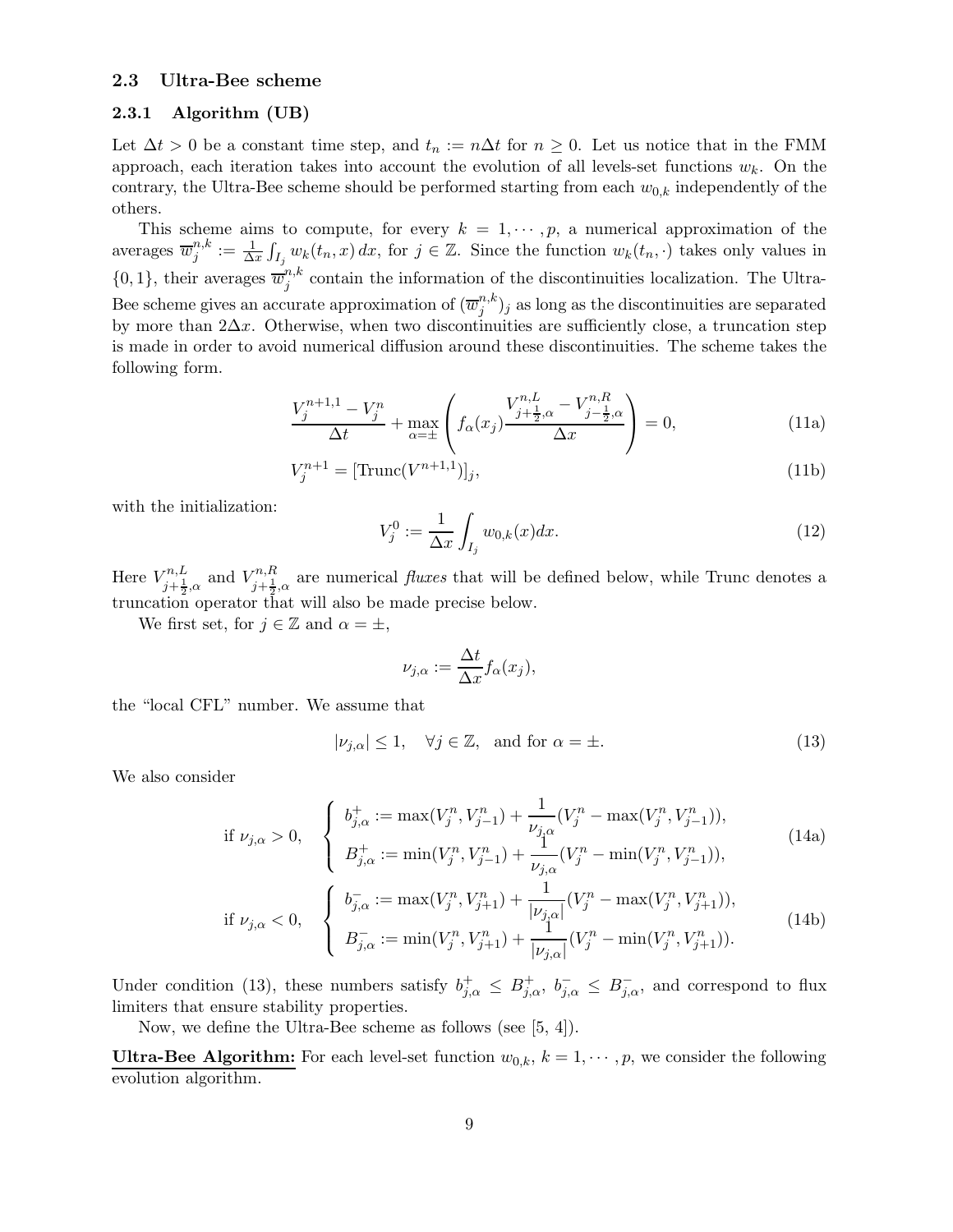**Initialization:** We compute the initial averages  $(V_j^0)_{j\in\mathbb{Z}}$  as in (12).

**Loop:** For  $n \geq 0$ , We compute  $V^{n+1} = (V_j^{n+1})_{j \in \mathbb{Z}}$  by:

- A) Evolution. Define "fluxes"  $V_{j+\frac{1}{2},\alpha}^n$  for  $\alpha \in \{-,+\}$  as follows:
	- If  $\nu_{j,\alpha} \geq 0$ , set

$$
V_{j+\frac{1}{2},\alpha}^{n,L}:=\left\{\begin{array}{ll}\displaystyle\min(\max(V_{j+1}^n,b_{j,\alpha}^+),B_{j,\alpha}^+) & \text{if }\nu_{j,\alpha}>0\\ V_{j+1}^n & \text{if }\nu_{j,\alpha}=0\text{ and }V_j^n\neq V_{j-1}^n\\ V_j^n & \text{if }\nu_{j,\alpha}=0\text{ and }V_j^n=V_{j-1}^n, \end{array}\right.
$$

• If  $\nu_{i,\alpha} \leq 0$ , set

$$
V_{j-\frac{1}{2},\alpha}^{n,R}:=\left\{\begin{array}{ll}\displaystyle\min(\max(V_{j-1}^n,b_{j,\alpha}^-),B_{j,\alpha}^-) & \text{if }\nu_j<0\\ V_{j-1}^n & \text{if }\nu_{j,\alpha}=0\text{ and }V_{j}^n\neq V_{j+1}^n\\ V_{j}^n & \text{if }\nu_{j,\alpha}=0\text{ and }V_{j}^n=V_{j+1}^n, \end{array}\right.
$$

(where  $b_{j,\alpha}^+$ ,  $b_{j,\alpha}^-$ ,  $B_{j,\alpha}^+$  and  $B_{j,\alpha}^-$  are defined by (14a)-(14b)).

- If  $\nu_{j,\alpha} \geq 0$  and  $\nu_{j+1,\alpha} > 0$ , set  $V_{j+\frac{1}{2}}^{n,R}$  $\chi_{j+\frac{1}{2},\alpha}^{n,R} := V_{j+\frac{1}{2}}^{n,L}$  $\sum_{j+\frac{1}{2},\alpha}^{n,L}$ • If  $\nu_{j+1,\alpha} \leq 0$  and  $\nu_{j,\alpha} < 0$ , set  $V_{j+\frac{1}{2}}^{n,L}$  $\zeta_{j+\frac{1}{2},\alpha}^{n,L} := V_{j+\frac{1}{2}}^{n,R}$  $\sum_{j+\frac{1}{2},\alpha}^{n,n}$
- If  $\nu_{j,\alpha} < 0$  and  $\nu_{j+1,\alpha} > 0$ , then set

$$
V_{j+\frac{1}{2},\alpha}^{n,R} := \begin{cases} V_{j+1}^n & \text{if } V_{j+1}^n = V_{j+2}^n \\ V_j^n & \text{otherwise} \end{cases} \text{ and } V_{j+\frac{1}{2},\alpha}^{n,L} := \begin{cases} V_j^n & \text{if } V_j^n = V_{j-1}^n \\ V_{j+1}^n & \text{otherwise.} \end{cases} (15)
$$
  
Set  $V_j^{n+1,1} := \min_{\{\alpha = \pm\}} \left( V_j^n - \nu_{j,\alpha} \left( V_{j+\frac{1}{2},\alpha}^{n,L} - V_{j-\frac{1}{2},\alpha}^{n,R} \right) \right).$ 

- B) Truncation: Set  $V^{n+1}$  := Trunc $(V^{n+1,1})$  as follows.
	- For all indexes  $j$  such that

$$
\left\{\begin{array}{l} \max(V^{n+1,1}_{j-1},V^{n+1,1}_{j+1})<1, \text{ and }V^{n+1,1}_{j}=1 \\ \text{or} \\ 0<\max(V^{n+1,1}_{j},V^{n+1,1}_{j+1})<1, \text{ and }V^{n+1,1}_{j-1}=V^{n+1,1}_{j+2}=0, \end{array}\right.
$$

set

$$
V_{j-1}^{n+1} = V_j^{n+1} = V_{j+1}^{n+1} := 0.
$$

• Otherwise set  $V_j^{n+1} := V_j^{n+1,1}$ rn+1,1<br>j

For every  $k = 1, \dots, p$ , we associate to the scheme values  $(V_j^n)_j$ , the l.s.c. step function  $\vartheta_k^{\rho}$  $\frac{\rho}{k}$  defined for every  $t \geq 0, x \in \mathbb{R}$  by

$$
\vartheta_k^{\rho}(t,x) := \begin{cases} V_j^n & \text{if } x \in ]x_{j-\frac{1}{2}}, x_{j+\frac{1}{2}}[, t \in [t_n, t_{n+1}[, \\ \min(V_j^n, V_{j+1}^n) & \text{if } x = x_{j+\frac{1}{2}}, t \in [t_n, t_{n+1}[. \end{cases}
$$
(16)

The Ultra-Bee scheme approximation of the solution  $\vartheta$  of (1) is finally determined by

$$
\vartheta^{\rho}(t,x) := \sum_{k=1}^{p} h_k \vartheta_k^{\rho}(t,x). \tag{17}
$$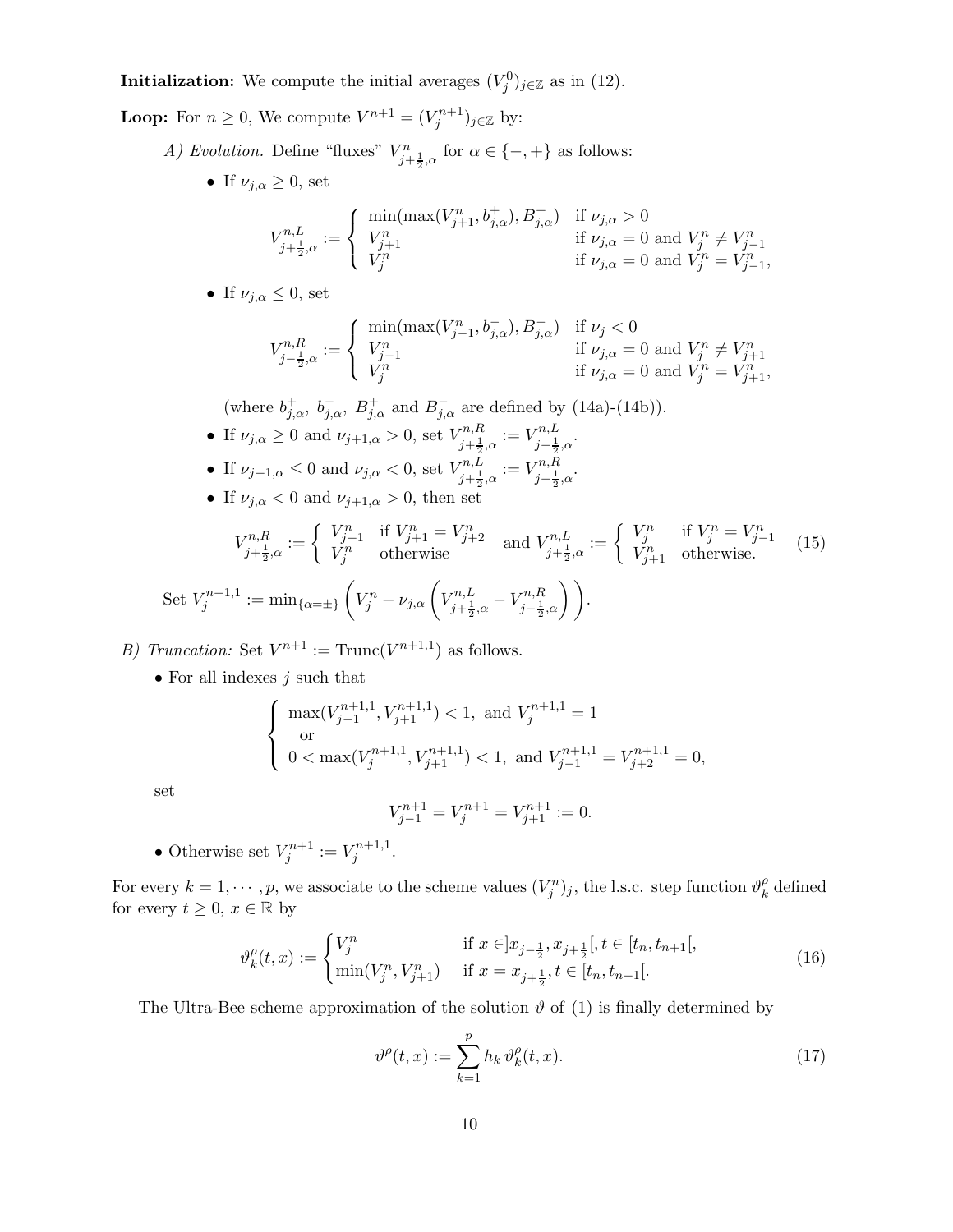**Remark 2.9.** A general version of the Ultra-Bee scheme is given in [4], for any l.s.c. initial condition in  $L^1_{loc}(\mathbb{R})$ . Here, the algorithm (and specially the truncation step) is specified to the case of an initial condition taking values only in  $\{0,1\}$ . Also, in the algorithm of  $\mathcal{A}$  there is a prediction step that is unnecessary in our context.

Several stability and convergence properties of this scheme can be found in [5] and [4].

#### 2.3.2 Convergence result for the Ultra-Bee scheme

For every  $k = 1, \dots, p$ , the function  $\vartheta_k^{\rho}$  $\binom{p}{k}$  (given by (16)) corresponds to a step wise function of level k. We have the following  $L^1$  error estimate between the solution  $\vartheta$  of (1) and its numerical approximation  $\vartheta^{\rho}$  given by the Ultra-Bee scheme. (Proof is postponed to the end of Section 3.)

### Theorem 2.7. (Error estimate)

Assume (H1)-(H4). We assume that  $\Delta x \leq \min(\frac{\varepsilon}{2L}, \delta_0)$ . Let  $\vartheta^{\rho}$  be as in (17) defined by the algorithm Ultra-Bee. Then for all  $t_n \geq 0$ , we have the following estimate:

$$
\|\vartheta^{\rho}(t_n,.) - \vartheta(t_n,.)\|_{L^1(\mathbb{R})} \le ((1 + (1 + Lt_n))e^{Lt_n}TV(v_0) + M_0M_1 t_n e^{Lt_n}) \Delta x + (\beta - \alpha + 2M_0 t_n)e^{Lt_n} h,
$$

where  $M_0$  and  $M_1$  are the same constant as in Proposition 2.3.

**Proof of Theorem 2.7:** From [4, Theorem 4], for every  $k = 1, \dots, p$  we have

 $\|\vartheta_k^{\rho}$  $\|f_k^{\rho}(t_n,.) - w_k(t_n,.)\|_{L^1(\mathbb{R})} \leq (Lt_n e^{Lt_n} + 1)TV(w_{0,k})\Delta x.$ 

Summing for  $k = 1, \ldots, p$ , we obtain

$$
\|\vartheta^{\rho}(t_n,.) - w(t_n,.)\|_{L^1(\mathbb{R})} \le (Lt_n e^{Lt_n} + 1)TV(v_0)\Delta x
$$

where we have used that  $\sum_{n=1}^p$  $k=1$  $h_kTV(w_{0,k}) = TV(w_0) \le TV(v_0)$  (see for instance [4, Lemma B.3]). Together with Proposition 2.3, we get the desired estimate.

### 2.4 Some remarks on the schemes

It is important to note that the FMM scheme does not use any time grid and the time-step is adapted, at each iteration, according to the displacement of the fronts. The Ultra-Bee scheme needs a time grid with a mesh satisfying the CFL condition. The later is essential to ensure the stability and the convergence of the scheme.

On the other hand, as we already pointed out, each iteration of the FMM takes into account the evolution of all the level-sets. While the Ultra-Bee scheme makes evolve each level-set independently of the others, hence it is possible to parallelize the computations.

Also let us note that the two schemes allow to concentrate calculations only around the fronts. Indeed, computation in the FMM are carried out only in the narrow-band, and the Ultra-Bee scheme requires calculations only around discontinuities, thanks to its nice anti-diffusive property.

Therefore, the two schemes (with the level-set decomposition) can be efficiently implemented in order to have a cpu time computation comparable to classical schemes (for instance ENO, Semi-Lagrangian, Ultra-Bee without level set decomposition...).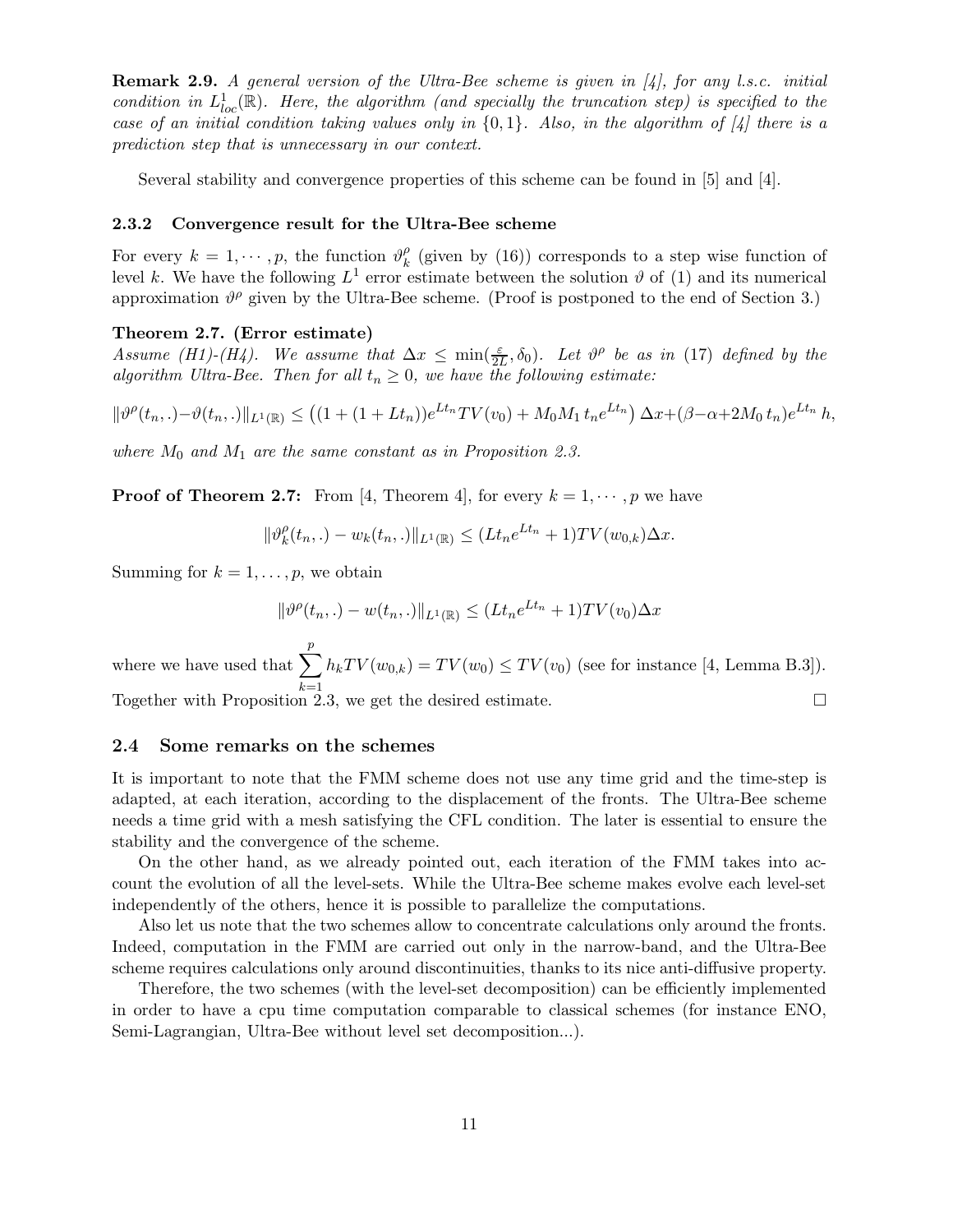# 3 Preliminary results

From now on, consider an initial condition  $v_0$  satisfying (H3),  $\vartheta$  solution of (1) with the initial condition  $v_0$ , and the level set decomposition  $w_0$  of  $v_0$  ( $w_0$  defined as in (4)).

Mesh approximation. First, we define exact and approximated characteristics that will be useful throughout the paper. As the dynamics  $f_-\,$  and  $f_+\,$  are Lipschitz continuous, then for any  $a \in \mathbb{R}$  we can define characteristics  $X_{a,+}$  and  $X_{a,-}$  as the solutions of the following Cauchy problems:

$$
\begin{cases}\n\dot{X}_{a,+}(t) = f_{+}(X_{a,+}(t)), \\
X_{a,+}(0) = a,\n\end{cases}\n\text{ and }\n\begin{cases}\n\dot{X}_{a,-}(t) = f_{-}(X_{a,-}(t)). \\
X_{a,-}(0) = a.\n\end{cases}\n(18)
$$

In general, the differential equation

$$
\dot{\chi}_a(t) = \hat{f}_+(\chi_a(t)), \ a.e. \ t \ge 0, \quad \chi_a(0) = a,
$$
\n(19)

may have more than one absolutely continuous solution. The non-uniqueness comes from the behaviour on boundary points  $(x_{j+\frac{1}{2}})$  in the case when the velocity vanishes (or changes sign). Throughout this paper, we shall denote by  $X_{a,+}^S$  the function defined by:

$$
X_{a,+}^{S} \text{ is an absolutely continuous solution of (19), and}
$$
\n
$$
\text{if } \left(\exists t^* \ge 0, \ \exists j \in \mathbb{Z} \text{ s.t.} \left\{ \begin{array}{l} X_{a,+}^{S}(t^*) = x_{j+\frac{1}{2}}, \\ \hat{f}_+(x_j)\hat{f}_+(x_{j+1}) \le 0 \end{array} \right\} \text{ then } X_{a,+}^{S}(t) = x_{j+\frac{1}{2}} \ \forall t \ge t^*.
$$
\n(20)

(It will be furthermore assumed that  $f_+(x_{j+\frac{1}{2}}) = 0$  whenever  $f_+(x_j) f_+(x_{j+1}) \leq 0$ .)

We have uniqueness of such solution (see  $[4,$  Appendix A]). For sake of completeness, we have added a proof in the Appendix.

We construct  $X_{a,-}^S$  in a similar way. By using the same arguments as in [4, Lemma 2.1 and Lemma 5.3], we get:

**Lemma 3.1.** Assume that (H1) and (H2) hold. Let a, b be in R. The following assertions are satisfied:

(i) Let  $s \leq t$  and assume that  $X_{b,-}^S(\theta) \geq X_{a,+}^S(\theta)$ , for every  $\theta \in [s,t]$ . Then

$$
|X_{b,-}^{S}(t) - X_{a,+}^{S}(t)| + 2\Delta x \le e^{L(t-s)}(|X_{b,-}^{S}(s) - X_{a,+}^{S}(s)| + 2\Delta x).
$$

(*ii*) If  $a \geq b + \Delta x$  and  $\Delta x \leq \frac{\varepsilon}{L}$  $\sum_{t=1}^{\varepsilon}$ , then  $X_{a,+}^{S}(t) \geq X_{b,-}^{S}(t) + \Delta x$  for every  $t \geq 0$ .

Also, we have the following representation of the solutions  $w_k$ ,  $k = 1, \dots, p$ .

### Lemma 3.2. ([4, Lemma 2.2])

Assume that (H1)-(H2) hold. Then the unique viscosity solution of (1) with initial condition  $w_{0,k}$ is given by:

$$
w_k(t,x) = \min_{y \in [X_{x,+}(-t), X_{x,-}(-t)]} w_{0,k}(y), \quad \forall t > 0, \ x \in \mathbb{R}.
$$
 (21)

We also consider the function  $w_k^S$  which is defined in an analogous way as in (21), but with the approximated characteristics  $X_{x,+}^S, X_{x,-}^S$  instead of  $X_{x,+}$  and  $X_{x,-}$ :

$$
w_k^S(t, x) := \min_{y \in [X_{x,+}^S(-t), X_{x,-}^S(-t)]} w_{0,k}(y), \quad \forall t > 0, \ x \in \mathbb{R},
$$
\n(22)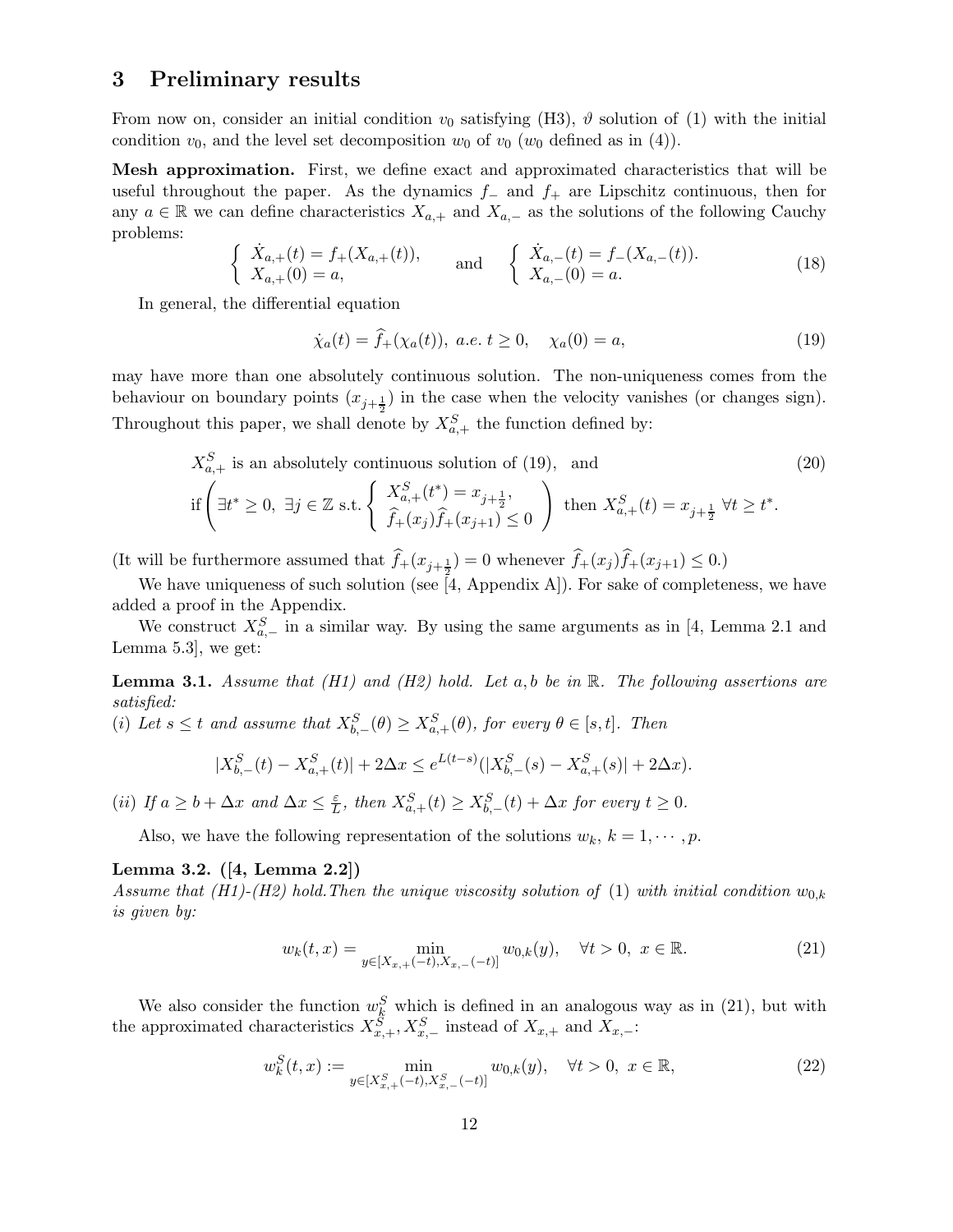The approximate function  $w_k^S$  will play an important role. Indeed, the two studied schemes give approximation of the function  $w_k^S$ . By using the same arguments as in [4, Proposition 1], we have the following  $L^1$ -error estimate:

$$
||w_k^S(t,.) - w_k(t,.)||_{L^1(\mathbb{R})} \le 3Lte^{Lt} \, TV(w_{0,k}) \, \Delta x. \tag{23}
$$

## Proposition 3.3. (Reconstruction of global approximation)

Assume (H1)-(H4). Let  $\rho := (\Delta x, h)$  with  $\Delta x \leq \delta_0$  and h as in (3). Assume that we have constructed, for every  $k = 1, \dots, p$ , an approximation  $\vartheta_k^{\rho}$  $\frac{\rho}{k}$  of  $w_k^S$  such that

$$
\|\vartheta_k^{\rho}(t,.) - w_k^S(t,.)\|_{L^1(\mathbb{R})} \le C_t \, TV(w_{0,k}) \, \Delta x,\tag{24}
$$

 $\Box$ 

for some constant  $C_t \geq 0$ . Define a global approximation by

$$
\vartheta^\rho:=\sum_{k=1,\ldots,p} h_k\vartheta_k^\rho.
$$

Then we have the estimate

$$
\|\vartheta^{\rho}(t,.) - \vartheta(t,.)\|_{L^{1}(\mathbb{R})} \le \left( (C_t + (1 + 3Lt)e^{Lt})TV(v_0) + M_0M_1te^{Lt} \right) \Delta x + e^{Lt}(\beta - \alpha + 2M_0t)e^{Lt}h,
$$
\n(25)

where  $M_0$  and  $M_1$  are defined as in Theorem 2.6.

**Proof:** Set  $w^S(t,.) := \sum_{k=1,\dots,p} h_k w_k^S(t,.)$ . By summing the estimate (24) for  $k=1,\dots,p$ , we obtain

$$
\|\vartheta^{\rho}(t,.) - w^S(t,.)\|_{L^1(\mathbb{R})} \leq C_t \sum_{k=1}^p h_k TV(w_{0,k}) \Delta x \leq C_t TV(v_0) \Delta x,
$$

where we have used that  $\sum_{n=1}^p$  $k=1$  $h_kTV(w_{0,k}) = TV(w_0) \le TV(v_0)$  (see for instance [4, Lemma B.3]). On the other hand, by using (23), we obtain

$$
||w^{S}(t,.) - w(t,.)||_{L^{1}(\mathbb{R})} \leq 3Lte^{Lt} TV(v_0) \Delta x.
$$

We conclude the proof by combining Proposition 2.3 and the previous bounds.

4 Fast Marching Method

### 4.1 General remarks on the algorithm

Proposition 4.1. The following properties hold:

(i) For all  $i \in \mathcal{U}_{\alpha}^{n,k}$ , we have

$$
\tau_{i,\alpha}^{n,k} \le t_n
$$

(ii) If  $i \in \mathbb{N}A^{n,k}$ , then

$$
\tau_{i,\alpha}^{n,k} = \begin{cases} t_n & \text{if } i \in \mathcal{U}_{\alpha}^{n,k} \\ +\infty & \text{otherwise} \end{cases}
$$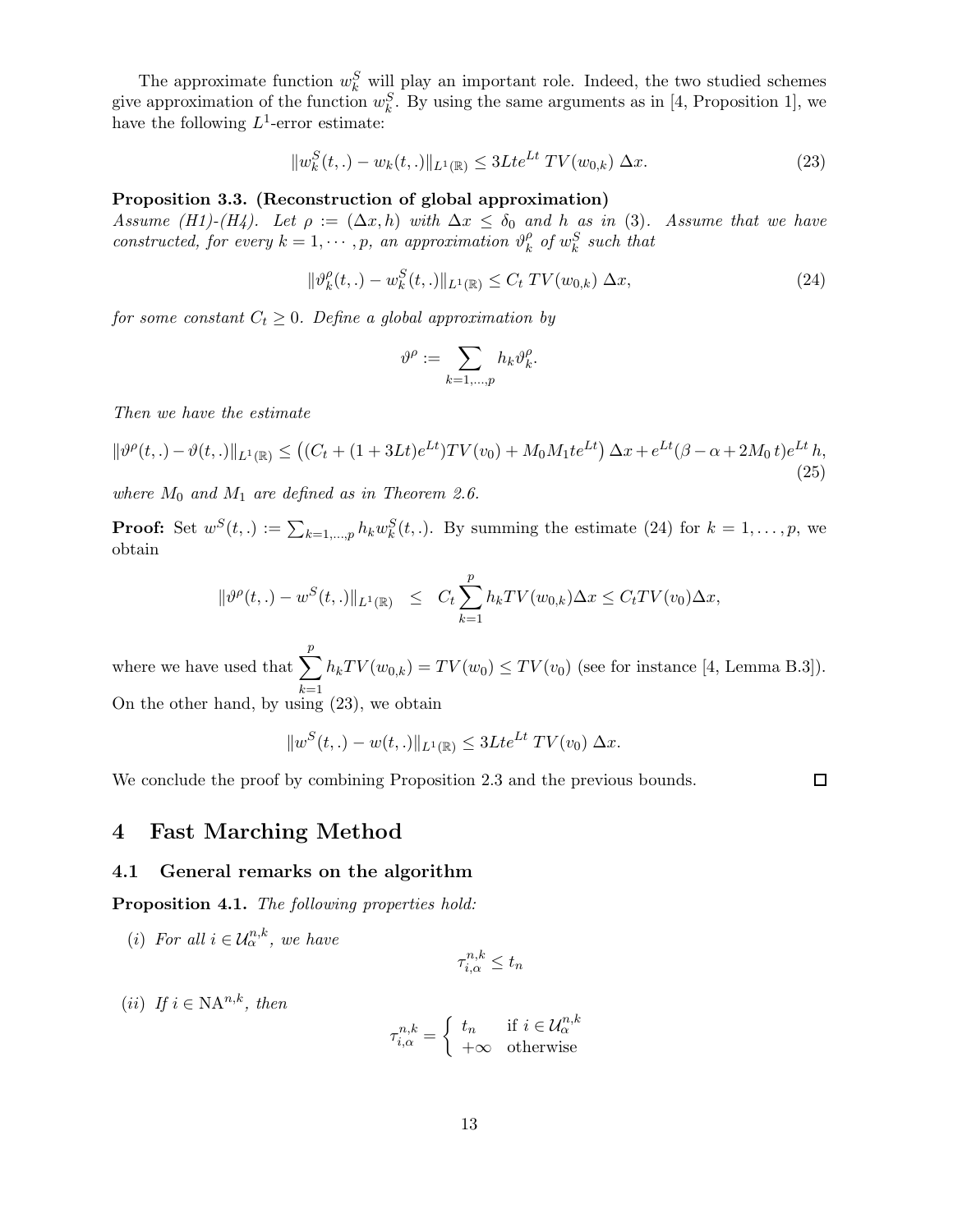(iii) If 
$$
i \in \mathcal{U}_{\alpha}^{n-1,k} \cap \mathcal{U}_{\alpha}^{n,k}
$$
, then  
\n
$$
\tau_{i,\alpha}^{n,k} = \tau_{i,\alpha}^{n-1,k}.
$$
\n(iv) If  $i \in \mathcal{U}_{\alpha}^{n,k} \setminus \mathcal{U}_{\alpha}^{n-1,k}$ , then  
\n
$$
\tau_{i,\alpha}^{n,k} = t_n.
$$

**Proof** (i) This is a straightforward consequence of Step 5 of the algorithm.

(*ii*) By Step 5 of the algorithm, we just have to prove that if  $i \in NA^{n,k} \cap \mathcal{U}_{\alpha}^{n,k}$ , then  $\tau_{\alpha}^{n-1,k} = +\infty$ . Let us consider the case when  $\alpha = +$  and  $i \in \mathcal{U}^{n,k}_+(i+1)$  (the other cases being similar). Thus,  $\widehat{f}_+(x_{i+1}) > 0$ ,  $\theta_i^{n,k} = -1$  and  $\theta_{i+1}^{n,k} = 1$ . Also, since  $i \in NA^n$ , then we have:

$$
\theta_i^{n-1,k} = 1, \quad \text{and} \quad i \in NB^{n-1,k}.
$$
 (26)

Assume that  $\tau^{n-1,k}_+ < +\infty$ . This implies in particular that  $i \in \mathcal{U}^{n-1,k}_+$ . We claim that:  $i \in NB^{n-1,k}_-$ , and  $i + 1 \in NA^n$ .

Indeed, (26) implies that  $i \in \mathcal{U}^{n-1,k}_+(i-1)$  and  $\widehat{f}_+(x_{i-1}) < 0$  which gives that  $i \notin NB^{n-1,k}_+$ . Since  $i \in NB^{n-1,k}$ , we get that  $i \in NB^{n-1,k}_-$ . Moreover, the fact that  $\theta_i^{n-1,k} = 1$  and  $i \in NB^{n-1,k}_$ implies that  $i + 1 \in \mathcal{U}_{-}^{n-1,k}(i)$ . It yields that

$$
\widehat{f}_{-}(x_i) < 0
$$
 and  $\theta_{i+1}^{n-1,k} = -1$ .

Since  $\theta_{i+1}^{n-1,k} = -1 = -\theta_{i+1}^{n,k}$ , we deduce that  $i+1 \in \mathbb{N}A^n$ .

On the other hand, the fact that  $\theta_{i+1}^{n-1,k} = -1$  and  $\widehat{f}_-(x_i)$  implies that  $i+1 \notin NB^{n-1}_-$ . But  $i + 1 \in \mathbb{N}A^n$  and thus  $i + 1 \in \mathbb{N}B_+^{n-1,k}$ . This implies that  $\widehat{f}_+(x_{i+1}) < 0$ , which leads to a contradiction.

(*iii*) If  $i \in \mathcal{U}_{\alpha}^{n-1,k} \cap \mathcal{U}_{\alpha}^{n,k}$ , then by Step 5 of the algorithm, we have

$$
\tau_{i,\alpha}^{n,k} = \min(\tau_{i,\alpha}^{n-1,k}, t_n) = \tau_{i,\alpha}^{n-1,k}.
$$

(*iv*) If  $i \in \mathcal{U}_{\alpha}^{n,k} \backslash \mathcal{U}_{\alpha}^{n-1,k}$ , then by Step 5 of the algorithm, we have

$$
\tau_{i,\alpha}^{n,k} = \min(\tau_{i,\alpha}^{n-1,k}, t_n) = t_n
$$

where we have used that  $\tau_{i,\alpha}^{n-1,k} = +\infty$  since  $i \notin \mathcal{U}_{\alpha}^{n-1,k}$ .

## 4.2 Proof of Theorem 2.6

In view of Proposition 3.3 we mainly have to deal with the case  $p = 1$  (one level set).

For simplicity of notation we denote  $\theta^n \equiv \theta^{n,1}$ . Let  $(a_i)_{i=1,\dots,d}$ ,  $(b_i)_{i=1,\dots,d} \subset (\mathbb{Z} + \frac{1}{2})$  $(\frac{1}{2})\Delta x$  be such that

$$
a_1 < b_1 < a_2 < b_2 < \dots < a_d < b_d.
$$

We consider an initial data of the form

$$
w_0(x) := \sum_{i=1}^d 1_{]a_i, b_i[}(x). \tag{27}
$$

We have the following convergence result for one level set which proof is given in the following subsection:

 $\Box$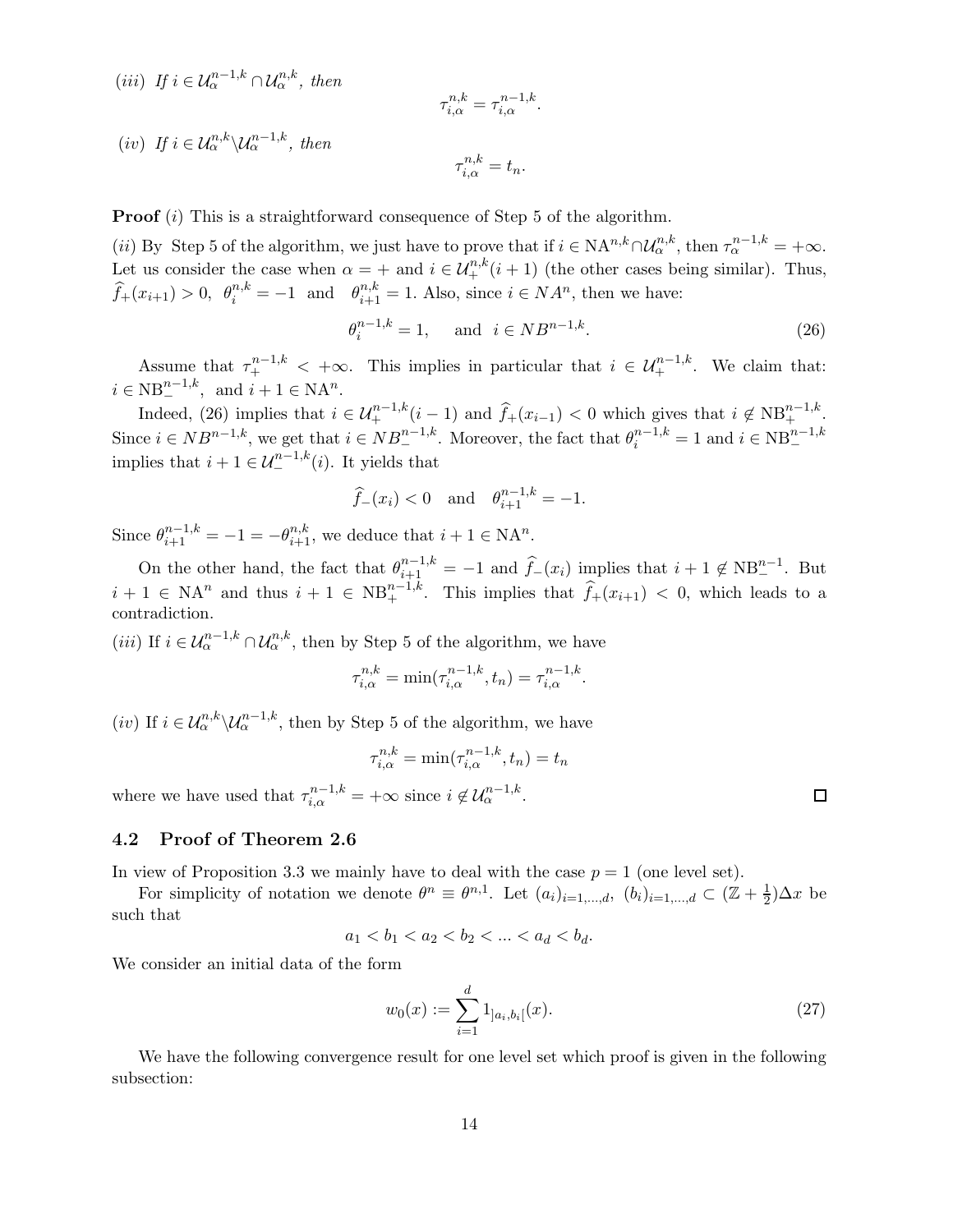#### Proposition 4.2. (Convergence of the FMM scheme for one level)

Assume (H1)-(H2) and  $p = 1$ . Let  $\rho = \Delta x \leq \frac{\varepsilon}{L}$ . We have the following error estimate between the numerical solution  $\vartheta^{\rho}$  given by the FMM scheme, defined as in (9), and the approximate solution  $w^S$  defined in (22)

$$
\|\vartheta^{\rho}(t,.) - w^{S}(t,.)\|_{L^{1}(\mathbb{R})} \leq \frac{3}{2} e^{Lt} TV(v_{0}) \Delta x.
$$
\n(28)

The proof of this proposition is given in the following subsection.

#### Proof of Theorem 2.6

Theorem 2.6 is a straightforward consequence of Propositions 3.3 and 4.2.

# 4.3 Proof of Proposition 4.2

Before to give the proof of Proposition 4.2, we have to give some definitions and preliminary results.

**Notations.** We define the numerical discontinuities in the following way: Let  $a \in (\mathbb{Z} + \frac{1}{2})$  $\frac{1}{2}$ ) $\Delta x$ and  $i_a^0 \in \mathbb{Z}$  such that  $a = x_{i_a^0 - \frac{1}{2}}$ . Assume that  $\theta_{i_a^0}^0 = \alpha_1 = -\theta_{i_a^0 - 1}^0$  for some  $\alpha \in \{+, -\}$ . In particular, the numerical discontinuity starting from a will move with the velocity  $f_{\alpha}$ . We denote by  $(t_n^{n,\Delta})_n$  the sequence of time at which the numerical discontinuity starting from a moves and by  $X_{a,\alpha}^{S,\Delta}(t_a^{n,\Delta})$  the position of the discontinuity at time  $t_a^{n,\Delta}$ . More precisely, we define:

$$
t_a^{0,\Delta} = 0
$$
 and  $X_{a,\alpha}^{S,\Delta} = a = x_{i_a^0 - \frac{1}{2}}$ 

and for  $n \geq 1$ ,

$$
\begin{cases}\nt_a^{n,\Delta} = \inf \left\{ t_m > t_a^{n-1,\Delta} \text{ s.t. } i_a^{n-1} \in \mathbb{N} \mathcal{A}^m \text{ or } i_a^{n-1} - 1 \in \mathbb{N} \mathcal{A}^m \right\}, \\
i_a^n = \begin{cases}\ni_a^{n-1} + 1 & \text{if } \hat{f}_\alpha(x_{i_a^{n-1}}) > 0 \text{ and } i_a^{n-1} \in \mathbb{N} \mathcal{A}^m, \\
i_a^{n-1} - 1 & \text{if } \hat{f}_\alpha(x_{i_a^{n-1}} - \Delta x) < 0 \text{ and } i_a^{n-1} - 1 \in \mathbb{N} \mathcal{A}^m, \\
i_a^{n-1} & \text{otherwise}\n\end{cases} (29)
$$
\n
$$
X_{a,\alpha}^{S,\Delta}(t_a^{n,\Delta}) = x_{i_a^{n}-\frac{1}{2}}.\n\end{cases}
$$

We now define the extinction time  $T_a^{\Delta}$  of the numerical discontinuity starting from a by

$$
T_a^{\Delta} = \inf \{ t_a^{n,\Delta}, \ \theta_{i_a^n}^m = \theta_{i_a^n-1}^m \text{ for } m \text{ such that } t_m = t_a^{n,\Delta} \}
$$

**Remark 4.1.** In the definition of  $i_a^n$  (29), we have  $i_a^n = i_a^{n-1}$  only if the discontinuity  $X_{a,\alpha}^{S,\Delta}$  do not move and disappear.

Lemma 4.3. (Profile of the discontinuity) Let  $i_a^0 \in \mathbb{N}$  be such that  $\theta_{i_a^0-1}^0 = \alpha_1 = -\theta_{i_a^0}^0$  with  $\alpha \in \{+, -\}$ . Let  $n \in \mathbb{N}$  be such that  $t_a^{n,\Delta} < T_a^{\Delta}$ . Then, for all  $m \in \mathbb{N}$  such that  $t_a^{n,\Delta} \leq t_m < t_a^{n+1,\Delta}$ , we have

$$
\theta_{i_a^n}^m=-\theta_{i_a^n-1}^m=\alpha 1.
$$

 $\Box$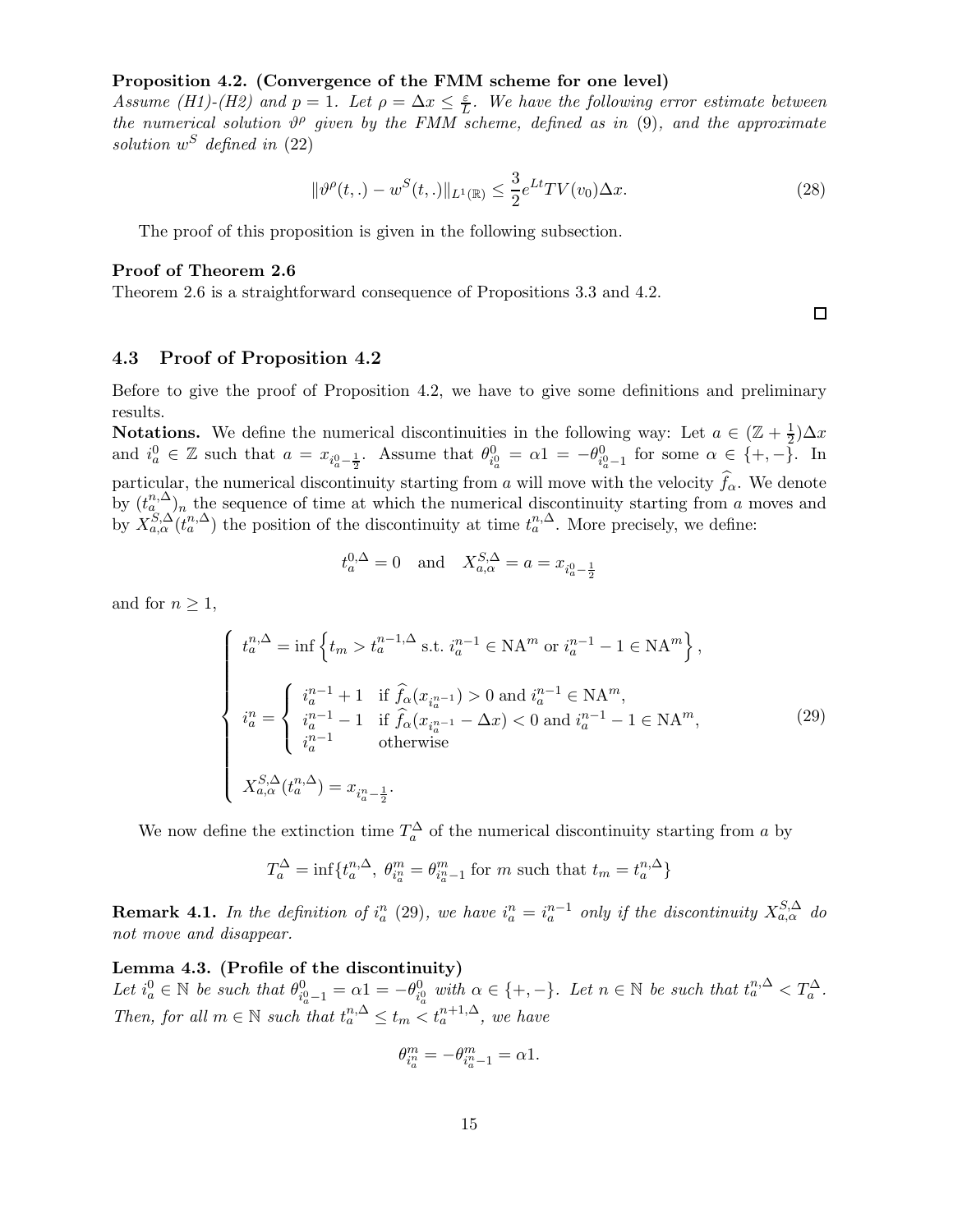This lemma claims in fact that the numerical discontinuity starting from a and evolving with the velocity  $f_{\alpha}$  is located at a discontinuity of  $\theta^m$  and always keep the same profile. **Proof.** Let us assume that  $\alpha = +$  (the case  $\alpha = -$  being similar). By recursion, let us assume that

$$
\theta^l_{i_a^{n-1}}=-\theta^l_{i_a^{n-1}-1}=\alpha 1
$$

for all  $l \in \mathbb{N}$  such that  $t_a^{n-1,\Delta} \leq t_l < t_a^{n,\Delta}$ .

Let us define m such that  $t_m = t_a^{n,\Delta}$ . We have

$$
i_a^{n-1} \in \mathbf{NA}^m \quad \text{or} \quad i_a^{n-1} - 1 \in \mathbf{NA}^m.
$$

Step 1:  $i_a^n \neq i_a^{n-1}$ 

By contradiction, assume that  $i_a^n = i_a^{n-1}$ . Let us assume that  $i_a^{n-1} \in NA^m$  (the other case being similar). This implies in particular that  $\widehat{f}_+(x_{i_a^{n-1}}) \leq 0$ . Moreover, we have  $\theta_{i_a^{n-1}}^{m-1}$  $\frac{m-1}{i_a^{n-1}}=1=-\theta^{m-1}_{i_a^{n-1}}$  $\frac{m-1}{i_a^{n-1}-1}$ . This implies that  $i_a^{n-1} \notin NB^{m-1}_+$ . But  $i_a^{n-1} \in NA^m$  and so  $i_a^{m-1} \in NB^{m-1}_-$  which implies that

$$
\widehat{f}_{-}(x_{i_a^{n-1}}) < 0. \tag{30}
$$

 $\Box$ 

Since  $i_a^{n-1} \in \mathbb{N} \mathcal{A}^m$ , we also deduce that  $\theta_{i_a^n}^m = \theta_{i_a^n}^m$  $\frac{m}{n_a^{n-1}} = -1.$  But  $t_a^{n,\Delta} < T_a^{\Delta}$  and so  $\theta_{i_a^n}^m$  $\frac{m}{i_a^{n-1}-1} =$  $\theta_{i_a^n-1}^m = 1$ . This implies that  $i_a^{n-1}-1 \in \mathbb{N} \mathcal{A}^m$ . Since  $i_a^n = i_a^{n-1}$ , we then deduce that  $\widehat{f}_+(x_{i_a^{n-1}-1}) \geq$ 0 and so  $i_a^{n-1} - 1 \notin NB^{m-1}_+$ . This implies that  $i_a^{n-1} - 1 \in NB^{m-1}_-$  and so  $\hat{f}_-(x_{i_a^{n-1}-1} > 0$ . This contradicts (30).

Step 2:  $\theta_{i_a^n}^m = -\theta_{i_a^n-1}^m = 1$ Let us assume that  $i_a^n = i_a^{n-1} + 1$  (the case  $i_a^n = i_a^{n-1} - 1$  being similar). This implies that  $i_a^{n-1} \in \mathbb{N} \mathcal{A}^m$ . But  $\theta_{i_a^{n-1}}^{m-1}$  $\frac{m-1}{i_a^{n-1}} = 1$  and so  $\theta_{i_a^n-1}^m = \theta_{i_a^n}^m$  $\sum_{i_a^{n-1}}^{\infty}$  = -1. Moreover, since  $t_a^{n,\Delta} < T_a^{\Delta}$ , we deduce that

$$
\theta_{i_a^n}^m=-\theta_{i_a^n-1}^m=1.
$$

Step 3: conclusion

By definition of  $t_a^{n+1,\Delta}$ , for all l such that  $t_a^{n,\Delta} \le t_l < t_a^{n+1,\Delta}$ , we have  $i_a^n \notin NA^l$  and  $i_a^n - 1 \notin NA^l$ and so

$$
\theta_{i_a^n}^l = \theta_{i_a^n}^m \quad \text{and} \quad \theta_{i_a^n-1}^l = \theta_{i_a^n-1}^m.
$$

By Step 2, we deduce the result.

Lemma 4.4.  $(\tau_{i^n_a,\alpha}$  is the time when the discontinuity  $a$  reached the point  $x_{i^n_a-\frac{1}{2}})$ Let  $i_a^0 \in \mathbb{N}$  be such that  $\theta_{i_a^0}^0 = \alpha_1 = -\theta_{i_a^0 - 1}^0$  with  $\alpha \in \{+, -\}$ . Let  $n \in \mathbb{N}$ . Assume that  $t_a^{n,\Delta} < T_a^{\Delta}$ . Then, for all  $m \in \mathbb{N}$  such that  $t_a^{n,\Delta} \leq t_m < t_a^{n+1,\Delta}$ , we have

$$
\left\{\begin{array}{ll} \tau^m_{i^{\alpha}_{\alpha},\alpha}=t^{n,\Delta}_a & \text{if} \quad \widehat{f}_\alpha(x_{i^{\alpha}_{a}}-\Delta x)<0 \\ \tau^m_{i^{\alpha}_{a}-1,\alpha}=t^{n,\Delta}_a & \text{if} \quad \widehat{f}_\alpha(x_{i^{\alpha}_{a}})>0 \end{array}\right.
$$

**Remark 4.2.** If  $\hat{f}_{\alpha}(x_{i_{\alpha}} - \Delta x) < 0$ , since by Lemma 4.3 we have  $\theta_{i_{\alpha}}^{m} = -\theta_{i_{\alpha}^{n}-1}^{m}$ , we deduce that  $i_a^n \in \mathcal{U}_\alpha^m(i_a^n-1)$  and so  $\tau_{i_a^n,\alpha}^m$  is well defined. In the same way, if  $\widehat{f}_\alpha(x_{i_a^n}) > 0$ , then  $i_a^n-1 \in \mathcal{U}_\alpha^m(i_a^n)$ and  $\tau^m_{i^n_a-1,\alpha}$  is well defined.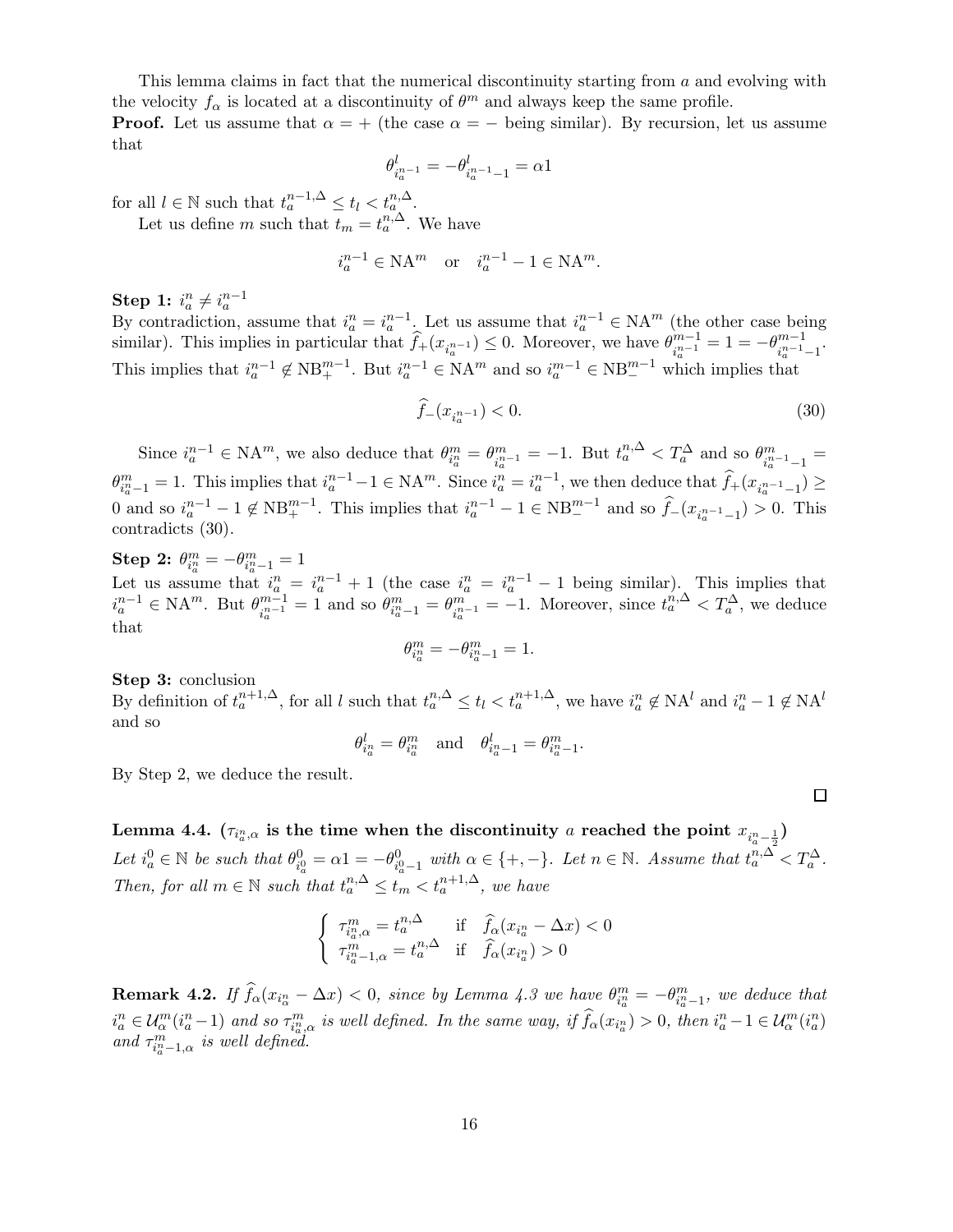### Proof of Lemma 4.4

We assume that  $\alpha = +$  and that  $\widehat{f}_{\alpha}(x_{i_a^n} - \Delta x) < 0$  (the others cases being similes). Let  $m^*$  be such that  $t_{m^*} = t_a^{n,\Delta}$ . The proof is decomposed into two steps:  $\textbf{Step 1} \; \tau_{i^n_a,+}^{m^*} = t^{n,\Delta}_a.$ If  $n = 0$ , then  $m^* = 0$  and  $\tau_{i_a^n}^0 = 0 = t_0 = t_a^{n,\Delta}$ . Let us treat the case  $n \geq 1$ . We claim that  $i_a^n = i_a^{n-1} - 1$ . Indeed, if  $i_a^n = i_a^{n-1} + 1$ , then, by (29), we have  $f_+(x_{i_a^n}-\Delta x)=f_+(x_{i_a^{n-1}})>0$ , which is absurd. By (29), we then deduce that  $i_a^n = i_a^{n-1} - 1 \in \text{NA}^{m^*}$ . This implies that

$$
\tau^{m^*}_{i^n_a,+}=t_{m^*}=t^{n,\Delta}_a.
$$

**Step 2**  $\tau_{i_n^m,+}^m = t_a^{n,\Delta}$  for all m such that  $t_a^{n,\Delta} < t_m < t_a^{n+1,\Delta}$ . a By Lemma 4.3, for all m such that  $t_a^{n,\Delta} < t_m < t_a^{n+1,\Delta}$ , we have  $\theta_{i_a^n}^m = -\theta_{i_a^n-1}^m = 1$ . Since  $\widehat{f}_+(x_{i_a-1}) < 0$ , this implies that  $i_a^n \in \mathcal{U}_+^m(i_a^n-1)$  for all m such that  $t_a^{n,\Delta} < t_m < t_a^{n+1,\Delta}$ . By Proposition 4.1 (iii), we then get that

$$
\tau^m_{i^n_a,+}=\tau^{m^*}_{i^n_a,+}=t^{n,\Delta}_a.
$$

This ends the proof of the lemma.

For  $a \in (\mathbb{Z} + \frac{1}{2})$  $\frac{1}{2}$ ) $\Delta x$ , we also define the time when the discontinuity  $X_{a,+}^S$  changes of mesh by

 $\Box$ 

$$
\left\{\begin{array}{l} t^0_a=0\\ \forall n\geq 0,\ t^{n+1}_a=\inf\{t>t^n_a,|X^S_{a,+}(t)-X^S_{a,+}(t^n_a)|=\Delta x\}.\end{array}\right.
$$

For  $b \in (\mathbb{Z} + \frac{1}{2})$  $\frac{1}{2}$ ) $\Delta x$ , we define the time when the discontinuity  $X_{b,-}^S$  changes of mesh in the same way. We define the extinction time of the discontinuity  $a_i$  and  $b_i$  by

$$
T_{a_i} = T_{b_i} := \inf\{t, X_{a_i,+}^S(t) = X_{b_i,-}^S(t)\}.
$$

The following proposition claims that the FMM scheme computes exactly the position of the discontinuity before it disappear.

# Proposition 4.5. (Exact computation of the discontinuity before the meeting of discontinuity)

Let  $a \in (\mathbb{Z} + \frac{1}{2})$  $\frac{1}{2}$ ) $\Delta x$  and  $i_a^0 \in \mathbb{N}$  be such that  $a = x_{i_a^0 - \frac{1}{2}}$ . We assume that  $\theta_{i_a^0}^0 = \alpha 1 = -\theta_{i_a^0 - 1}^0$  with  $\alpha \in \{+, -\}.$  For all  $n \in \mathbb{N}$ , if  $t_a^{n,\Delta} < T_a^{\Delta}$ , then

$$
\begin{cases}\nt_a^n = t_a^{n,\Delta} \\
X_{a,\alpha}^S(t_a^n) = X_{a,\alpha}^{S,\Delta}(t_a^{n,\Delta}).\n\end{cases}
$$

### Proof of Proposition 4.5

Let us assume that  $\alpha = +$ , the case  $\alpha = -$  being similar. By recurrence, assume that

$$
\begin{cases} t_a^{n-1} = t_a^{n-1,\Delta} \\ X_{a,+}^S(t_a^{n-1}) = X_{a,+}^{S,\Delta}(t_a^{n-1,\Delta}). \end{cases}
$$

Since  $t_a^{n,\Delta} < \infty$ , we have either

$$
\widehat{f}_+(X_{a,+}^S(t_a^{n-1})-\Delta x)<0
$$
 or  $\widehat{f}_+(X_{a,+}^S(t_a^{n-1}))>0.$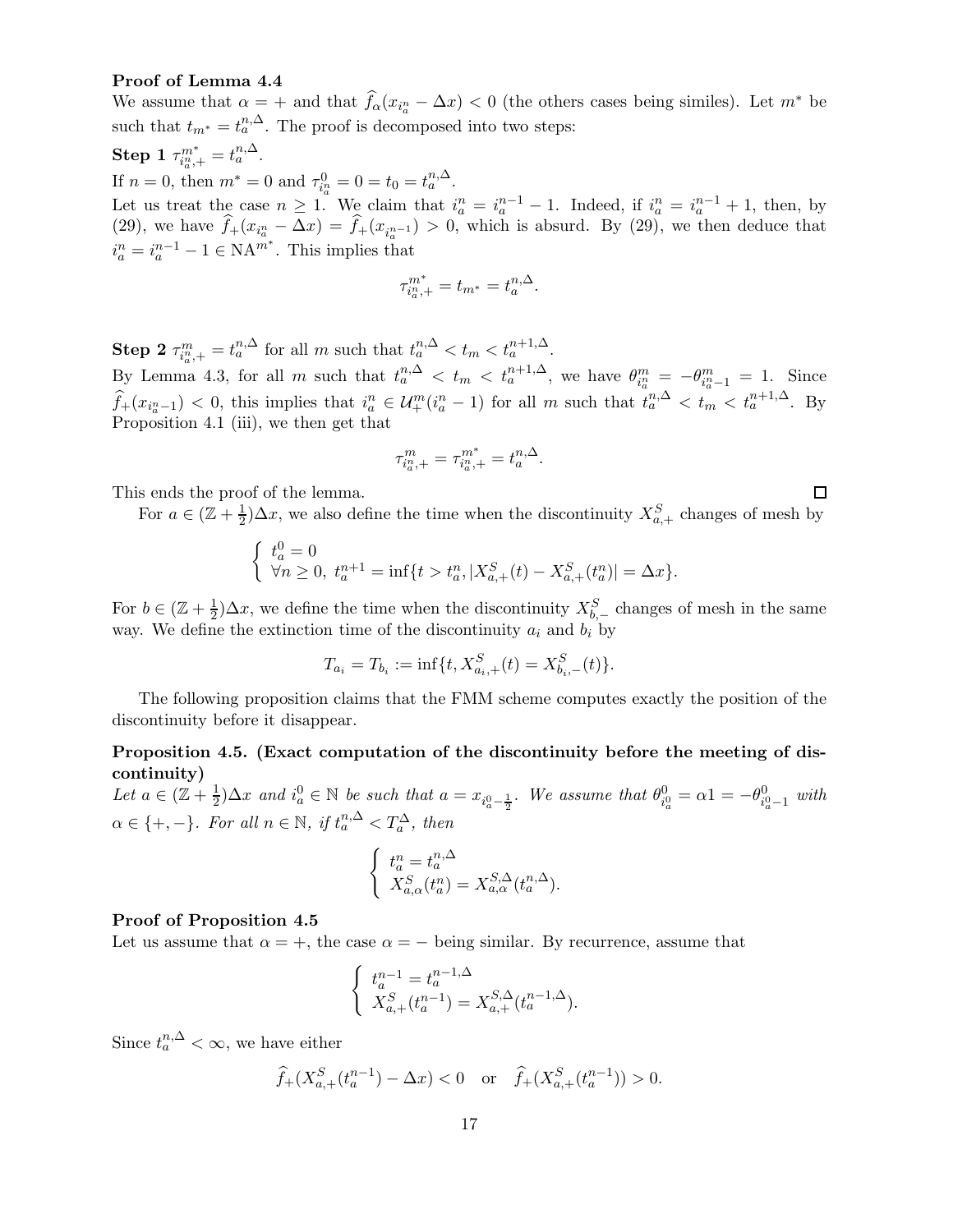Let us assume that  $\widehat{f}_+(X_{a,+}^S(t_a^{n-1})-\Delta x) < 0$  (the other case being similar). This implies that the discontinuities  $X_{a,+}^S(t_a^{n-1})$  and  $X_{a,+}^{S,\Delta}(t_a^{n-1})$  will move to the left. For the approached discontinuity, we have

$$
t_a^n = t_a^{n-1} + \frac{\Delta x}{|\widehat{f}^+(X_{a,+}^S(t_a^{n-1}) - \Delta x)|}
$$
 and  $X_{a,+}^S(t_a^n) = X_{a,+}^S(t_a^{n-1}) - \Delta x$ .

We now turn to the numerical discontinuity. We define m such that  $t_m = t_a^{n,\Delta}$ . In particular, since  $\hat{f}_+(x_{i_a^{n-1}-1}) < 0$ , we have  $i_a^n = i_a^{n-1} - 1 \in \mathbb{N} \mathcal{A}^m$ .

Let us now compute  $t_m$ . For simplicity of notation, let us denote  $i_a^{n-1} - 1$  by i. By the algorithm, we have

$$
\tilde{\tau}_{i,+}^{m-1} = \tau_{i_a^m,+}^{m-1} + \frac{\Delta x}{|\hat{f}_+(x_i)|}.
$$

We now claim that  $i \notin NB^{n-1}$ . By contradiction, assume that  $i \in NB^{n-1}$ . By Lemma 4.3, we have  $\theta_i^{m-1} = -1$ . This implies that  $\theta_{i-1}^{m-1} = 1$  and  $\hat{f}_-(x_i) > 0$ . This gives in particular that  $i-1 \notin NB^{m-1}_{-}$ . Moreover, since  $\widehat{f}_+(x_{i-1}) \leq 0$ , we also have deduce that  $i-1 \notin NB^{m-1}_{+}$  and so  $i - 1 \notin \mathbb{N}A^m$  which gives

$$
\theta_{i-1}^m = \theta_{i-1}^{m-1} = 1.
$$

Since  $i \in \mathbb{N}A^m$ , we also deduce that  $\theta_i^m = 1$ . This contradicts the fact that  $t_a^{n,\Delta} < T_a^{\Delta}$  and proves that  $i \notin NB^{n-1}_-$ .

We then deduce that  $\tilde{\tau}_{i,-}^{n-1} = +\infty$  and so

$$
t_m = \tilde{\tau}_i^{m-1} = \tilde{\tau}_{i,+}^{m-1}.
$$

By Lemma 4.4, we have  $\tau_{i_a}^{m-1} = t_a^{n-1,\Delta}$ . So we recover that  $t_a^{n,\Delta} = t_m = t_a^n$ . Moreover, we have  $i_a^n = i_a^{n-1} - 1$  and

$$
X_a^{S,\Delta}(t_a^{n,\Delta}) = x_{i_a^{n}-\frac{1}{2}} = x_{i_a^{n-1}-\frac{1}{2}} - \Delta x = X_{a,+}^{S,\Delta}(t_a^{n-1,\Delta}) - \Delta x = X_{a,+}^{S}(t_a^{n-1}) - \Delta x = X_{a,+}^{S}(t_a^{n}).
$$

 $\Box$ 

This ends the proof of the proposition.

The following proposition claims that the discontinuities  $X_{a_i,+}^{S,\Delta}(t)$  and  $X_{b_{i-1}}^{S,\Delta}$  $b_{i-1,-}(t)$  cannot meet. This essentially comes from our assumption (H2).

### Proposition 4.6. (No meeting for minima)

Assume (H2) and  $\Delta x \leq \frac{\varepsilon}{L}$  $\frac{\varepsilon}{L}$ . Let  $(a_i)_{i=1,\dots,d}$ ,  $(b_i)_{i=1,\dots,d} \subset (\mathbb{Z} + \frac{1}{2})$  $(\frac{1}{2})\Delta x$  be such that

$$
a_1 < b_1 < a_2 < b_2 < \ldots < a_d < b_d.
$$

Assume that

$$
\theta_i^0 = \left\{ \begin{array}{ll} 1 & \text{if } \exists j \text{ s.t} \quad a_j < x_i < b_j \\ -1 & \text{if } \exists j \text{ s.t} \quad b_j < x_i < a_{j+1} \end{array} \right.
$$

Then, for all  $t \ge 0$ ,  $i \in \{1, ..., d-1\}$ , we have

$$
X_{a_i,+}^{S,\Delta}(t) - X_{b_{i-1},-}^{S,\Delta}(t) \ge \Delta x.
$$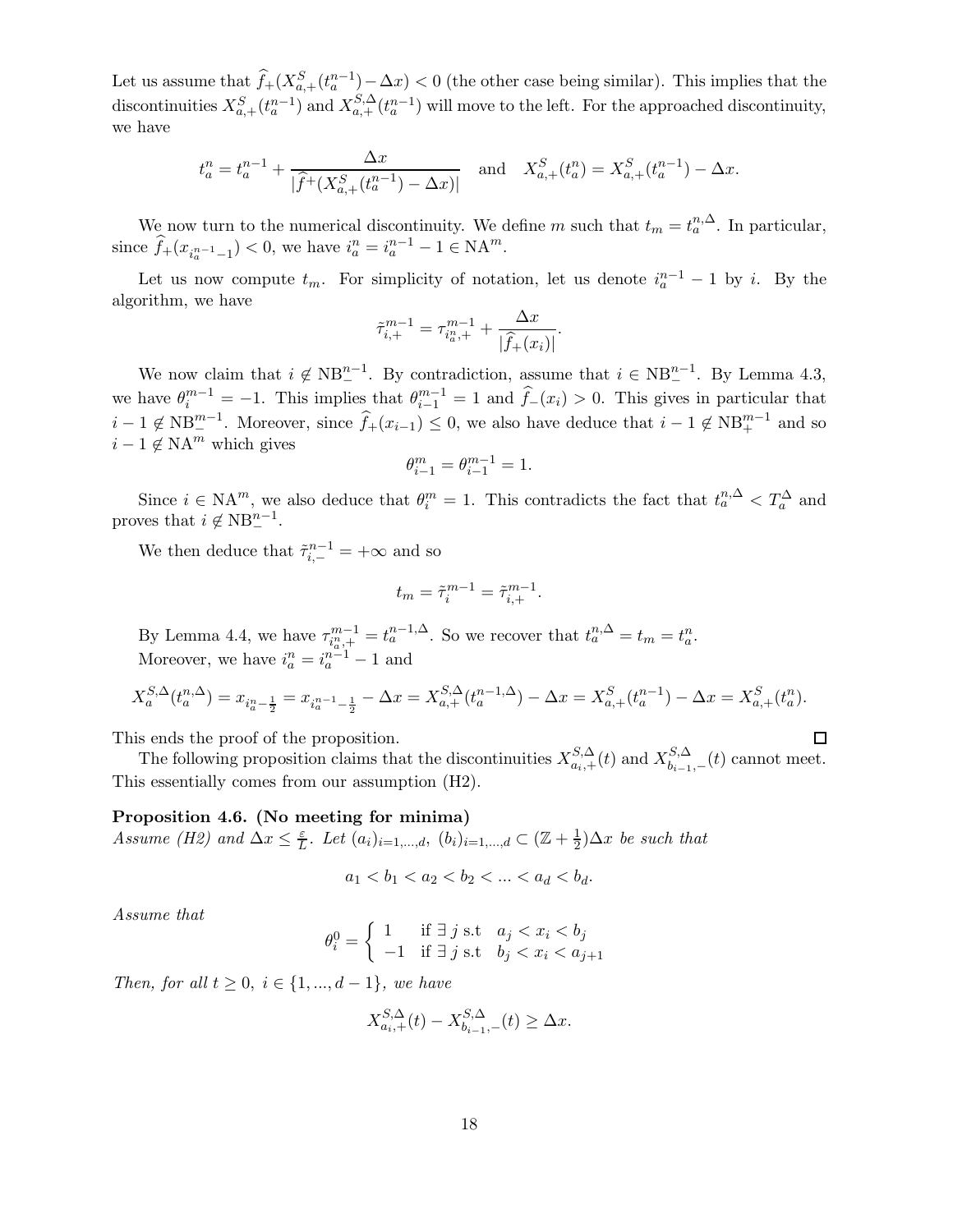### Proof of Proposition 4.6

By contradiction, let us define

$$
t^* = \inf\{t \ge 0, \ \exists i \in \{1, ..., d\} \ \text{s.t.} \ X_{a_i,+}^{S,\Delta}(t) - X_{b_{i-1},-}^{S,\Delta}(t) < \Delta x\}.
$$

We denote by  $\bar{\imath}$  the index such that  $X_{a\bar{\imath}}^{S,\Delta}$  $\frac{S,\Delta}{a_{\overline{l}},+}(t^*)-X_{b_{\overline{l}-1}}^{S,\Delta}$  $b_{\bar{b}_{l-1},-}^{S,\Delta}(t^*) < \Delta x$  and by  $a = a_{\bar{b}_{l}}, b = b_{\bar{b}_{l-1}}$ . Let us define  $n$  and  $m$  such that

$$
\left\{\begin{array}{l} t_{a}^{n+1,\Delta}\leq t^{\ast}
$$

In particular, we have either  $t^* = t_a^{n+1,\Delta}$  or  $t^* = t_b^{m+1,\Delta}$  $b^{m+1,\Delta}_{b}$ . Finally we define  $i \in \mathbb{Z}$  such that  $x_i = X_{a,+}^{S,\Delta}(t^*) + \frac{1}{2}$ . The proof is decomposed into three cases:

Case 1:  $t_a^{n+1,\Delta} = t_b^{m+1,\Delta} = t^*$ 

 $\cdot$ m

 $\cdot m+1$ 

In this case, the two discontinuities have moved at time  $t^*$  and we have (since we have  $X_{a,+}^{S,\Delta}(t_a^{n,\Delta})$  –  $X^{S,\Delta}_b$  $_{b,-}^{S,\Delta}(t_{b}^{m,\Delta}% t_{b}^{m,\Delta}(t_{b}^{m,\Delta}(t_{b}^{m,\Delta}(t_{b}^{m,\Delta}(t_{b}^{m,\Delta}(t_{b}^{m,\Delta}(t_{b}^{m,\Delta}(t_{b}^{m,\Delta}(t_{b}^{m,\Delta}(t_{b}^{m,\Delta}(t_{b}^{m,\Delta}(t_{b}^{m,\Delta}(t_{b}^{m,\Delta}(t_{b}^{m,\Delta}(t_{b}^{m,\Delta}(t_{b}^{m,\Delta}(t_{b}^{m,\Delta}(t_{b}^{m,\Delta}(t_{b}^{m,\Delta}(t_{b}^{m,\Delta}(t_{b}^{m,\Delta}(t_{b}^{m,\Delta}(t_{b$  $\binom{m,\Delta}{b} \geq \Delta x$ 

$$
i_a^{n+1} = i_b^m = i_b^{m+1} - 1 = i_a^n - 1
$$
 or  $i_b^m + 1 = i_b^{m+1} = i_a^{n+1} = i_a^n - 1$ .

 $\cdot^n$ 

 $\cdot$ n



Figure 2: Representation of the discontinuity before the meeting.

In the first case, we then have  $f_-(x_i) = f_-(x_i) > 0$  and  $f_+(x_i) = f_+(x_i) - \Delta x < 0$  which contradicts the fact that  $\widehat{f}_+ \geq \widehat{f}_-.$ 

In the other case, we have

$$
0 < \hat{f}_-(x_{i_0^m}) = \hat{f}_-(x_{i-1}) = f_-(x_{i-1}) \le f_+(x_{i-1}) - \varepsilon \le f_+(x_i) = \hat{f}_+(x_i) = \hat{f}_+(x_{i_0}^n) < 0
$$

where we have used assumption (H2) and the fact that  $f_{\alpha}(x_j) \neq 0$  implies that  $f_{\alpha}(x_j) = f_{\alpha}(x_j)$ . This is absurd.

Case 2:  $t_b^{m+1,\Delta} < t_a^{n+1,\Delta} = t^*$ In this case, only the discontinuity  $X_{a,+}^{S,\Delta}$  has moved at time  $t^*$  and we have (since  $X_{a,+}^{S,\Delta}(t_a^{n,\Delta})$  –  $X^{S,\Delta}_{b}$  $_{b,-}^{S,\Delta}(t_{b}^{m,\Delta}% t_{b}^{m,\Delta}(t_{b}^{m,\Delta}% t_{b}^{m,\Delta}(t_{b}^{m,\Delta}(t_{b}^{m,\Delta}(t_{b}^{m,\Delta}(t_{b}^{m,\Delta}(t_{b}^{m,\Delta}(t_{b}^{m,\Delta}(t_{b}^{m,\Delta}(t_{b}^{m,\Delta}(t_{b}^{m,\Delta}(t_{b}^{m,\Delta}(t_{b}^{m,\Delta}(t_{b}^{m,\Delta}(t_{b}^{m,\Delta}(t_{b}^{m,\Delta}(t_{b}^{m,\Delta}(t_{b}^{m,\Delta}(t_{b}^{m,\Delta}(t_{b}^{m,\Delta}(t_{b}^{m,\Delta}(t_{b$  $\binom{m,\Delta}{b} \geq \Delta x$  $i_b^{m+1} = i_a^{n+1} = i_a^n - 1.$ 

We then deduce that  $f_+(x_i) = f_+(x_i) = f_+(x_{i_a^{n+1}}) < 0$  and so  $f_-(x_i) < 0$ . We define k such that  $t_k = t_a^{n+1,\Delta} = t^*.$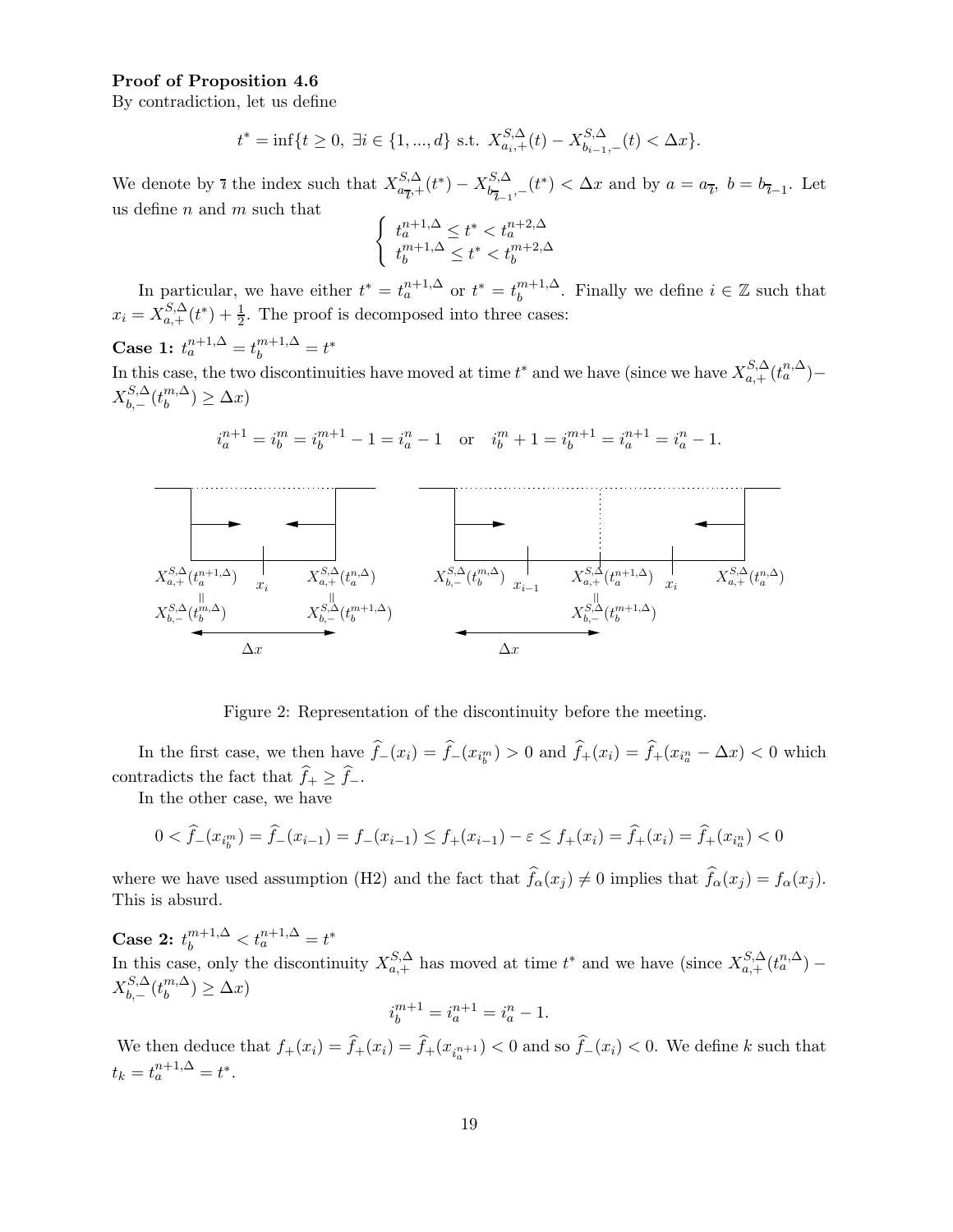

Figure 3: Representation of the discontinuity before the meeting.

**Step 1:** Ordering  $\tau_{i,-}^{k-1} \leq \tau_{i+1,+}^{k-1}$ . By Lemma 4.4, since  $f_+(x_i) = f_+(x_{i_a^{n+1}}) = f_+(x_{i_a^{n-1}}) < 0$ , we get

$$
\tau_{i+1,+}^{k-1} = \tau_{i_a,+}^{k-1} = t_a^{n,\Delta}.
$$

Moreover, using assumption (H2), we deduce that

$$
f_{-}(x_{i_{b}^{m+1}-1})=f_{-}(x_{i-1})\leq f_{+}(x_{i-1})-\varepsilon\leq f_{+}(x_{i})<0.
$$

We now claim that  $f_-(x_{i-1}) = f_-(x_{i-1})$ . By contradiction, if it is not the case then (since  $f_-(x_{i-1}) < 0$  and  $f_-(x_i) < 0$ 

$$
f_{-}(x_{i-2}) > 0
$$
 and  $|f_{-}(x_{i-1})| \leq |f_{-}(x_{i-2})|$ .

But, by assumption (H2), we also have

$$
f_-(x_{i-1}) \le f_+(x_i) < 0
$$
 and  $0 < f_-(x_{i-2}) \le f_+(x_{i-1})$ 

and so

$$
|f_+(x_{i-1})| \ge |f_-(x_{i-2})| \ge |f_-(x_{i-1})| \ge |f_+(x_i)|.
$$

This implies that  $f_+(x_i) = 0$ , which is absurd. This implies that  $f_-(x_{i-1}) = f_-(x_{i-1}) < 0$ . By Lemma 4.4, we then get

$$
\tau^{k-1}_{i,-}=\tau^{k-1}_{i_b^{m+1},-}=t_b^{m+1,\Delta}.
$$

To get the result, we then have to prove that  $t_b^{m+1,\Delta} \leq t_a^{n,\Delta}$ . By contradiction, assume that  $t_b^{m+1,\Delta} > t_a^{n,\Delta}$ . We then have

$$
t^{n,\Delta}_a < t^{m+1,\Delta}_b < t^{n+1,\Delta}_a < t^{m+2,\Delta}_b.
$$

Moreover, at time  $\bar{t} = \max(t_b^{m,\Delta})$  $\binom{m,\Delta}{b}, t_a^{n,\Delta}$   $< t^*$ , we have

$$
X_{a,+}^{S,\Delta}(\bar{t}) = X_{a,+}^{S,\Delta}(t_a^{n,\Delta}) = x_{i_a^m - \frac{1}{2}} = x_{i+\frac{1}{2}}, \quad X_{b,+}^{S,\Delta}(\bar{t}) = X_{a,+}^{S,\Delta}(t_b^{m,\Delta}) = x_{i_b^m - \frac{1}{2}} = x_{i+\frac{1}{2}}
$$

which contradicts the definition of  $t^*$ .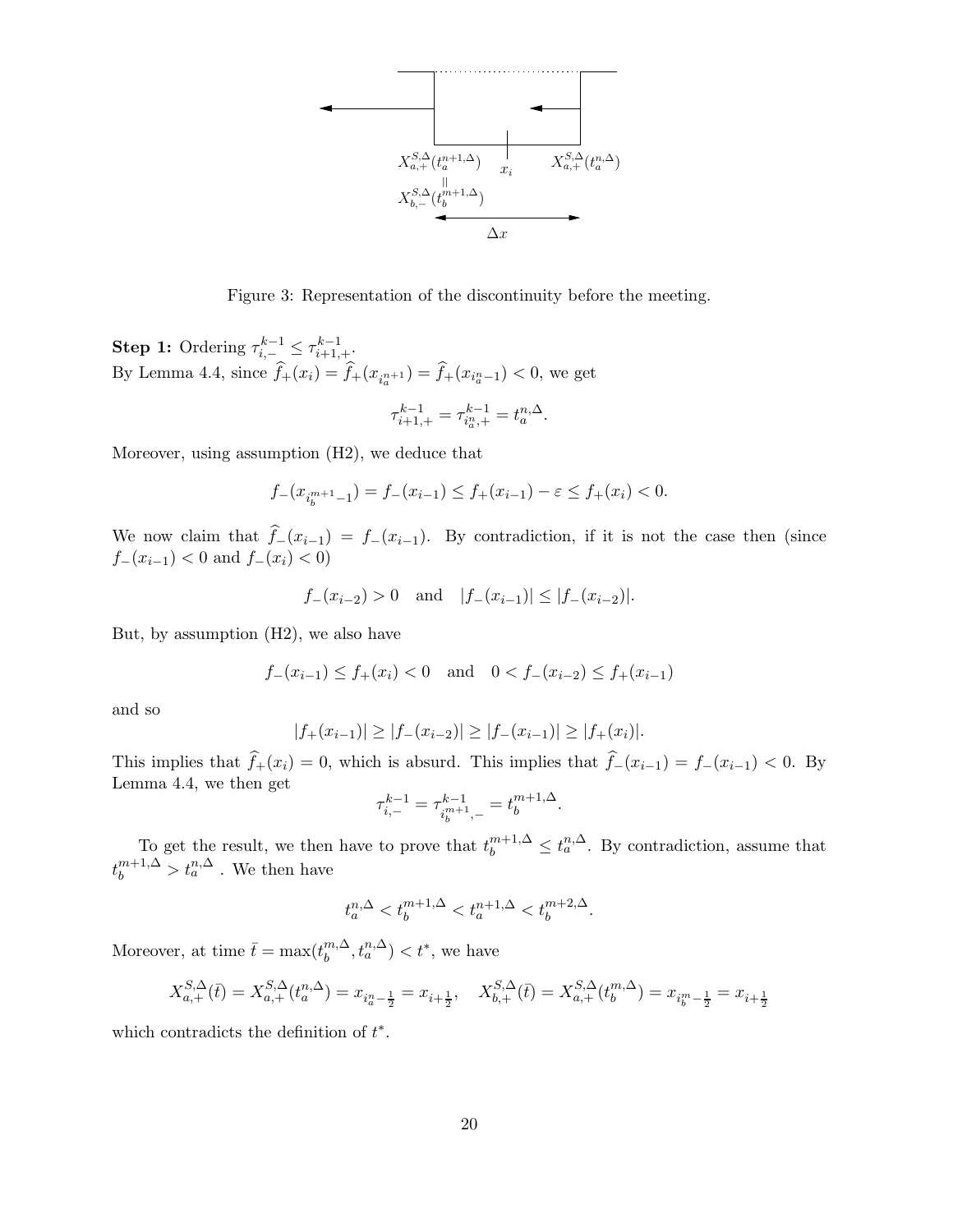# Step 2: contradiction

We have

$$
t_a^{n+1,\Delta} = t_k = \tilde{\tau}_{i,+}^{k-1} = \tau_{i+1,+}^{k-1} + \frac{\Delta x}{|\hat{f}_+(x_i)|} \ge \tau_{i,-}^{k-1} + \frac{\Delta x}{|\hat{f}_+(x_{i-1})|}
$$

$$
\ge \tau_{i,-}^{k-1} + \frac{\Delta x}{|\hat{f}_-(x_{i-1})|} = \tilde{\tau}_{i-1,-}^{k-1}
$$

$$
\ge t_k.
$$

We then deduce that  $\tilde{\tau}_{i-1,-}^{k-1} = t_k$  and so  $i_b^{m+1} - 1 = i - 1 \in \text{NA}^k$  This implies that  $t_b^{m+2,\Delta} = t_k = t^*$ . This is absurd.

Case 3:  $t_a^{n+1,\Delta} < t_b^{m+1,\Delta} = t^*$ This case can be treated in the same way as Case 2.

The following lemma claims that when the discontinuities  $X_{a,+}^{S,\Delta}(t)$ ,  $X_{a,+}^{S} (t)$ ,  $X_{b,-}^{S,\Delta}(t)$  and  $X_{b,-}^S$  move in the same direction, then  $X_{a,+}^{S,\Delta}(t)$  and  $X_{b,-}^{S,\Delta}$  $_{b,-}^{S,\Delta}(t)$  meet before  $X_{a,+}^{S}(t)$  and  $X_{b,-}^{S}$ . This comes from the fact that the numerical discontinuities cannot be in the same mesh.

 $\Box$ 

Lemma 4.7. (Numerical discontinuities meet before approached discontinuities) Let  $a, b \in (\mathbb{Z} + \frac{1}{2})$  $\frac{1}{2}$ ) $\Delta x$  be such that  $a < b$ . Let  $\theta^0 = 1_{[a,b[}$ . Assume that  $f_+(a)f_-(b) \geq 0$ . Then

$$
T_a^{\Delta} = T_b^{\Delta} \le T_a = T_b.
$$

#### Proof of Lemma 4.7

By contradiction, assume that  $T_a^{\Delta} = T_b^{\Delta} > T_a$ . We assume that  $f_+(a) \geq 0$  and  $f_-(b) \geq 0$  (the other case is similar). This implies that the two discontinuities will move to the right. Let us define  $n, m$  such that

$$
\begin{cases} t_a^n < T_a \leq t_a^{n+1} \\ t_b^m < T_a \leq t_b^{m+1} \end{cases}
$$

In particular, since the discontinuities move to the right, we have for all  $t \in [t_a^{n,\Delta}, t_a^{n+1,\Delta}]$ 

$$
X_{a,+}^{S,\Delta}(t_a^n) = X_{a,+}^S(t_a^n) \le X_{a,+}^S(t) < X_{a,+}^S(t_a^n) + \Delta x
$$

and

$$
X_{b,-}^{S,\Delta}(t_b^m) = X_{b,-}^S(t_b^m) \le X_{b,-}^S(t) < X_{b,-}^S(t_b^m) + \Delta x
$$

Let us define  $i = i_a^n$  and  $j = i_b^n$ . In particular, we have

$$
X_{a,+}^S(t) \in I_i \quad \text{and} \quad X_{b,-}^S(t) \in I_j
$$

for  $t \in [t_{a}^{n}, t_{a_{c}}^{n+1}].$ 

Since  $X_{a,+}^{S,\Delta}(t^*) \neq X_{b,-}^{S,\Delta}$  $b_{b,-}^{S,\Delta}(t^*)$  for  $t^* = \sup(t_a^n, t_b^n)$ , we deduce that  $i < j$ . This implies in particular that  $t_a^{n+1} = T_a = T_b$ . Moreover, since  $X_{a,+}^S(t) \in I_i$ ,  $X_{b,-}^S(t) \in I_j$  for  $t \in [t_a^n, t_a^{n+1}], i < j$  $n+1 = T = T$ , Moreover since  $X^S$  (*t*)  $\in I$ .  $X^S$  (*t*)  $\in I$  for  $t \in [t^n]$ and  $X_{a,+}^{S}(t_{a}^{n+1}) = X_{b,-}^{S}(t_{a}^{n+1})$ , we deduce that  $i = j - 1$  and

$$
X_{a,+}^{S}(t_{a}^{n}) + \Delta x = X_{a,+}^{S}(T_{a}) = X_{b,-}^{S}(t_{b}^{n}) = X_{b,-}^{S}(t^{*}) = x_{i+\frac{1}{2}}.
$$

This implies that the discontinuity  $X_{b,-}^S(t_b^n)$  do not move and then  $\hat{f}_-(x_{i+1})=0$ . We then deduce that  $X_{h-}^{S,\Delta}$  $b_{b,-}^{S,\Delta}(t) = x_{i+\frac{1}{2}}$  for all  $t \geq t_b^n$ .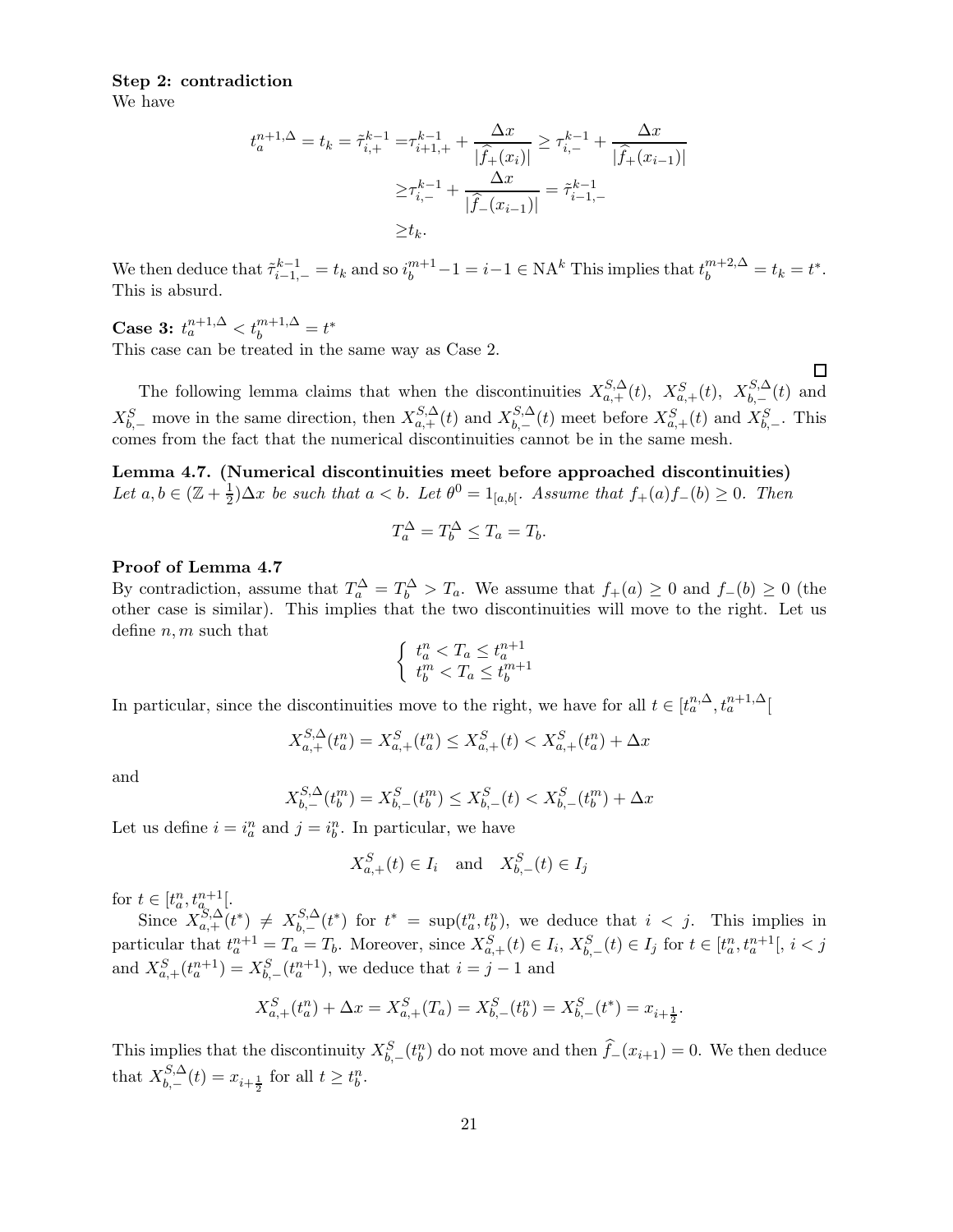Moreover, by definition of  $t_a^{n+1}$ , we have  $T_a = t_a^{n+1} = t_a^n + \frac{\Delta x}{\hat{f}_+(x_i)} = t_a^{n+1,\Delta}$ . So at time  $t_a^{n+1,\Delta}$ , we have

$$
X_{a,+}^{S,\Delta}(t_a^{n+1,\Delta}) = X_{b,-}^{S,\Delta}(t_a^{n+1,\Delta}) = x_{i+\frac{1}{2}}
$$

and so  $T_a^{\Delta} = T_b^{\Delta} = t_a^{n+1,\Delta} = T_a$  which is absurd.

# Proposition 4.8. (Error estimate after the meeting of discontinuities)

Let  $a, b \in (\mathbb{Z} + \frac{1}{2})$  $\frac{1}{2}$ ) $\Delta x$  be such that  $a < b$ . Let  $\theta^0 = 1_{[a,b[}$ . For all  $t \in [\inf(T_a, T_a^{\Delta}), \sup(T_a, T_a^{\Delta})]$ , we have

$$
\int_{\mathbb{R}} \left| 1_{[X_{a_{i},+}^{S}(t), X_{b_{i},-}^{S}(t)]}(x) - 1_{[X_{a_{i},+}^{S,\Delta}(t), X_{b_{i},-}^{S,\Delta}(t)]}(x) \right| dx \le 3\Delta x e^{Lt}.
$$
\n(31)

### Proof of Proposition 4.8

If  $f_+(a) f_-(b) \geq 0$ , then (31) is a consequence of Lemma 4.7 and Lemma 3.1 (*i*).

If  $f_+(a) \leq 0$  and  $f_-(b) \geq 0$ , then the discontinuities  $X_{a,+}^S$  and  $X_{a,+}^{S,\Delta}$  will move to the left while the discontinuities  $X_{b,-}^S$  and  $X_{b,-}^{S,\Delta}$  will move to the right. We then deduce that  $T_a = T_a^{\Delta} = \infty$ and so the result is trivial.

Let us then assume that  $f_+(a) \geq 0$  and  $f_-(b) \leq 0$ . Then the discontinuities  $X_{a,+}^S$  and  $X_{a,+}^{S,\Delta}$  $a, +$ will move to the right while the discontinuities  $X_{b,-}^S$  and  $X_{b,-}^{S,\Delta}$  will move to the left. Let us assume that  $T_a < T_a^{\Delta}$  (the other case being similar) and let us define n, m such that

$$
\begin{cases} t_a^n < T_a \le t_a^{n+1} \\ t_b^m < T_a \le t_b^{m+1} \end{cases}
$$

We recall that, by Proposition 4.5, we have

$$
X_{a,+}^{S}(t_{a}^{n}) = X_{a,+}^{S,\Delta}(t_{a}^{n}) = x_{i_{a}^{n}} = x_{i} \text{ and } X_{b,-}^{S}(t_{b}^{m}) = X_{b,-}^{S,\Delta}(t_{b}^{m}) = x_{i_{b}^{m}} = x_{j}.
$$

Moreover, we have  $\forall t \in [\sup(t^n_a, t^m_b), T_a)$ 

$$
X_{a,+}^{S}(t) \in I_i
$$
 and  $X_{b,-}^{S}(t) \in I_j$  and  $j = i + 1$ .

We then deduce that

$$
X^{S,\Delta}_{b,-}(t^*)-X^{S,\Delta}_{a,+}(t^*)\leq \Delta x
$$

for  $t^* = \sup(t_a^n, t_b^m)$ . Since  $X_{b,-}^{S,\Delta}$  moves to the left and  $X_{a,+}^{S,\Delta}$  moves to the right, we deduce (31).  $\Box$ 

We are now able to give the proof of Proposition 4.2:

**Proof of Proposition 4.2 (continued).** Recall that we assumed  $w_0$  of the form (27). By definition of  $w^S$  and  $\vartheta^{\rho}$ , we have

$$
w^{S}(x,t) = \sum_{i=1}^{d} 1_{[X^{S}_{a_i,+}(t),X^{S}_{b_i,-}(t)]}(x) \text{ and } \vartheta^{\rho}(x,t) = \sum_{i=1}^{d} 1_{[X^{S,\Delta}_{a_i,+}(t),X^{S,\Delta}_{b_i,-}(t)]}(x)
$$

We then deduce that

$$
\|w^S(\cdot,t)-\vartheta^\rho(\cdot,t)\|_{L^1(\mathbb{R})}\leq \sum_{i=1}^d\int_{\mathbb{R}}\left|1_{[X^S_{a_i,+}(t),X^S_{b_i,-}(t)]}(x)-1_{[X^{S,\Delta}_{a_i,+}(t),X^{S,\Delta}_{b_i,-}(t)]}(x)\right|dx
$$

 $\Box$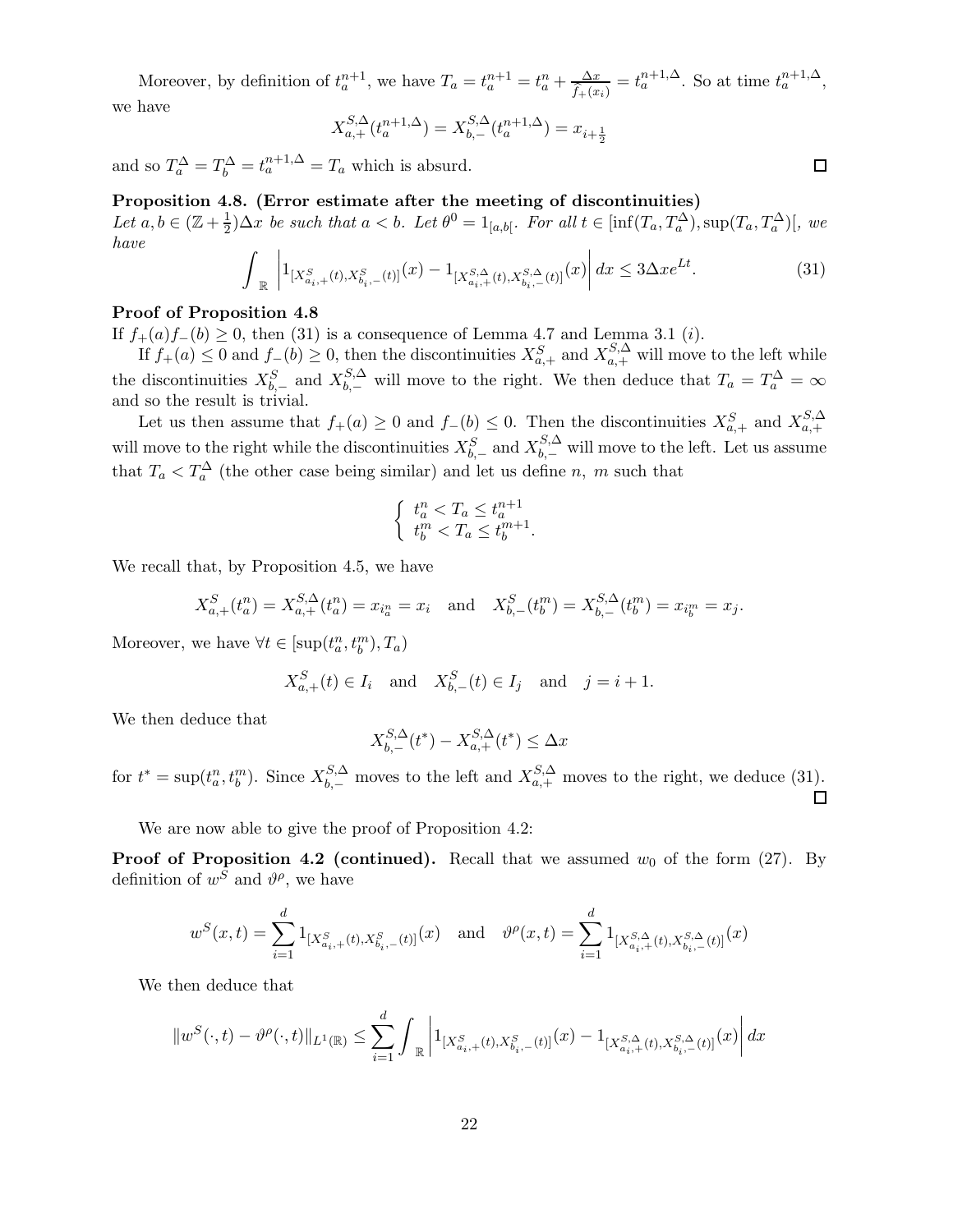For each  $i \in \{1, ...d\}$ , we then have to estimate

$$
\mathcal{I}_i=\int_{\ \mathbb R}\ \left|1_{\left[X^S_{a_i,+}(t),X^S_{b_i,-}(t)\right]}(x)-1_{\left[X^S_{a_i,+}(t),X^S_{b_i,-}(t)\right]}(x)\right|dx
$$

We distinguish three cases:

Case 1:  $t \ge \sup(T_{a_i}, T_{a_i}^{\Delta})$ In this case, we have

$$
[X_{a_i,+}^S(t), X_{b_i,-}^S(t)] = \emptyset \text{ and } [X_{a_i,+}^{S,\Delta}(t), X_{b_i,-}^{S,\Delta}(t)] = \emptyset
$$

and so  $\mathcal{I}_1 = 0$ .

Case 2:  $\inf(T_{a_i}, T_{a_i}^{\Delta}) \leq t < \sup(T_{a_i}, T_{a_i}^{\Delta})$ In this case, by Proposition 4.8, we have  $\mathcal{I}_1 \leq 3\Delta x e^{Lt}$ .

Case 3:  $t < \inf(T_{a_i}, T_{a_i}^{\Delta})$ In this case, we have

$$
\begin{aligned} \mathcal{I}_1 = & \int_{\mathbb{R}} \! 1_{[X^S_{a_i,+}(t), X^S_{b_i,-}(t)] \Delta [X^{S,\Delta}_{a_i,+}(t), X^{S,\Delta}_{b_i,-}(t)]} (x) dx \\ \leq & |X^S_{a_i,+}(t) - X^{S,\Delta}_{a_i,+}(t)| + |X^S_{b_i,-}(t) - X^{S,\Delta}_{b_i,-}(t)| \\ \leq & 2 \Delta x \end{aligned}
$$

where  $A\Delta B$  is the symmetric difference of the sets A and B and where we have used Proposition 4.5 for the last line.

We then deduce that we always have

$$
\mathcal{I}_i \le 3e^{Lt}\Delta x
$$

and so

$$
||w^{S}(t,\cdot)-\vartheta^{\rho}(t,\cdot)||_{L^{1}(\mathbb{R})}\leq 3de^{Lt}\Delta x=\frac{3}{2}e^{Lt}TV(v_{0})\Delta x
$$

since  $TV(v_0) = 2d$ .

# 5 Numerical Simulations

In all the following examples, we consider an equation on  $(x_{\min}, x_{\max})$  in the form of:

$$
\begin{cases}\n\vartheta_t + \max(f_-(x)\vartheta_x, f_+\vartheta_x) = 0 & t \ge 0, \ x \in (x_{\min}, x_{\max}), \\
\vartheta(0, x) = v_0(x); \quad x \in (x_{\min}, x_{\max}),\n\end{cases}
$$
\n(32)

with periodic boundary conditions. We will denote by  $N_x$  the number of mesh points considered in  $(x_{\min}, x_{\max})$ , and by p the number of levels used in the level-set decomposition of  $v_0$  (see  $(3)-(4a)$ .

**Example 1:** We first consider an advection equation with constant velocity,  $f_ - = f_ + \equiv 1$ , on  $(x_{\min}, x_{\max}) = (-2, 2)$  with periodic boundary conditions, with  $v_0$  defined as follows:

$$
v_0(x) := \begin{cases} 0.64 & \text{if } x \in [0.2, 0.6], \\ \max(1 - x^2, 0) & \text{otherwise} \end{cases}
$$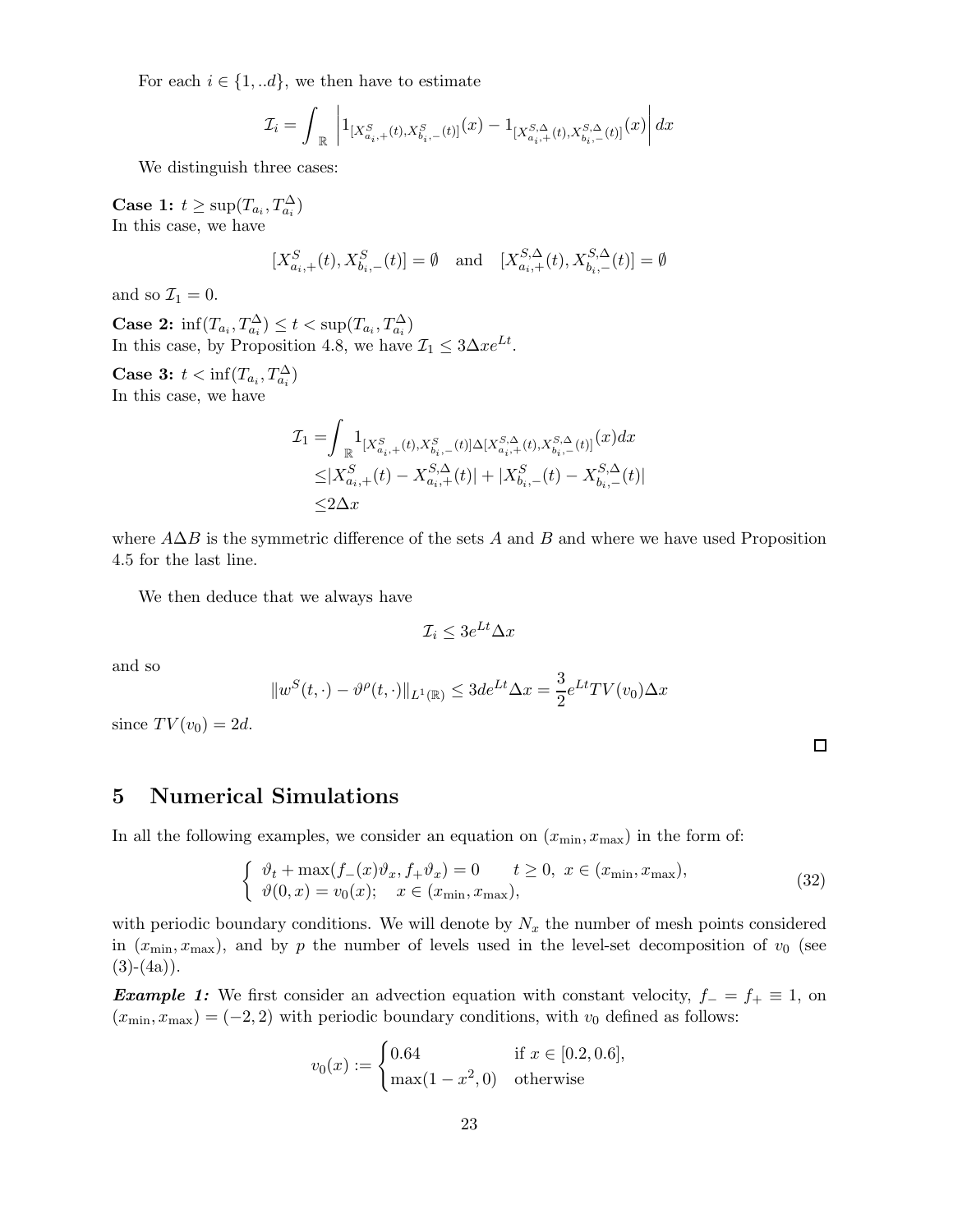We show in Figure 4, the numerical solution compared to the exact solution, with parameters  $N_x = p = 50$  (and CFL number 0.75 for the Ultra-Bee Scheme). The exact solution is periodic of period  $T = 4$  and we show the solution at time  $t = 12$  (3 periods, thus the exact solution recovers its initial position). For this example, we remark a very good behaviour of both schemes even for long time. The  $L^1$  error produced by FMM comes only from the level-set decomposition of  $v_0$ . Then the advection of each level-set function is exact (constant velocity). The Ultra-Bee scheme provides also a very good solution, and the  $L^1$  error corresponding to this algorithm comes from the decomposition of  $v_0$  and also from the truncation made around the maxima.

In Table 1 we show the  $L^1$ -error for the two schemes and see that they are both of first order.

| $Nx = p$ | <b>FMM</b> | UB        |
|----------|------------|-----------|
| 25       | $3.74e-2$  | $4.38e-2$ |
| 50       | $1.52e-2$  | $1.67e-2$ |
| 100      | $0.74e-2$  | $0.78e-2$ |
| 200      | $0.41e-2$  | $0.42e-2$ |

Table 1: Advection with constant velocity



Figure 4: Example 1 at  $t = 12$ , with  $Nx = p = 50$ .

**Example 2:** We consider now the case of  $f = 0.9$  and  $f_{+} = 1$ . The domain is  $(x_{\min}, x_{\max}) =$  $(-2, 2)$ , and the initial data is given by

$$
v_0(x) := \max(\max(0, 1 - |x|), \max(0, 0.7 - |x - 0.2|)).
$$

In Figure 5 we compare the FMM method with the exact solution, and same comparison involving Ultra-Bee scheme is done in Figure 6. In these two tests the discretization parameters are  $N_x = 50$ and  $p = 30$ . We also summarize the  $L^1$ -error estimates in Table 2.

**Example 3:** In this example, we consider an advection equation on the domain  $(x_{\min}, x_{\max}) =$  $(0, 1)$  with periodic boundary conditions, and with variable velocity

$$
f_{-}(x) = f_{+}(x) = 1 + 0.5\sin(2\pi x),
$$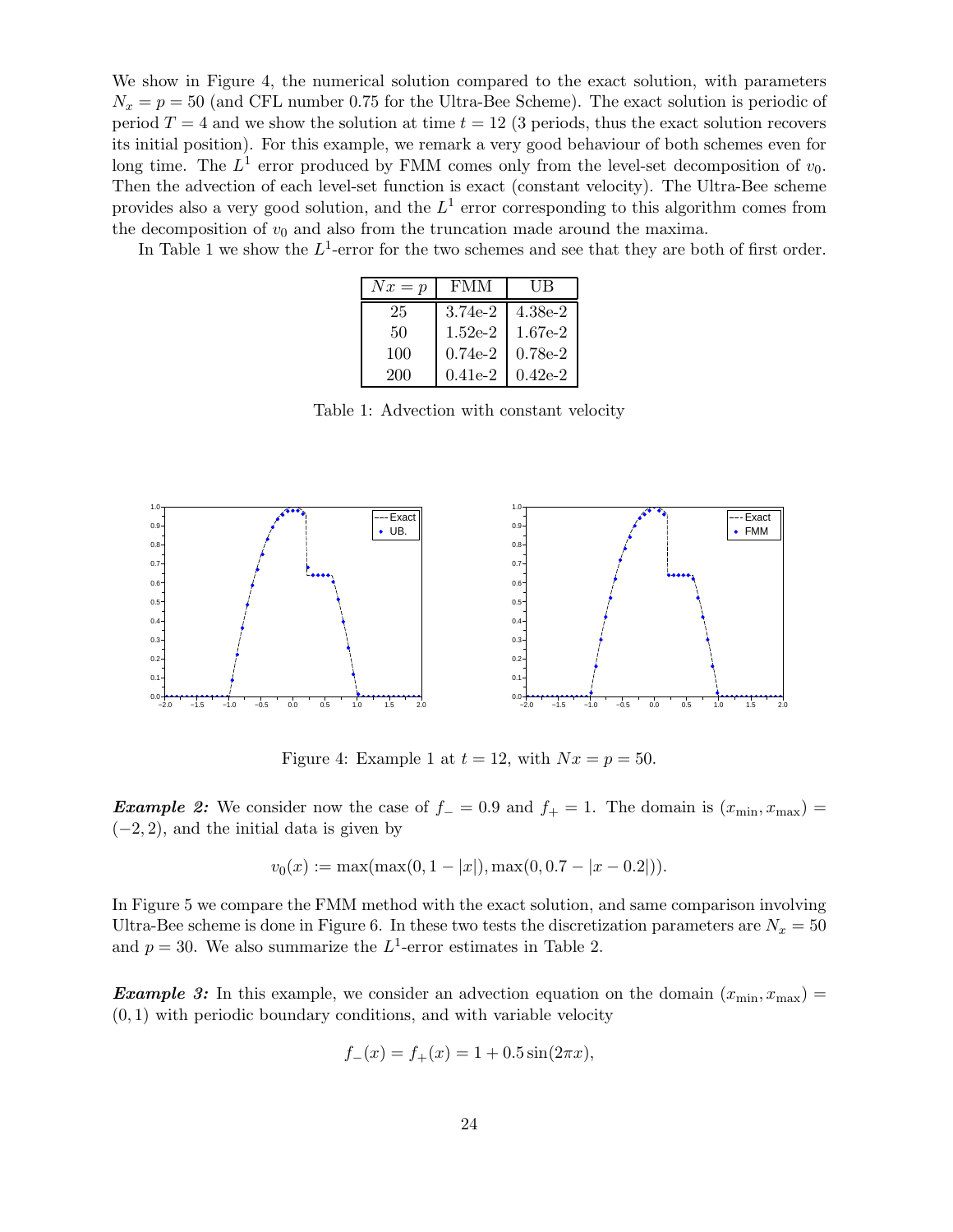| $\Delta x$ | h.    | <b>FMM</b> | UВ        |
|------------|-------|------------|-----------|
| 0.1        | 1/20  | $5.00e-2$  | 5.66e-2   |
| 0.05       | 1/40  | $2.37e-2$  | $2.70e-2$ |
| 0.025      | 1/80  | 1.47e-2    | $1.42e-2$ |
| 0.0125     | 1/160 | $0.71e-2$  | $0.71e-2$ |

Table 2: Example 2, CFL= 0.5



Figure 5: Example 2, FMM scheme with  $N_x = 50$  and  $p = 30$ .

The initial data is given by

$$
v_0(x) := \begin{cases} \max(1 - 16(x - 0.5)^2, 0) & \text{if } x \in [0, 0.5] \cup [0.6, 1], \\ 0.84 & \text{otherwise,} \end{cases}
$$

The solution can be shown to be periodic of period  $T = 2/\sqrt{3}$ . As we can see in Figure 7, we recover very well the initial data after one period, except a little loss of precision at the maximum.

Example 4: In this example, we consider the case of variable velocity functions:

$$
f_{-}(x) = 0.5 + \sin(\pi x), \quad f_{+}(x) = \sin(\pi x),
$$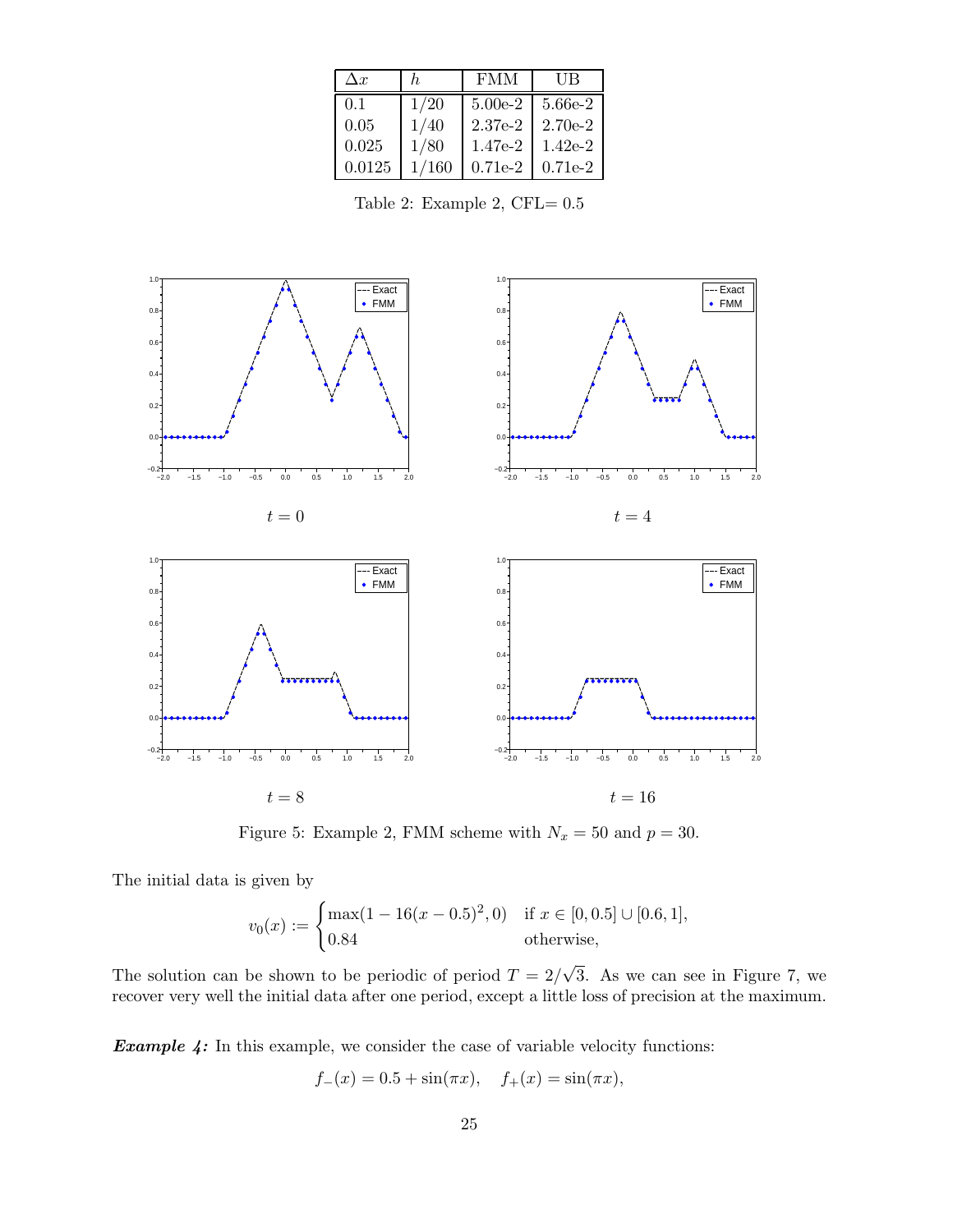

Figure 6: Example 2, Ultra-Bee scheme with  $N_x = 50$  and  $p = 30$  and CFL=0.625



Figure 7: Example 3, Ultra-Bee and FMM schemes at  $t = T := 2/\sqrt{3}$ , with  $N_x = 50$  and  $p = 50$ (CFL=0.75 for Ultra-Bee)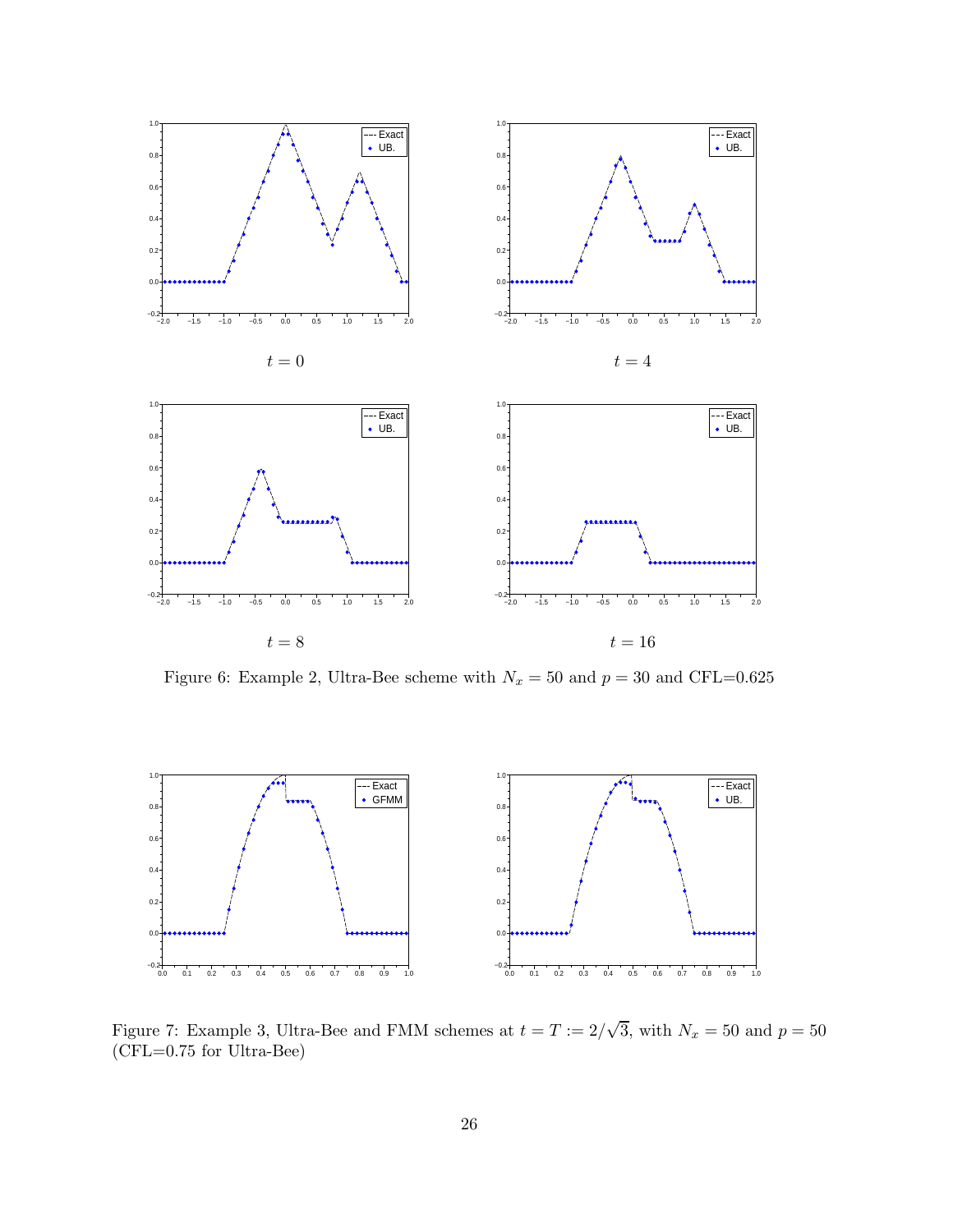on the domain  $(x_{\min}, x_{\max}) = (-1, 1)$  with periodic boundary conditions, and with the initial data:

 $v_0(x) := |\sin(\pi(x-0.5)/2)|.$ 



Classical Ultra-Bee scheme Ultra-Bee algorithm (combined to level-set decomposition) Figure 8: Example 4, with  $Nx = 50$ ,  $p = 50$  and CFL=0.75

The classical Ultra-Bee scheme (see [4]) tends to project the solution on a class of step functions where the discontinuities are separated at least of three  $\Delta x$ . The Ultra-Bee scheme combined with a level-set decomposition does not show this particular behaviour (see Figure 8). Furthermore, it gives a good approximation that is not amplified for longer times.

# A Proof of Proposition 2.3

We first give a stability result by deriving an  $L^1$ -error estimate between the solution  $\vartheta$  of (1), corresponding to the initial data  $v_0$ , and the solution u of (1) associated to another initial data  $u_0$ .

**Proposition A.1.** Assume (H1) and (H2). Let  $u_0$  and  $v_0$  be two real valued l.s.c. functions such that  $v_0 - u_0 \in L^1(\mathbb{R})$ ,  $v_0$  satisfies (H3), and let u (resp.  $\vartheta$ ) be the l.s.c. solutions of (1) with initial data  $u_0$  (resp.  $v_0$ ). We suppose that

for all interval 
$$
I \subset \mathbb{R}
$$
,  $\begin{cases} v_0 \nearrow on I \Rightarrow u_0 \nearrow on I, \\ v_0 \searrow on I \Rightarrow u_0 \searrow on I; \end{cases}$  (33)

Then, for all  $t \geq 0$ , we have

$$
\|\vartheta(t,.) - u(t,.)\|_{L^1(\mathbb{R})} \le e^{Lt} \|v_0 - u_0\|_{L^1(\mathbb{R})} + M_0 t e^{Lt} \max_{i=2,\dots,q} |v_0(A_i) - u_0(A_i)|. \tag{34}
$$

where  $M_0 = M_0(v_0, f) := \sum_{i=2,\dots,q} |f_+(A_i)| + |f_-(A_i)|$ .

**Remark A.1.** Indeed in Proposition A.1, instead of (H2) it suffices that  $f_-(x) \le f_+(x)$ .

**Proof of Proposition A.1** We recall that the case when  $\forall i = 2, \ldots, q$ ,  $v_0(A_i) = u_0(A_i)$  has already been proved in [4] (in view of assumption (33), this case means that the values of  $v_0$  and  $u_0$  are the same at local minima of  $v_0$ ). In order to treat the general case, we start with the following lemma.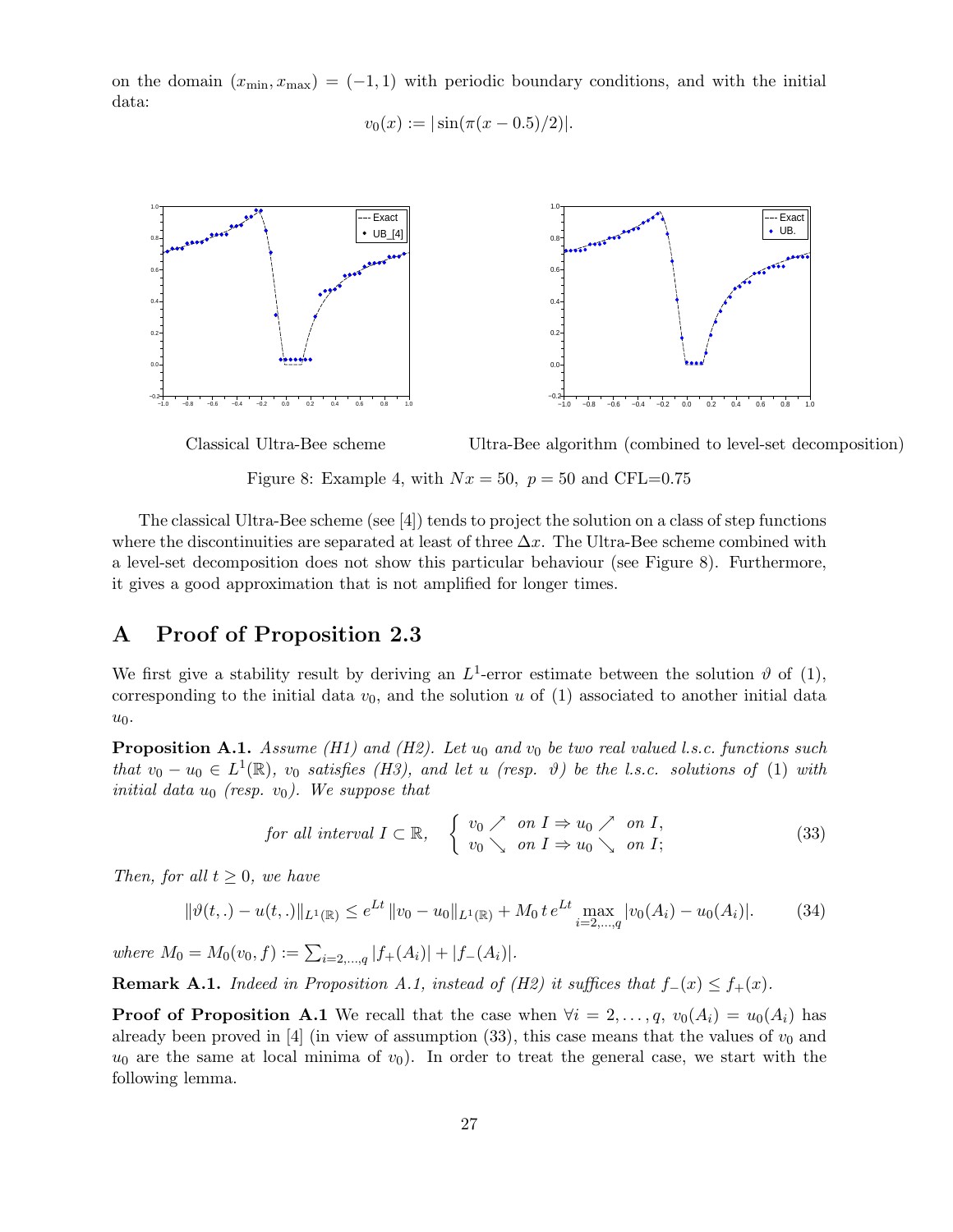**Lemma A.2.** Assume (H1)-(H4). Let  $\bar{v}_0(x) := v_0(x)$  if  $x \notin (A_i)_{i=2,...,q}$  and  $\bar{v}_0(A_i) := v_0(A_i) - \delta_i$ , with  $\delta_i \geq 0$ , for  $i = 2, \ldots, q$ . Let  $\bar{\vartheta}$  be the viscosity solution associated to (1) with initial data  $\bar{v}_0$ . Then

$$
||\bar{\vartheta}(t,.) - \vartheta(t,.)||_{L^1(\mathbb{R})} \le M_0 t e^{Lt} \left( \max_i \delta_i \right).
$$

**Proof.** Let  $I_x(t) := [X_{x,+}(-t), X_{x,-}(-t)]$ . We first have

$$
\bar{\vartheta}(t,x) := \min_{y \in I_x(t)} \bar{v}_0(y) = \min \left( \min_{y \in I_x(t)} v_0(y), \min_{i, A_i \in I_x(t)} (v_0(A_i) - \delta_i) \right)
$$

and

$$
\vartheta(t,x) := \min_{y \in I_x(t)} v_0(y) = \min \left( \min_{y \in I_x(t)} v_0(y), \min_{i, A_i \in I_x(t)} v_0(A_i) \right).
$$

Hence by difference,

$$
|\bar{\vartheta}(t,x)-\vartheta(t,x)| \leq \max_{i, A_i \in I_x(t)} |(v_0(A_i)-\delta_i)-v_0(A_i)| \leq \max_{i, A_i \in I_x(t)} \delta_i.
$$

In the case  $\forall i, A_i \notin I_x(t)$  then  $\overline{\vartheta}(t, x) = \vartheta(t, x)$ . Hence

$$
||\bar{\vartheta}(t,.) - \vartheta(t,.)||_{L^{1}(\mathbb{R})} \leq (\max_{i} \delta_{i}) \sum_{i} \mathcal{L}\left(\{x, \ A_{i} \in I_{x}(t)\}\right) \leq (\max_{i} \delta_{i}) \sum_{i} |X_{A_{i},+}(t) - X_{A_{i},-}(t)|.
$$
\n(35)

where  $\mathcal L$  is Lebesgue's measure. On the other hand, if  $X_{a,+}(0) = X_{a,-}(0) = A_i$ , then

$$
\begin{aligned} |X_{a,+}(t) - A_i| &= | \int_0^t f_+(X_{a,+}(s) \, ds | \\ &\leq \int_0^t (|f_+(X_{a,+}(s)) - f_+(A_i)| + |f_+(A_i)|) \, ds \\ &\leq \ t |f_+(A_i)| + \int_0^t L |X_{a,+}(s) - A_i| \, ds. \end{aligned}
$$

Using a Gronwall Lemma, we obtain

$$
|X_{a,+}(t) - A_i| \le |f_+(A_i)| \frac{e^{Lt} - 1}{L} \le |f_+(A_i)| \ te^{Lt}.
$$

(where we have used that  $(e^x - 1)/x \le e^x$  with  $x = Lt$ ). In the same way,

$$
|X_{a,-}(t) - A_i| \le |f_{-}(A_i)| \ te^{Lt}.
$$

Hence the desired result.  $\Box$ 

We come back to the proof of Proposition A.1. We consider now  $\delta_i^u := (u_0(A_i) - v_0(A_i))_+$ , and  $\delta_i^v := (v_0(A_i) - u_0(A_i))_+$ . As in the previous Lemma, we define  $\bar{u}_0$  by  $\bar{u}_0(x) = u_0(x)$  if  $x \notin (A_i)$ , and  $\bar{u}_0(A_i) := u_0(A_i) - \delta_i^u$ . In the same way we consider  $\bar{v}_0$  such that  $\bar{v}_0(x) = v_0(x)$  if  $x \notin (A_i)$ and  $\bar{v}_0(A_i) := v_0(A_i) - \delta_i^v$ . We finally denote by  $\bar{u}$  and  $\bar{\vartheta}$  the solution of (1) with initial condition  $\bar{u}_0$  and  $\bar{v}_0$ . Then we have

$$
\|\vartheta-u\|_{L^1(\mathbb{R})}\leq \|\bar{\vartheta}-\vartheta\|_{L^1(\mathbb{R})}+\|\bar{\vartheta}-\bar{u}\|_{L^1(\mathbb{R})}+\|\bar{u}-u\|_{L^1(\mathbb{R})}.
$$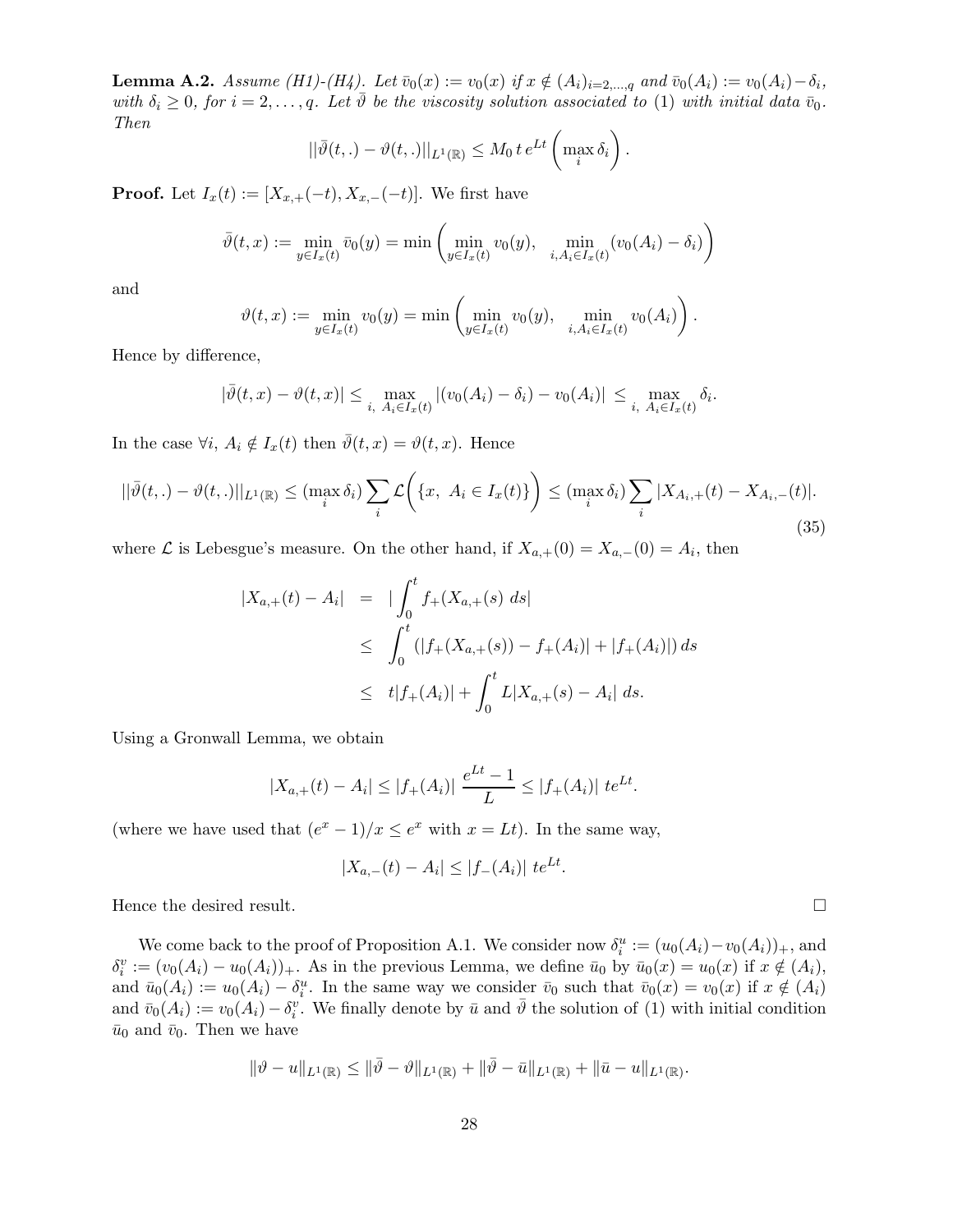Then  $\|\bar{\vartheta}(t,.) - \bar{u}(t,.)\|_{L^1(\mathbb{R})} \leq e^{Lt} \|\bar{v}_0 - \bar{u}_0\|_{L^1(\mathbb{R})} \leq e^{Lt} \|v_0 - u_0\|_{L^1(\mathbb{R})}$  since  $\bar{v}_0(A_i) = \bar{u}_0(A_i)$  $\forall i = 2,\ldots,q$  and using the result from [4, Proposition 3]. Also both terms  $\|\bar{\vartheta} - \vartheta\|_{L^1(\mathbb{R})}$  and  $\|\bar{u} - u\|_{L^1(\mathbb{R})}$  are controlled by Lemma A.2:

$$
\|\bar{u}(t,.) - u(t,.)\|_{L^1(\mathbb{R})} + \|\bar{\vartheta}(t,.) - \vartheta(t,.)\|_{L^1(\mathbb{R})} \le M_0 t e^{Lt} \max_i(\delta_i^u, \delta_i^v)
$$

Since  $\max(\delta_i^u, \delta_i^v) \le |v_0(A_i) - u_0(A_i)|$  we conclude to the desired result.

#### Proof of Proposition 2.3:

(i) We proceed by recursion on the number p in the level set decomposition of  $w_0$ .

First we notice that using Lemma 3.2 the viscosity solution of (1) with initial data  $\lambda w_{0,1}$  (for a given  $\lambda > 0$ ) is given by  $\lambda w_1$ . This proves the result when  $p = 1$ .

Now we assume that  $p \geq 2$  and that the result is true for up to  $p-1$  levels. Let  $w_0^{(1)}$  $0^{(1)}(x) :=$  $\sum_{k=1}^{p-1} h_k w_{0,k}(x)$  and  $w_0^{(2)}$  $\binom{2}{0}(x) := h_p w_{0,p}(x)$ . We denote by  $w^{(1)}$  (resp  $w^{(2)}$ ) the viscosity solution of (1) with initial data  $w_0^{(1)}$  $_{0}^{(1)}$  (resp  $w_{0}^{(2)}$  $\binom{1}{0}$ , and also by w the viscosity solution of (1) with initial data  $w_0^{(1)} + w_0^{(2)}$  $v_0^{(2)}$ . We want to prove that  $w \equiv w^{(1)} + w^{(2)}$ .

Using the representation of Lemma 3.2 we have for a given  $t \geq 0$  and a given x,  $w(t, x) =$  $\inf_{y\in I} w_0^{(1)}$  $y_0^{(1)}(y)+w_0^{(2)}$  $\chi_0^{(2)}(y)$ , where  $I = [X_{x,+}(-t), X_{x,-}(-t)]$ . We can assume that  $w_0^{(1)}$  $\binom{1}{0}$  is not constant on  $\cal I$  otherwise the result is obvious.

Let  $a \in I$  be such that  $w(t, x) = w_0^{(1)}$  $\binom{1}{0}(a)+w_0^{(2)}$  $\binom{2}{0}(a)$ . We shall prove that  $w_0^{(1)}$  $_{0}^{(1)}(a) = \inf_{y \in I} w_0^{(1)}$  $_{0}^{(1)}(y)$ and  $w_0^{(2)}$  $f_0^{(2)}(a) = \inf_{y \in I} w_0^{(2)}$  $_{0}^{(2)}(y)$  (in the case  $w_0^{(1)}$ )  $\int_0^{(1)}$  is not constant on  $I$ ).

Suppose that  $w_0^{(1)}$  $\binom{1}{0}(a)$  is not minimal on *I*, i.e.,  $w_0^{(1)}$  $v_0^{(1)}(a) > w_0^{(1)}(\bar{a})$  for some  $\bar{a}$  in *I*. If  $v_0(\bar{a}) \ge$  $\sum_{i=1}^p h_i$ , then by definition of  $w_{0,k}$  we have  $w_{0,k}(\bar{a}) = 1 \forall k = 1, \ldots, p$ , and thus  $w_0^{(1)}$  $\binom{1}{0}$  (*a*) =  $\sum_{k=1}^{p} h_k$ . On the other hand,  $w_0^{(1)} \le \sum_{k=1}^{p-1} h_k$ . This contradicts the fact that  $w_0^{(1)}$  $w_0^{(1)}(a) > w_0^{(1)}(\bar{a})$ . Hence  $v_0(\bar{a}) < \sum_{i=1}^p h_i$ , and thus  $w_0^{(2)}$  $\binom{2}{0}$  (*a*) = 0, from which we obtain that  $w(t, x) = w_0^{(1)}$  $\binom{10}{} (a) + w_0^{(2)}$  $\binom{2}{0}(a) >$  $w_0^{(1)}$  $\binom{1}{0}$  (*a*) +  $w_0^{(2)}$  $\binom{2}{0}$  ( $\bar{a}$ ). Since  $a \in I$ , this contradicts the fact that a is a minimum of  $w_0^{(1)} + w_0^{(2)}$  $\int_0^{(2)}$  on I. This proves that  $w_0^{(1)}$  $\mathcal{L}_0^{(1)}(a) = \inf_{y \in I} w_0^{(1)}$  $_{0}^{(1)}(y).$ 

Now we have also  $w_0^{(2)}$  $y_0^{(2)}(a) = 0$  because  $w_0^{(1)}$  $\binom{1}{0}$  is non constant on I (and we have  $v_0(a) \leq$  $\sum_{k=1}^{p} h_k$ ). Hence  $w_0^{(2)}$  $\int_0^{(2)} (a)$  is minimal on I.

(ii) The definition of  $w_{0,k}$  and of  $w_0$  ensures that  $w_0$  has same variations as  $v_0$  as required in Proposition A.1. There remains to estimate  $|v_0(A_i) - w_0(A_i)|$ . Let j be such that  $A_i \in I_i$ . We have

$$
|v_0(A_i) - w_0(A_i)| \le |v_0(A_i) - v_0(x_j)| + |v_0(x_j) - w_0(x_j)| \le ||v'_0||_{L^{\infty}(I_j)} \Delta x + h \tag{36}
$$

The desired result is then a consequence of Proposition A.1, estimate (5), and (36).

# B Proof of existence and uniqueness of  $X_{a,+}^S$  satisfying  $(20)$

In this section we prove existence and uniqueness of  $\chi(t) = X_{a,+}^S(t)$ , the absolutely continuous solution of the differential equation:

$$
\dot{\chi}(t) = \hat{f}_{+}(\chi(t)) \ a.e \ t \ge 0, \qquad \chi(0) = a,
$$
\n(37)

and such that furthermore if  $\chi(t^*) = x_{j+\frac{1}{2}}$  for some  $t^* \geq 0$ , with  $\hat{f}_+(x_j)\hat{f}_+(x_{j+1}) \leq 0$ , then  $\chi(t) = x_{j+\frac{1}{2}}$  for all  $t \geq t^*$ . (It is furthermore assumed that  $\hat{f}_+(x_{j+\frac{1}{2}}) = 0$  for such an index j.)

We define recursively the characteristic as follows.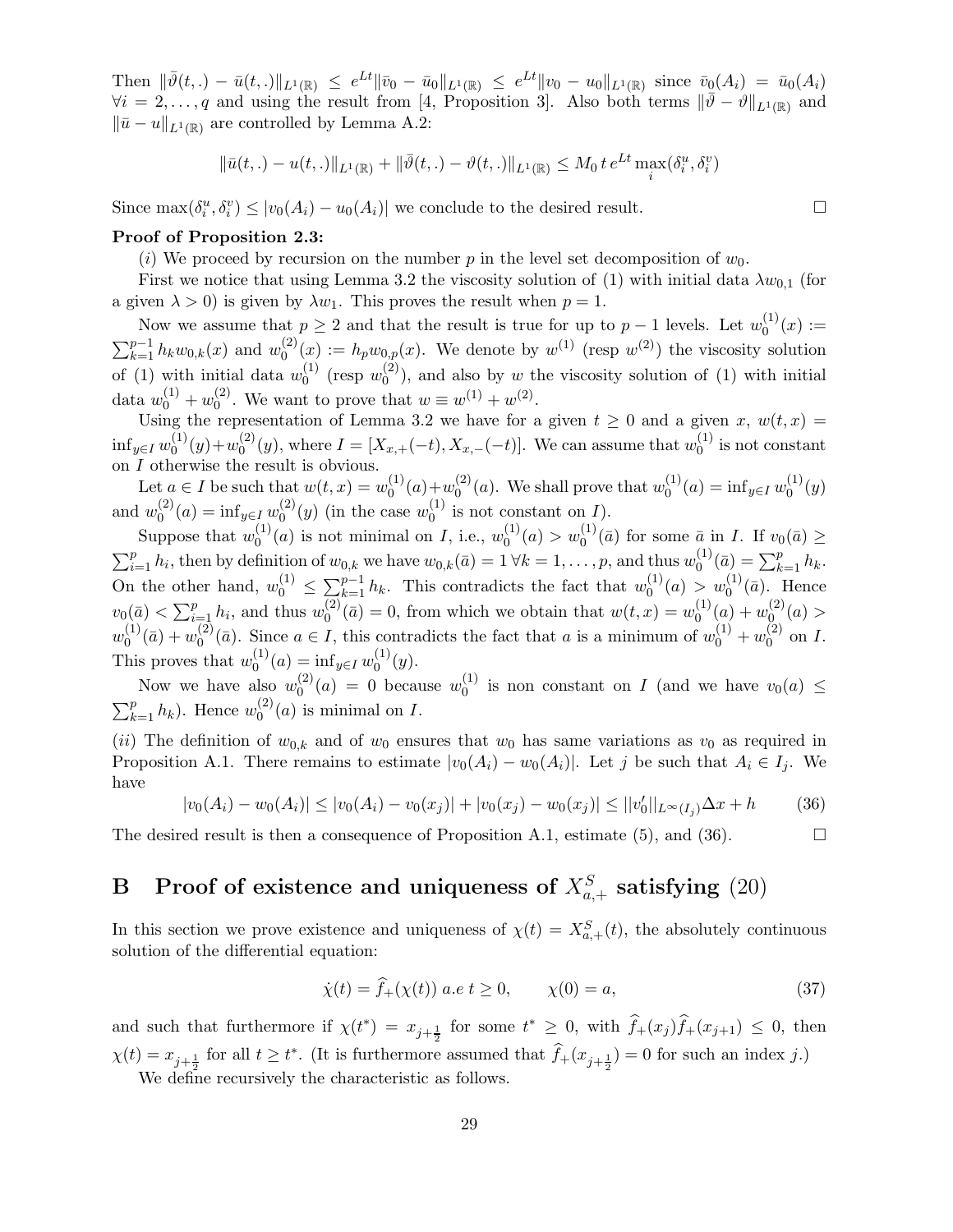Assume that  $a \in ]x_{j_0-\frac{1}{2}}, x_{j_0+\frac{1}{2}}]$  for some index  $j_0$ . We consider the case  $f_+(x_{j_0}) \ge 0$  (the case  $f_+(x_{j_0}) < 0$  being similar). We define  $\tau_0 := 0$ ,

$$
\tau_1 := \tau_0 + \frac{x_{j_0 + \frac{1}{2}} - a}{\widehat{f}_+(x_{j_0})}, \quad \text{if } \widehat{f}_+(x_{j_0}) > 0,
$$

and for  $k \geq 1$ , recursively,

$$
\tau_{k+1} := \tau_k + \frac{\Delta x}{\hat{f}_+(x_{j_0+k})}, \quad \text{if } \hat{f}_+(x_{j_0+k}) > 0
$$

(i.e.,  $\frac{\Delta x}{\hat{f}_+(x_{j_0+k})}$  is the time needed for a characteristic to cross the interval  $I_{j_0+k}$ ). Otherwise, if there exists a first index  $k^*$  such that  $\hat{f}_+(x_0 + k) \leq 0$ , then we define  $\tau_{k^*+1} := +\infty$  and stop the iterations. Note that since  $f_{+}$  is an approximation of a Lipschitz function, we have a linear bound of the form  $|f_+(x)| \leq A + B|x|$  from which we can deduce that either  $\lim_{k \to \infty} \tau_k = +\infty$  or there exists  $k^*$  such that  $\tau_{k^*+1} := +\infty$ .

Now, for  $t \in [\tau_k, \tau_{k+1}],$  we set

$$
\chi(t) := \chi(\tau_k) + (t - \tau_k)\hat{f}_+(x_{j_0+k})
$$

(where  $\chi(\tau_0) = a$  and  $\chi(\tau_k) = x_{j_0+k-\frac{1}{2}}$  for  $k \ge 1$ ). Then  $\chi(t)$  is a solution of (37).

In order to show the unicity of the solution of  $(37)$ , we first notice that the first time  $t^*$  when two solutions may differ must be such that  $\chi(t^*)$  be on an interface:  $\exists j \in \mathbb{Z}, \chi(t^*) = x_{j+\frac{1}{2}}$ . 2 In the case  $\hat{f}_+(x_j)\hat{f}_+(x_{j+1}) \leq 0$ , by definition we have  $\chi(t) = x_{j+\frac{1}{2}}$  for all  $t \geq t^*$ , and unicity. Otherwise, in the case  $\hat{f}_+(x_i)\hat{f}_+(x_{i+1}) > 0$ , we have necessarily  $\hat{f}_+(x_i) > 0$  (we assume here that  $\widehat{f}_+(x_{j_0}) > 0$ . Then the only solution for  $t > t^*$  in a neighborhood of  $t^*$ , is given by

$$
\chi(t) = \chi(t^*) + (t - t^*)\widehat{f}_+(x_{j+1}).
$$

This shows unicity.

# C Proof of the discrete comparison principle

Proposition C.1. (Comparison principle on the times) Let  $1 < k_1 < k_2 \leq p$ . For all  $n \in \mathbb{N}$  and all  $i \in \mathbb{Z}$ , we have either

$$
\theta_i^{n,k_1} > \theta_i^{n,k_2}
$$

or

$$
\theta_i^{n,k_1} = \theta_i^{n,k_2} =: \sigma_i = \pm 1
$$

and if  $i \in \mathcal{U}_{\alpha}^{n,k_1} \cap \mathcal{U}_{\alpha}^{n,k_2}$ , then

$$
\begin{cases} \tau_{i,\alpha}^{n,k_1} \leq \tau_{i,\alpha}^{n,k_2} & \text{if } \sigma_i = +1\\ \tau_{i,\alpha}^{n,k_1} \geq \tau_{i,\alpha}^{n,k_2} & \text{if } \sigma_i = -1 \end{cases}
$$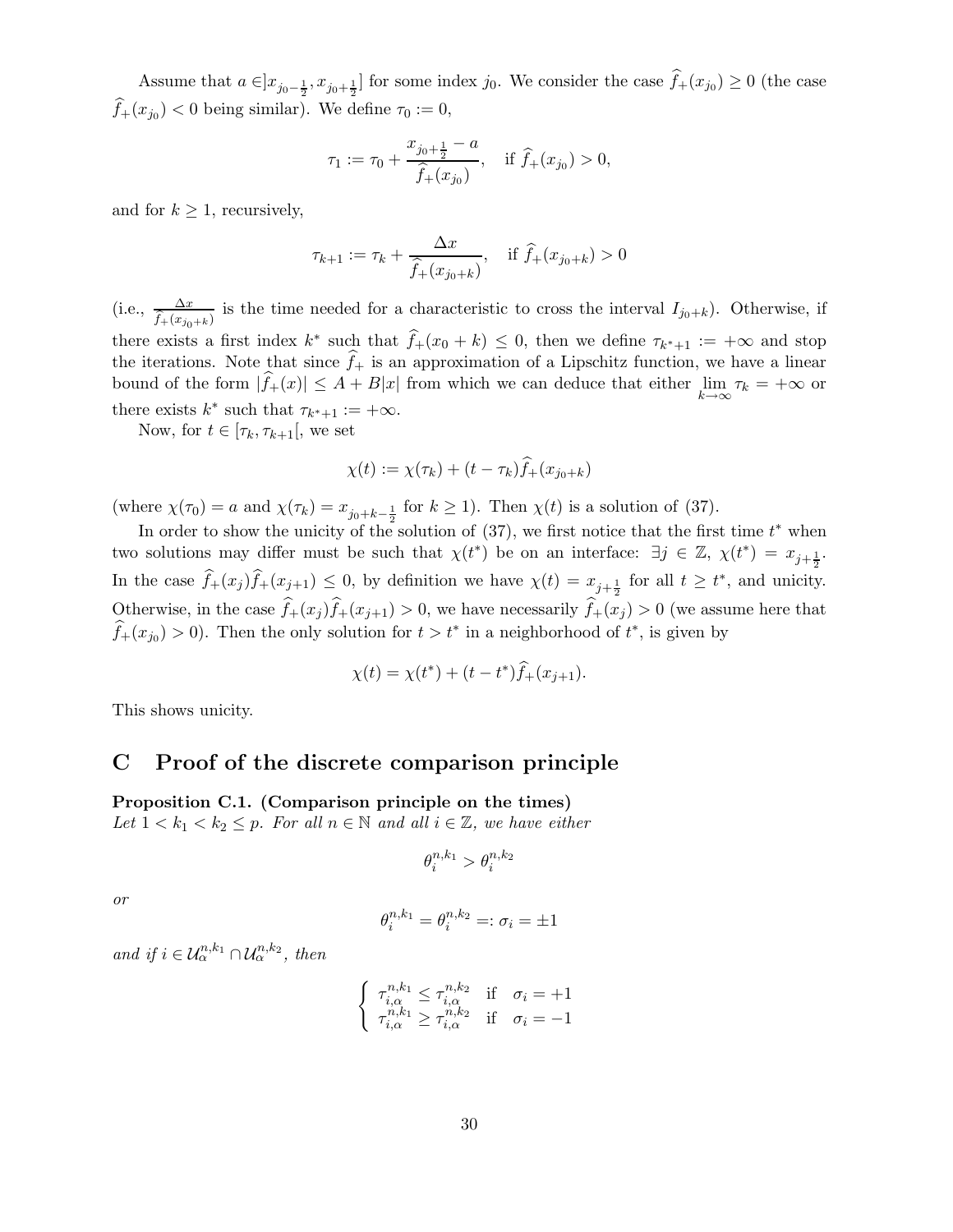#### Proof of Proposition C.1

By contradiction, let  $n$  be the first index such that the condition does not hold and we denote by  $i$  a node where the condition is not full-filled. In particular, we have

$$
\begin{cases}\n\theta_i^{n,k_1} < \theta_i^{n,k_2} \\
\text{or} \\
\theta_i^{n,k_1} = \theta_i^{n,k_2} = \sigma_i, \ i \in \mathcal{U}_{\alpha}^{n,k_1} \cap \mathcal{U}_{\alpha}^{n,k_2} \text{ and } \sigma_i \tau_{i,\alpha}^{n,k_1} > \sigma_i \tau_{i,\alpha}^{n,k_2}\n\end{cases} \tag{38}
$$

The proof is decomposed in several cases:

**Case 1:**  $i \in \mathrm{NA}^{n,k_1} \setminus \mathrm{NA}^{n,k_2}$ 

Since the condition is true at step  $n-1$ , we have in particular  $\theta_i^{n-1,k_1} \geq \theta_i^{n-1,k_2}$  $\frac{n-1,\kappa_2}{i}$ .  $\textbf{Sub-case 1.1: } \theta_i^{n-1,k_1} > \theta_i^{n-1,k_2}$ Then  $\theta_i^{n-1,k_1} = 1$  and  $\theta_i^{n-1,k_2} = -1$ . Since  $i \in \text{NA}^{n,k_1} \setminus \text{NA}^{n,k_2}$ , we deduce that  $\theta_i^{n,k_1} = \theta_i^{n,k_2} =$ 

 $-1 = \sigma_i$ . We then have  $_{n,k_2}$  $_{n,k_1}$ 

$$
\tau_{i,\alpha}^{n,k_2} \le t_n = \tau_{i,\alpha}^{n,k_1}
$$

where we have used the fact that  $i \in \mathcal{U}_{\alpha}^{n,k_2}$  and Proposition 4.1(*i*) for the first inequality and the fact that  $i \in \text{NA}^{n,k_1} \cap \mathcal{U}_\alpha^{n,k_1}$  joint to Proposition 4.1(*ii*) for the last equality. This contradicts (38).

Sub-case 1.2: 
$$
\theta_i^{n-1,k_1} = \theta_i^{n-1,k_2}
$$
\nSub-case 1.2.1:  $\theta_i^{n-1,k_1} = \theta_i^{n-1,k_2} = -1$ \nSince  $i \in \mathbb{N}A^{n,k_1} \setminus \mathbb{N}A^{n,k_2}$ , we deduce that  $\theta_i^{n,k_1} = 1$  and  $\theta_i^{n,k_2} = -1$ . This contradicts (38).

 $\textbf{Sub-case 1.2.1:} \,\, \theta_i^{n-1,k_1} = \theta_i^{n-1,k_2} = 1$ Since  $i \in \mathrm{NA}^{n,k_1} \setminus \mathrm{NA}^{n,k_2}$ , we have  $\theta_i^{n,k_1} = -1$  and  $\theta_i^{n-1,k_1} = \theta_i^{n-1,k_2} = \theta_i^{n,k_2} = 1$ . Let  $\bar{\alpha}$  be such that  $\tilde{\tau}_{i,\bar{\alpha}}^{n-1,k_1} = \tilde{\tau}_i^{n-1,k_1} = t_n$ . Let  $\bar{\imath} \in \mathcal{U}_{\bar{\alpha}}^{n-1,k_1}(i)$ . This implies that  $\theta_{\bar{\imath}}^{n-1,k_1} = -1$ . Since  $\theta^{n-1,k_1} \geq \theta^{n-1,k_2}$ , we get that  $\theta_{\overline{\theta}}^{n-1,k_2} = -1$  and so  $\overline{\imath} \in \mathcal{U}_{\overline{\alpha}}^{n-1,k_2}(i)$ . We then deduce that

$$
\tau^{n-1,k_1}_{\overline{\imath},\bar{\alpha}}\geq \tau^{n-1,k_2}_{\overline{\imath},\bar{\alpha}}.
$$

Using Step 1 of the algorithm, we deduce that

$$
t_n = \tilde{\tau}_i^{n-1,k_1} = \tilde{\tau}_{i,\bar{\alpha}}^{n-1,k_1} \ge \tilde{\tau}_{i,\bar{\alpha}}^{n-1,k_2} \ge \tilde{\tau}_i^{n-1,k_2}.
$$

Contradiction since  $i \notin \mathrm{NA}^{n,k_2}$ .

**Case 2:**  $i \in \mathrm{NA}^{n,k_2} \setminus \mathrm{NA}^{n,k_1}$ This case can be treated in the same way of Case 1.

**Case 3:**  $i \in \mathrm{NA}^{n,k_1} \cap \mathrm{NA}^{n,k_2}$  $\textbf{Sub-case 3.1:} \ \theta_i^{n-1,k_1} = \theta_i^{n-1,k_2}$ i Since  $i \in \mathrm{NA}^{n,k_1} \cap \mathrm{NA}^{n,k_2}$ , we deduce that  $\theta_i^{n,k_1} = \theta_i^{n,k_2}$  $i^{n,k_2}$ , and so by (38),  $i \in \mathcal{U}_{\alpha}^{n,k_1} \cap \mathcal{U}_{\alpha}^{n,k_2}$ . By Proposition 4.1 $(ii)$ , we deduce that

$$
\tau_{i,\alpha}^{n,k_1} = \tau_{i,\alpha}^{n,k_2} = t_n.
$$

Contradiction.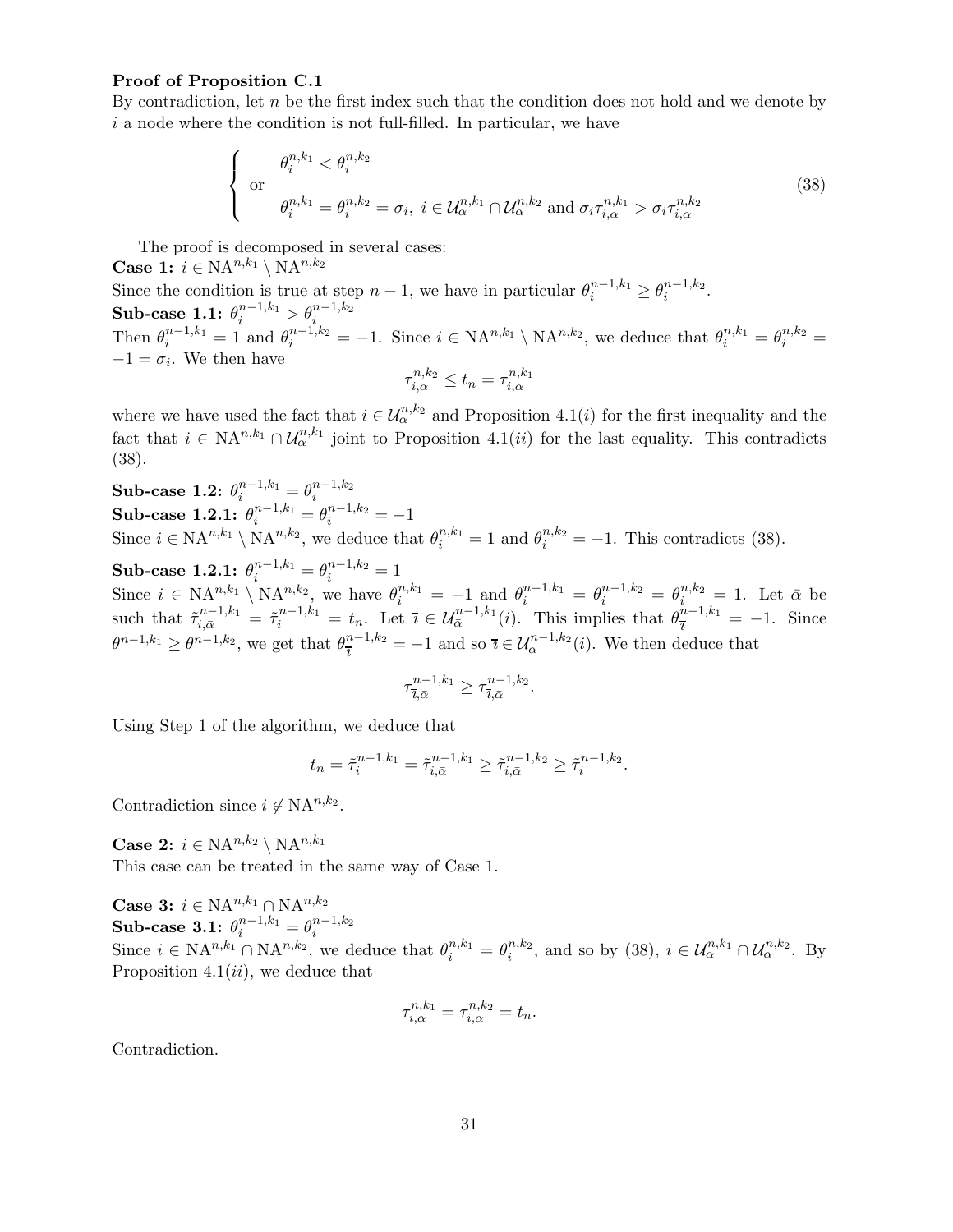$\textbf{Sub-case 3.2:} \,\, \theta_i^{n-1,k_1} > \theta_i^{n-1,k_2}$ In this case, we have  $\theta_i^{n-1,k_1} = 1$  and  $\theta_i^{n-1,k_2} = -1$ . Since  $i \in \mathrm{NA}^{n,k_1} \cap \mathrm{NA}^{n,k_2}$ , we have

 $i \in \text{NB}^{n-1,k_1}_{+} \cap \text{NB}^{n-1,k_2}_{-} \quad \text{or} \quad i \in \text{NB}^{n-1,k_1}_{-} \cap \text{NB}^{n-1,k_2}_{+}$ 

(we cannot have  $i \in NB^{n-1,k_1}_{+} \cap NB^{n-1,k_2}_{+}$  or  $i \in NB^{n-1,k_1}_{-} \cap NB^{n-1,k_2}_{-}$  because  $\theta_i^{n-1,k_1}$  $e_i^{n-1,k_1} \neq \theta_i^{n-1,k_2}$ i and the velocity is the same). Let us treat the first case, the other being similar. The fact that  $i \in NB_{-}^{n-1,k_2}$  and  $\theta_i^{n-1,k_2} = -1$  implies that  $\theta_{i-1}^{n-1,k_2} = 1$ . Similarly,  $i \in NB_{+}^{n-1,k_1}$  and  $\theta_i^{n-1,k_1} = 1$ implies that  $\theta_{i-1}^{n-1,k_1} = -1$ . This is contradicts the fact that  $\theta_i^{n-1,k_2} \leq \theta_i^{n-1,k_1}$  $i^{\frac{n-1,\kappa_1}{n}}$ .

Case 4:  $i \notin \text{NA}^{n,k_1} \cup \text{NA}^{n,k_2}$  $\textbf{Sub-case 4.1: } \theta_i^{n,k_1}<\theta_i^{n,k_2}$ Since  $i \notin \mathrm{NA}^{n,k_1} \cup \mathrm{NA}^{n,k_2}$ , we have

$$
\theta_i^{n-1,k_1} = \theta_i^{n,k_1} < \theta_i^{n,k_2} = \theta_i^{n-1,k_2}.
$$

This is absurd.

 $\textbf{Sub-case 4.2: } \theta_i^{n,k_1} = \theta_i^{n,k_2}$ i Since  $i \notin \mathrm{NA}^{n,k_1} \cup \mathrm{NA}^{n,k_2}$ , we have

$$
\theta_i^{n-1,k_1} = \theta_i^{n,k_1} = \theta_i^{n,k_2} = \theta_i^{n-1,k_2} = \sigma_i = \pm 1.
$$

From (38),

$$
i \in \mathcal{U}_{\alpha}^{n,k_1} \cap \mathcal{U}_{\alpha}^{n,k_2} \quad \text{and} \quad \sigma_i \tau_{i,\alpha}^{n,k_1} > \tau_{i,\alpha}^{n,k_2}.
$$
 (39)

Sub-case 4.2.1:  $i \in \mathcal{U}_\alpha^{n-1,k_1} \cap \mathcal{U}_\alpha^{n-1,k_2}$ 

In this case, we have, since the condition holds at step  $n-1$ 

$$
\sigma_i \tau_{i,\alpha}^{n-1,k_1} \leq \sigma_i \tau_{i,\alpha}^{n-1,k_2}.
$$

Using the fact that  $i \in \mathcal{U}_{\alpha}^{n-1,k_1} \cap \mathcal{U}_{\alpha}^{n,k_1}, i \in \mathcal{U}_{\alpha}^{n-1,k_2} \cap \mathcal{U}_{\alpha}^{n,k_2}$  joint to Proposition 4.1(*iii*), we get that  $\tau_{i,\alpha}^{n-1,k_1} = \tau_{i,\alpha}^{n,k_1}$  and  $\tau_{i,\alpha}^{n-1,k_2} = \tau_{i,\alpha}^{n,k_2}$ . This implies that

$$
\sigma_i \tau_{i,\alpha}^{n,k_1} \leq \sigma_i \tau_{i,\alpha}^{n,k_2}.
$$

This contradicts (39).

 $\textbf{Sub-case 4.2.2: } i \in \mathcal{U}_\alpha^{n-1,k_1} \backslash \mathcal{U}_\alpha^{n-1,k_2}$ Sub-case 4.2.2.1:  $\sigma_i = 1$ In this case, we have

$$
\tau^{n,k_2}_{i,\alpha}=t_n\geq \tau^{n,k_1}_{i,\alpha}
$$

where we have used the fact that  $i \in \mathcal{U}_{\alpha}^{n,k_2} \setminus \mathcal{U}_{\alpha}^{n-1,k_2}$  joint to Proposition 4.1(*iv*) for the first equality and the fact that  $i \in \mathcal{U}_{\alpha}^{n-1,k_1} \cap \mathcal{U}_{\alpha}^{n,k_1}$  joint to Proposition 4.1(*iii*) for the last inequality. This contradicts (39).

Sub-case 4.2.2.2:  $\sigma_i = -1$ Let us treat the case  $\alpha = +$ , the case  $\alpha = -$  being similar. We have that  $i \in \mathcal{U}^{n,k_1}_{+}(i+1) \cap$  $\mathcal{U}^{n,k_2}_+(i+1)$ 

This implies that

$$
\widehat{f}_+(x_{i+1}) > 0
$$
 and  $\theta_{i+1}^{n,k_1} = \theta_{i+1}^{n,k_2} = 1$ .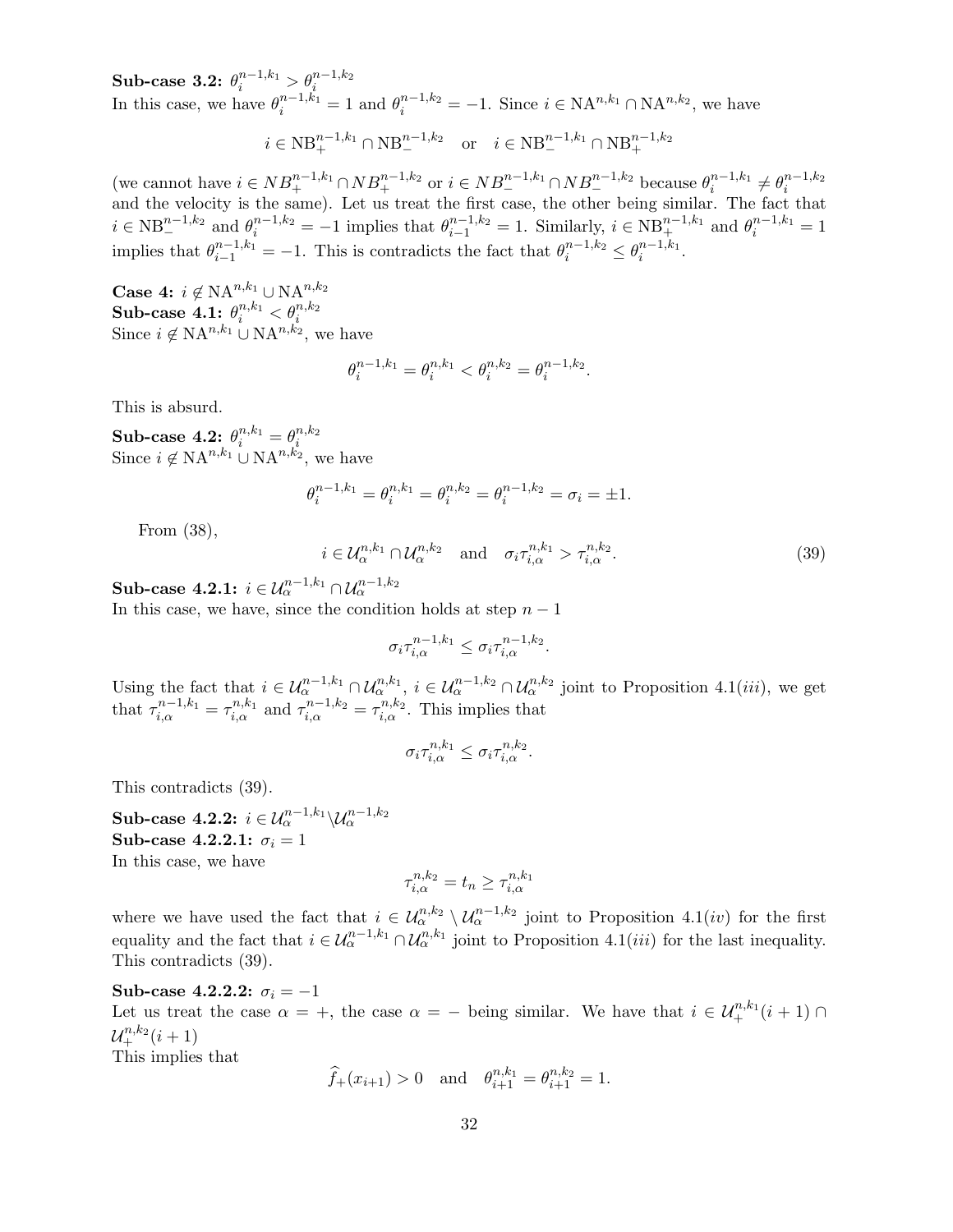Moreover, since  $\theta_i^{n-1,k_1} = -1$  and  $i \in \mathcal{U}_+^{n-1,k_1}$ , we get that  $i \in \mathcal{U}_+^{n-1,k_1}(i+1)$ . This implies that  $\theta_{i+1}^{n-1,k_1} = 1$ . Since  $i \notin \mathcal{U}_+^{n-1,k_2}(i+1)$ ,  $\theta_i^{n-1,k_2} = -1$  and  $\widehat{f}_+(x_{i+1}) > 0$ , we deduce that  $\theta_{i+1}^{n-1,k_2} = -1.$ 

Since  $\hat{f}_+(x_{i+1}) > 0$  and  $\theta_{i+1}^{n-1,k_2} = -1$ , we deduce that  $\mathcal{U}_+^{n-1,k_2}(i+1) = \emptyset$ . Since  $\theta_i^{n-1,k_2} =$  $\theta_{i+1}^{n-1,k_2} = -1$ , we also deduce that  $\mathcal{U}_{-}^{n-1,k_2}(i+1) = \emptyset$ . This implies that  $j \notin NB^{n-1,k_2}$ . This contradicts the fact that  $\theta_j^{n-1,k_2} = -1 = -\theta_j^{n,k_2}$  $_i^{n,\kappa_2}.$ 

 $\textbf{Sub-case 4.2.3:}\,\, i \in \mathcal{U}^{n-1,k_2}_{\alpha}\backslash \mathcal{U}^{n-1,k_1}_{\alpha}$ This case can be treated in the same way of Sub-case 4.2.2. Sub-case 4.2.4:  $i \notin \mathcal{U}_\alpha^{n-1,k_1} \cup \mathcal{U}_\alpha^{n-1,k_2}$ In this case, we have

$$
\tau_i^{n,k_1} = t_n = \tau_i^{n,k_2}
$$

where we have used the fact that  $i \in \mathcal{U}_{\alpha}^{n,k_1} \setminus \mathcal{U}_{\alpha}^{n-1,k_1}$ ,  $i \in \mathcal{U}_{\alpha}^{n,k_2} \setminus \mathcal{U}_{\alpha}^{n-1,k_2}$  joint to Proposition 4.1(*iv*) This contradicts (39).  $\Box$ 

# References

- [1] R. Agbrall and S. Augoula. High order numerical discretization for hamilton-jacobi equations on triangular meshes. J. Scientific Computing, 15(2):197–229, 2000.
- [2] M. Bardi and I. Capuzzo-Dolcetta. Optimal control and viscosity solutions of Hamilton-Jacobi-Bellman equations. Systems & Control: Foundations & Applications. Birkhäuser Boston Inc., Boston, MA, 1997. With appendices by Maurizio Falcone and Pierpaolo Soravia.
- [3] G. Barles. Solutions de viscosité des équations de Hamilton-Jacobi, volume 17 of Mathématiques  $\mathcal{B}$  Applications (Berlin) [Mathematics  $\mathcal{B}$  Applications]. Springer-Verlag, Paris, 1994.
- [4] 0. Bokanowski, N. Megdich, and H. Zidani. Convergence of a non-monotone scheme for Hamilton-Jacobi-Bellman equations with discontinuous initial data. Preprint  $(\text{http://hal.inria.fr/inria-00193157/fr/}).$
- [5] O. Bokanowski and H. Zidani. Anti-diffusive schemes for linear advection and application to Hamilton-Jacobi-Bellman equations. J. Sci. Computing, 30(1):1–33, 2007.
- [6] Y. Brenier. Averaged multivalued solutions for scalar conservation laws. SIAM J. Numer. Anal., 21(6):1013–1037, 1984.
- [7] E. Carlini, M. Falcone, N. Forcadel, and R. Monneau. Convergence of a generalized fast marching method for a non-convex eikonal equation. Siam J. Num. Anal., 46(6):2920–2952, 2006.
- [8] M. G. Crandall and P.-L. Lions. Two approximations of solutions of Hamilton-Jacobi equations. Math. Comp., 43(167):1–19, 1984.
- [9] B. Després and F. Lagoutière. A non-linear anti-diffusive scheme for the linear advection equation. C. R. Acad. Sci. Paris, Série I, Analyse numérique,  $(328):939-944, 1999$ .
- [10] B. Després and F. Lagoutière. Contact discontinuity capturing schemes for linear advection and compressible gas dynamics. J. Sci. Comput., 16:479–524, 2001.